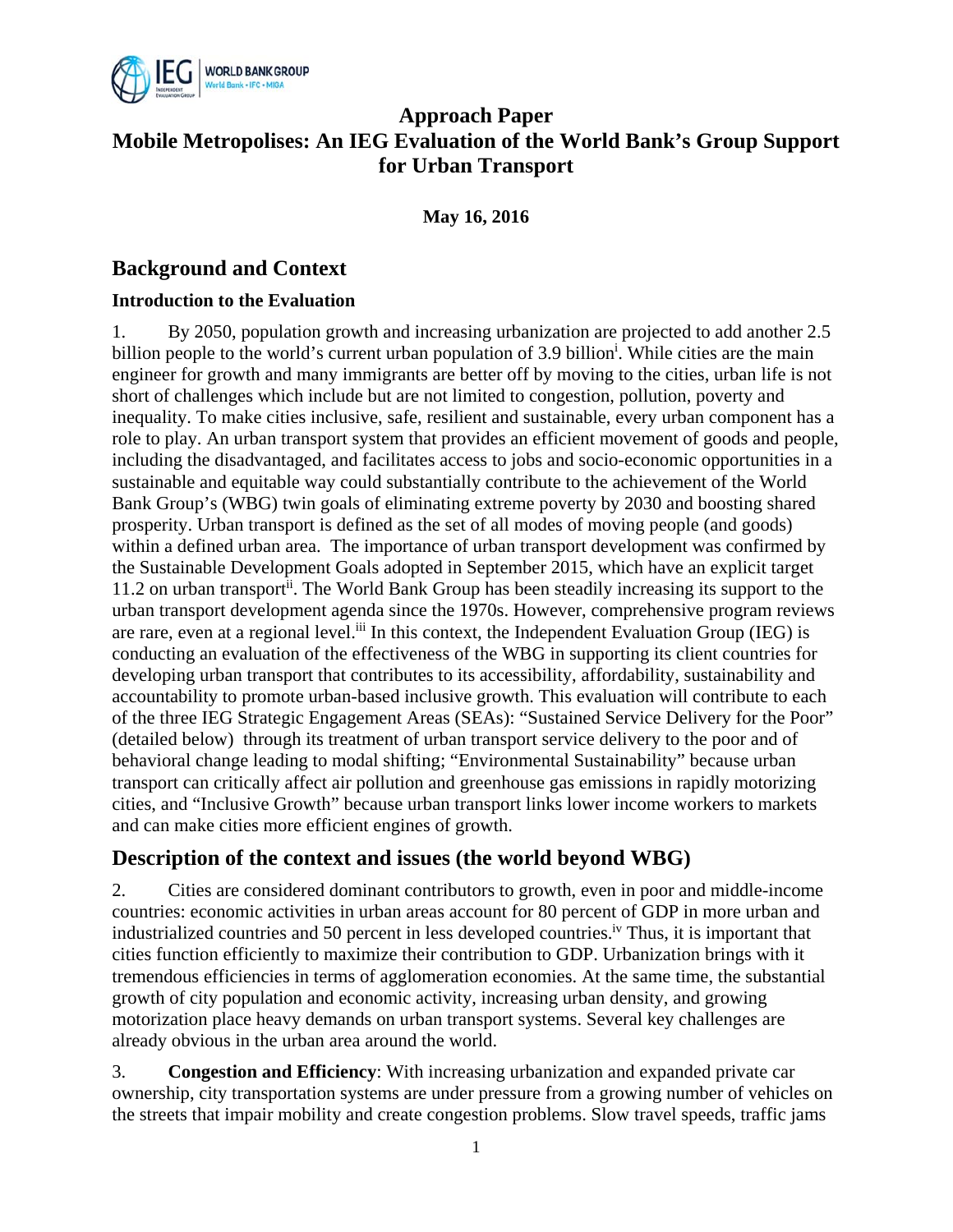and gridlock increase commuting time, reduce accessibility, and negatively affect productivity thus offsetting the economic benefits of urban agglomerations. Empirical studies suggest that traffic congestion in cities cost billions of dollars in wasted time and fuel. $v$ 

4. **Climate Change, Pollution and health:** Transport is a major source of pollution, accounting for half of global oil consumption and nearly 20 percent of world energy use, of which about 40 percent is used in urban transport.<sup>vi</sup> By 2025, under a business-as-usual scenario, urban transport emissions are estimated to increase two fold to nearly 1 billion annual tons of CO2 equivalent, and 90 percent of growth in urban transport emissions will come from private motorized travel. According to the World Health Organization, about half of the urban population monitored in 1600 cities across 91 countries is exposed to air pollution that is at least 2.5 times higher than the recommended level.<sup>vii</sup> Exposure to vehicle emissions, particularly in urban areas with high traffic volumes and high concentration of air pollutants, is associated with various adverse health conditions, including heart disease, stroke, chronic lung diseases, obesity and lower respiratory infections.<sup>viii</sup> Increasingly, climate change is also raising questions about the resilience of urban transport systems to its impact, including flooding, heat and extreme weather events.<sup>ix</sup> Shifting users to more sustainable modes of travel through supply, demand and adaptation measures is thus a vital mitigation strategy.

5. **Safety:** Road injuries are the world's eighth-leading cause of death and the number one killer of young people aged 15 to 24.<sup>x</sup> The agglomeration of private passenger cars, pedestrians, bicyclists, often poor and inadequate public transport, including substantial informal transport, combined with weak regulation and traffic law enforcement, significantly increases safety risks in urban areas. Africa has the highest proportion of pedestrian and cyclist deaths at 43 percent of all road traffic deaths. $x_i$  In urban African cities, school children are known to be at a particularly high risk. Security is critically to system accessibility, and women especially can face harassment, violence and intimidation where security is inadequate.<sup>xii</sup>

6. **Poverty and Inclusion:** Urban poor and other vulnerable groups often lack access to basic services, including transportation. Spatial disconnection of the urban poor from jobs can be an important contributor to poverty. The unskilled are more vulnerable to such disconnections, especially where cities over time become more geographically decentralized.<sup>xiii</sup> Poor households bear a disproportionate impact of weak urban transport systems (see Starkey and Hine 2014 for literature review).<sup>xiv</sup> They have to spend a larger portion of their income on transport or they cannot afford motorized transport at all. Fewer transport choices for vulnerable groups, including women, limit access to higher-income generating opportunities (see Berg et al 2015 for the synthesis of empirical studies). Thus key questions relate to how accessible and affordable services are to the poor, and whether services are accountable to poor users.

7. **Political Economy and Governance:** Urban transport is critically shaped by political decision making and, as it involves the distribution of valuable benefits, is subject to the interaction of interest groups with political systems operating at the national, regional and municipal levels. Decisions about investments, pricing, subsidies, fees, routing and award of contracts may be subject to a variety of formal and informal influences and different degrees of public accountability and transparency.<sup>xv</sup> As in other areas of public policy and investment, the urban poor may have considerably less voice than other groups in shaping decisions. In addition, weak capacity of public institutions may limit service quality.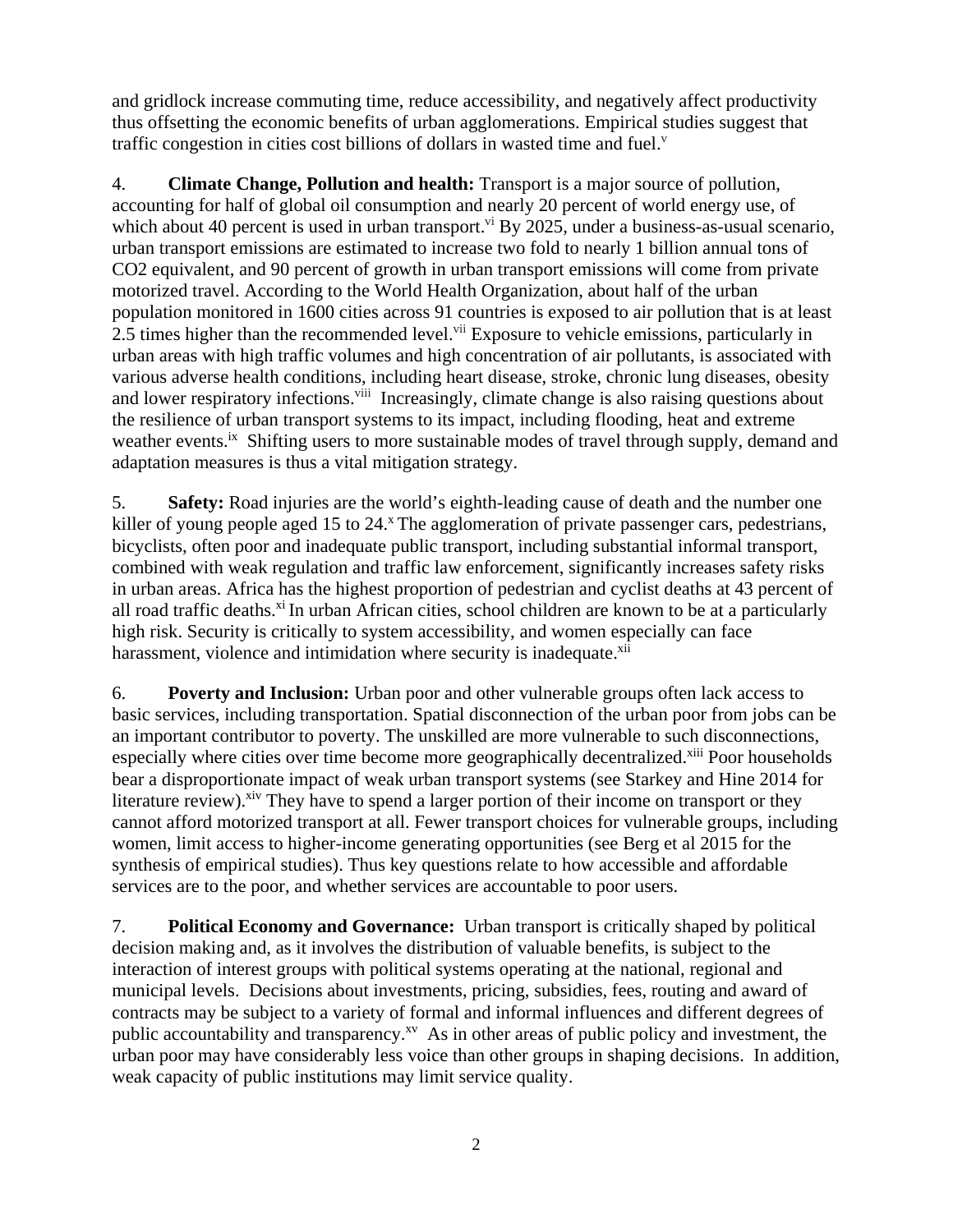8. While urbanization is irreversible, what could be changed is the way the city organizes itself and its services, and how it will look like in the future. It is clear that with the current rate of motorization (use of private automobiles), growing travel demands, and dependence on private motor vehicles in cities, urban mobility and efficiency in most major cities is not sustainable – economically, socially, or environmentally. Solutions do exist for a wide variety of urban transport and planning challenges. These include integrating the urban land use plan with transport plan to reduce transport needs; providing targeted (demand-side) support to poor and vulnerable groups; Encouraging modal shifting from private cars to public transport systems through behavior change intervention such as providing incentives and regulations; providing resources (building BRT, metro line), and shifting mental models of transport users to encourage more social beneficial modal choices. It also means improving service delivery arrangements to better target intended beneficiaries; limiting car emissions by encouraging switching to hybrid and electric engines and car-sharing; and adopting new technologies like the use of big data and open data to help move cars faster.

9. Concrete actions have been taken by many governments and international institutions. The new Sustainable Development Goals (SDGs) demonstrate international recognition that society must urgently find solutions for sustained mobility and improved access, along with a substantial reduction of the negative socio-economic impacts of transport. Eight MDBs including the WBG have committed in COP21, including to invest \$175 billion of loans and grants for more sustainable transport in developing countries by 2022, with \$65 billion committed by 2015. Policies and regulations to manage travel demand and support sustainable and high capacity public transport options are being sought in urban areas in both developing and developed countries. There are about 200 cities around the world with metro systems,<sup>xvi</sup> and construction and expansion is continuing in many cities, including in China, India and Brazil. Bus Rapid Transit systems have been introduced in about 200 cities around the world as well; mostly in Latin America, Europe, and Asia.<sup>xvii</sup> During the last decade, BRTs and bus systems with BRT characteristics have been piloted in such African cities as Lagos, Dar es Salaam, Accra, Kumasi, Dakar, and Kampala. A stronger emphasis is now put on promoting bicycling and walking in urban environments. Good urban policies emphasize integrated planning of public transport and measures to promote more mixed land use with close proximity to housing, jobs, and green spaces. These take place not only in cities of the developed countries, such as Seoul, Toronto, Portland, but also in Curitiba and Guatemala City. London, Singapore, and Oslo, for example, have responded with congestion charges to regulate traffic in the city cores. The Chinese government adopted policies to prioritize public transportation; Shanghai resorted to such measures to restrict car ownership through auctioning of new car registrations. Solutions to manage travel demand are being pursued in cities that are gradually adopting parking policies, for example Kiev, Moscow, and Cairo.

10. In spite of these trends, there is still much to do. Currently, the role of public transport still constitutes a small fraction of urban trips, in particular in cities with a large share of unregulated private paratransit and informal operators. In most of Sub-Saharan Africa and poorer cities in South and Southeast Asia, public and non-motorized transport services are either inadequate or non-existent. Only a handful of Sub-Saharan Africa cities (such as Addis Ababa, Ethiopia; Abidjan, Côte d'Ivoire; and Ouagadougou, Burkina Faso) have institutionalized public bus services, which account for 25 to 35 percent of all motorized trips.<sup>xviii</sup> The complexity of issues reflects a large number of stakeholders in urban transport, including different levels and capacity of governments and institutions responsible for planning and management of urban transport, urban land use planning, transport providers and operators, private sector, various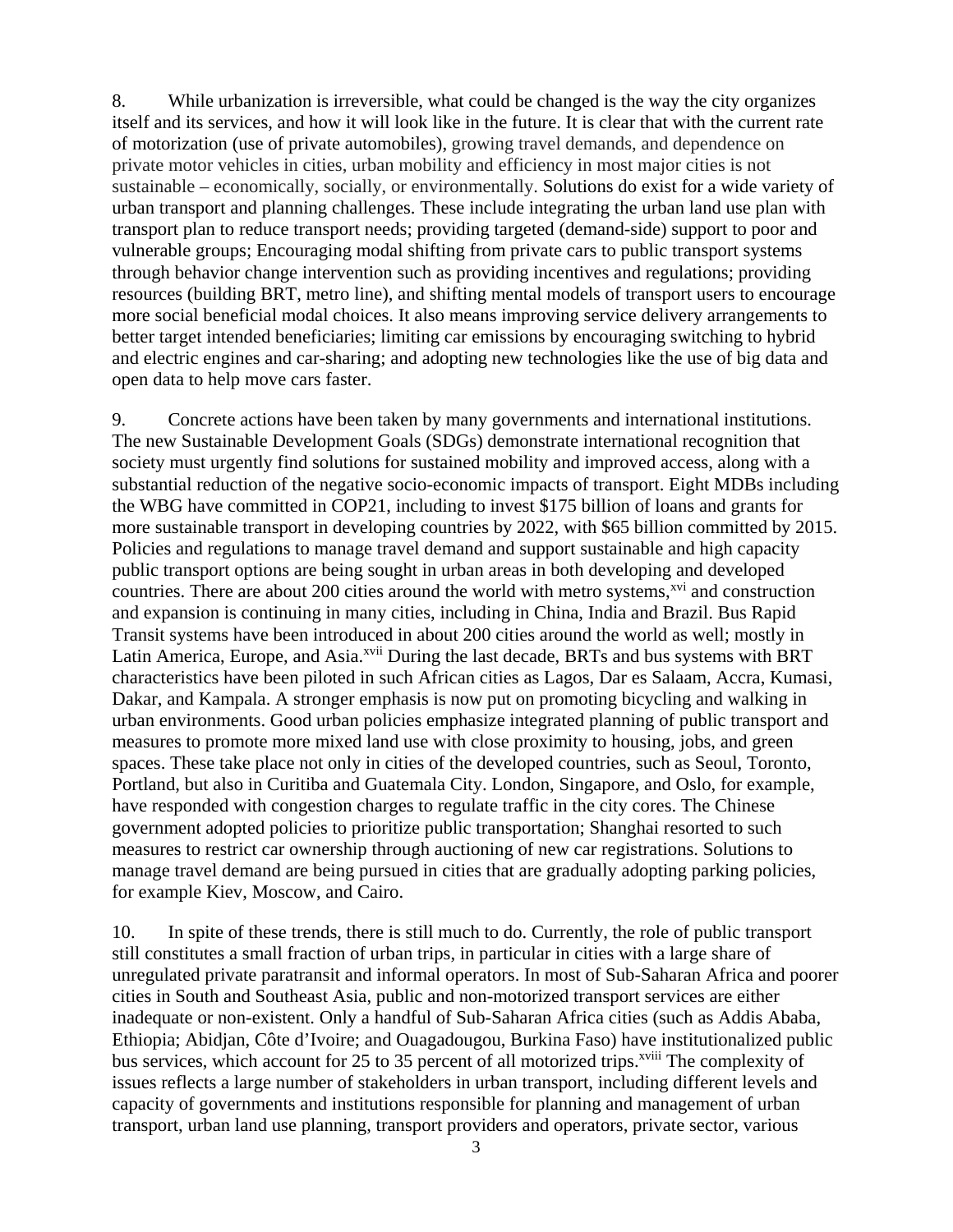transport network users, and urban residents. It may also reflects difficult political tradeoffs in public transport that local leaders don't want to make. Solutions to create sustainable, efficient, inclusive, and affordable urban mobility are urgent.

# **WBG Policies and Interventions**

## *The WBG's strategy for urban transport development has evolved with client needs and its own evolving global development agenda.*

11. Since the urban transport development program's inception in early 1970s, the WBG has increased steadily in commitment value, especially in the past decade. In the 1980s, the World Bank's *Urban Transport* sector strategy (1986) concentrated on economic and financial viability of urban transport systems. In this light, it stressed efficient management of existing transport capacity, good traffic management, and efficient pricing. The strategy discouraged subsidies, instead relying on competition and reduced regulation to afford consumers (and cities) with appropriate services. It questioned the value to the urban poor of capital-intensive projects that might not be cost effective in countries with limited resources.

12. In the 1990s, the Bank's *Sustainable Transport: Priorities for Sector Reform* provided a review of the Bank's overall transport sector experience, and recommended a broader Bank perspective, emphasizing the integrity of economic, social, and environmental dimensions of a sustainable transport policy. Its social dimension placed considerable emphasis on accessibility of transport systems to the poor and urged a balancing among multiple objectives including economic and financial sustainability, environmental and ecological sustainability, and social sustainability, with special emphasis on accessibility to the poor. Urban development strategy had begun to emphasize that the livability of cities depends on their being economically competitive, financially sustainable, well governed, and well managed.

13. The World Bank's 2002 Sector Review, *Cities on the Move,* represented a further step forward in sophistication and complexity in several dimensions. It explicitly recognized that the World Bank Group did not operate in a first best world, and that political systems, limited administrative capacity, and subsidies were part of the reality in which the Bank must operate. It advocated an integrated approach to urban transport where land use planning and transport planning coordinated. It recognized the role of urban transport in contributing to poverty reduction both indirectly, through its impact on the city economy and hence on economic growth, and directly, through its impact on the daily needs of poor people.

14. *Cities on the Move* notes five trends in urban transport, and proposes WBG engagement in each to strengthen the focus on poverty reduction, including the first explicit embrace of "well-targeted subsidies of services essential to the poor"; as a second-best solution as part of a WB urban transport strategy; facilitate decentralization; mobilize private participation in supply; increase transport safety and security and protect the environment (see Attachment 6 for further details). In 2008, the World Bank Transport Sector Board produced "*A Framework for Urban Transport Projects: Guidance for World Bank Staff"* to clarify strategy based on the somewhat more literary *Cities on the Move* by providing a more "operationally oriented approach" to guide the Bank's regional and country strategies and project design and to provide a basis for comparing and evaluating projects and their results.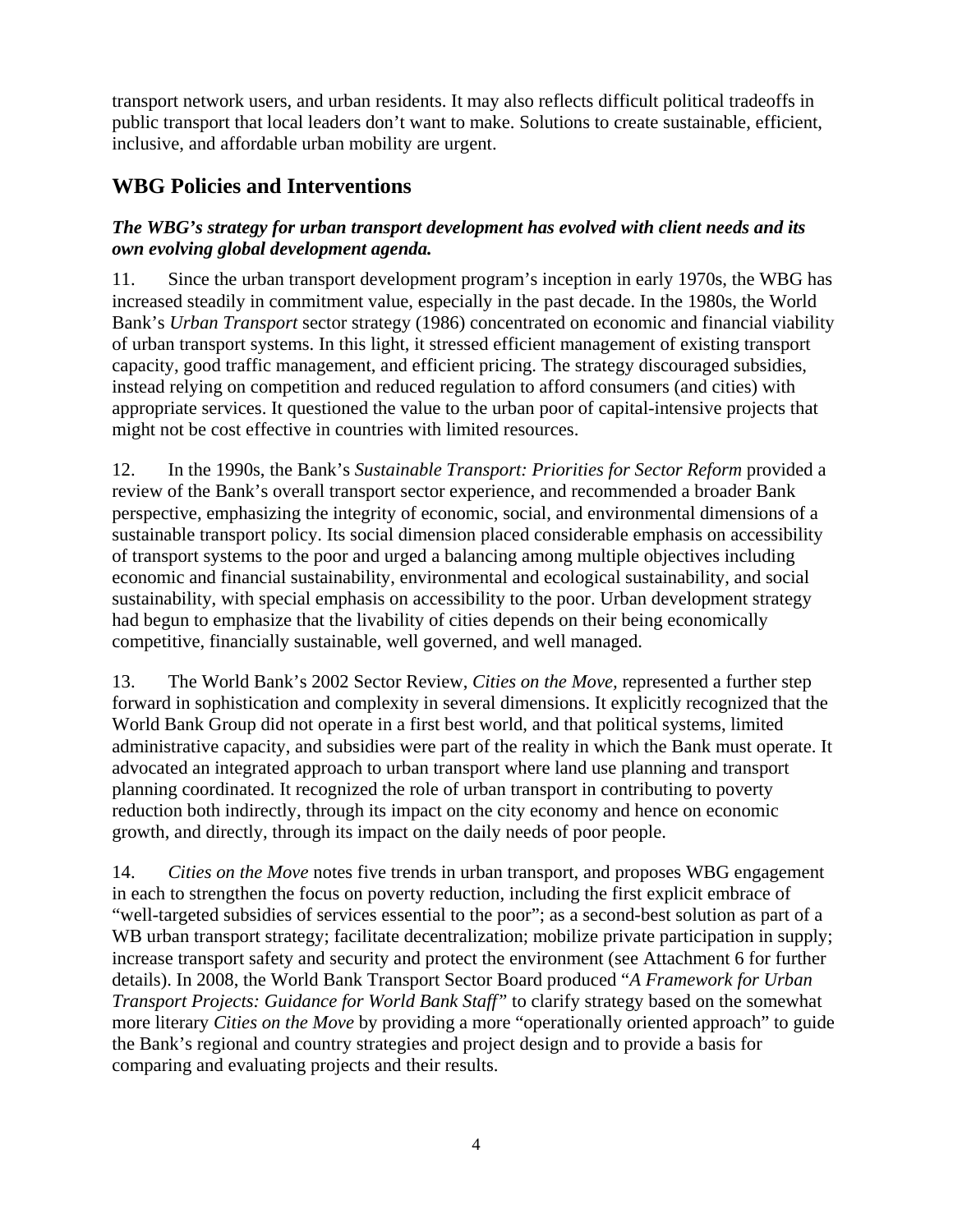15. Subsequent World Bank Group strategies have discussed urban transport but have not advanced or altered the agenda from Cities on the Move, which continues to be as the most recent (or prevailing) strategy document. Four relatively recent ones of relevance (described in Attachment 6) are: (i) Safe, Clean and Affordable: Transport for Development: The World Bank's Transport Business Strategy for 2008-12 (2008); (ii) 2009 World Bank Sustainable Infrastructure Action Plan 2009-11; (iii)Toward a Green, Clean, and Resilient World for All: A World Bank Group Environment Strategy 2012-2016; (iv)Systems of Cities: Harnessing Urbanization for Growth and Poverty Alleviation: WBG Urban and Local Government Strategy (2013); (v) Cities at a Crossroads: Unlocking the Potential for Green Urban Transport (2014).

16. A review of several recent IFC Roadmaps found no strategic discussion of urban transport at the institutional level. However, IFC prepared regional transport strategy papers for the LAC and MENA Regions and supports PPPs. While MIGA is very involved in political risk guarantees in infrastructure, it has no strategic objectives for urban transport, approaching it on a case-by-case basis.

## **IEG Evaluations relevant to the Urban Transport Evaluation**

17. IEG carried out an evaluation "Improving Institutional Capability and Financial Viability to Sustain Transport: An Evaluation of World Bank Group Support since 2002 (March 2013). This evaluation assessed the effectiveness of World Bank Group support to countries in sustaining the provision of overall transport infrastructure and services focusing on the financial and institutional sustainability of a nation's transport system. The Urban Transport evaluation will build on this Transport evaluation but will have different scope and focus especially when at the time of the Transport evaluation only a small number of urban transport operations were completed.

18. Seven other evaluations and two learning notes also included topics related to urban transport development: A Decade of Action in Transport: An Evaluation of World Bank Assistance to the Transport Sector, 1995–2005 (2007); Environmental Sustainability: An Evaluation of World Bank Group Support (2008); Improving Municipal Management for Cities to Succeed (2009); Gender and Development: An Evaluation of World Bank Support (2010); IEG Three-Phase Evaluation on Climate Change (2009, 2010, 2013); World Bank Group Support to Public-Private Partnerships: Lessons from Experience in Client Countries, FY02–12 (2013); Global Program Review of the WBG's Partnership with the Global Environment Facility (GEF, 2013); Learning Note: Additional Financing for Transport and Information and Communication Technology (ICT) (2015); Learning Note: Making Roads Safer: Learning from the World Bank's Experience (2014). The summary of full findings from these evaluations and learning notes is in Attachment 9.

19. The team also notes the relevance of the FY17 IEG Evaluation of WBG's support for management of air and water pollution (Environmental Management of Air and Water Resources). This evaluation will focus on local pollution issues impairing economic growth and effecting the lives of the poor. Given the complementarity of the two evaluations (and the importance of mass transit and NMT as pollution control strategies), the two teams will confer closely and regularly.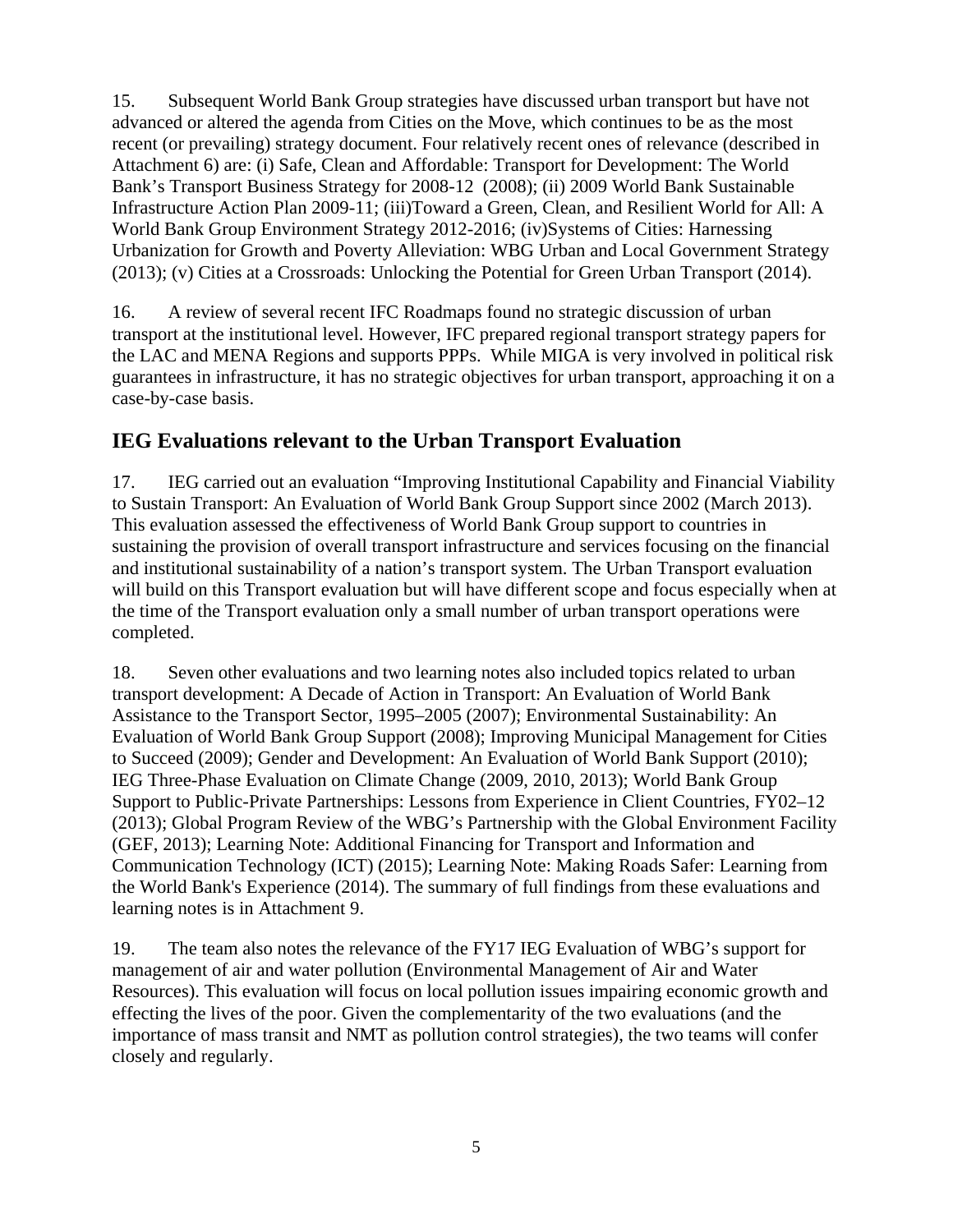### **PORTFOLIO OF WBG INTERVENTIONS**

20. In the urban transport sector, the WBG is engaged in both upstream policy work and downstream investment activities. The WBG's portfolio is summarized in Table 1 below. The more detailed preliminary portfolio review is in Attachment 7.

| <i>Institution</i> | UT<br>Core/Non-<br>core | Number of<br>projects $AF$ is<br>counted as part of<br>the parent project) | <b>WBG</b><br><b>Commitment</b><br><b>Amount</b><br>$$$ million) | <b>Net</b><br>commitment<br>for U T<br>$$$ million) | <b>Number</b> of<br><b>Closed</b><br>projects | Number of<br>Active<br>projects |
|--------------------|-------------------------|----------------------------------------------------------------------------|------------------------------------------------------------------|-----------------------------------------------------|-----------------------------------------------|---------------------------------|
| <b>IFCAS</b>       | Core                    |                                                                            | 8.72                                                             | 8.72                                                | 2                                             |                                 |
| IFCIS**            | Core                    | 20                                                                         | 515.58                                                           | 515.58                                              | 9                                             | 11                              |
| <b>MIGA</b>        | Core                    | 6                                                                          | 762.9                                                            | 762.9                                               | $1*$                                          | 5                               |
| <b>WB</b>          | Core                    | 114                                                                        | 16,594                                                           | 11,799                                              | 47                                            | 67                              |
|                    | Non-core                | 156                                                                        | 17,483                                                           | 5,778                                               | 78                                            | 78                              |
| WB-ESW             | Core                    | 54                                                                         |                                                                  |                                                     |                                               |                                 |
|                    | Non-core                | 33                                                                         |                                                                  |                                                     |                                               |                                 |
| <b>Total</b>       |                         | 390                                                                        | 35,364                                                           | 19,405                                              | 138                                           | 163                             |

**Table 1. WBG Urban Transport Portfolio (active or closed/matured FY2007-16)** 

*Source:* IEG based on Business Intelligence. \* One project from MIGA status is "Not Active" will consider as closed. \*\* WBG commitment for one IFCIS project (strictly confidential) is not available and has not been reported. However the project has been included in the number of projects.

21. **WBG analytic, policy and institutional work.** These works are to support the upstream development in the area of urban transport. These work are usually in the format of Advisory Services and Analytics (ASA), the Reimbursable Advisory Services (RASs) and trust fund financed technical assistances, either as a stand-alone services or as a complement to lending programs. The Bank policy advice and ASA focused on a number of areas such as: urban transport institutional management; regulation, sector reform; interurban connectivity; institutions and governance to manage infrastructure; road safety; and private participation in infrastructure financing.

22. During the period FY07-16, the Bank delivered 87 Economic and Sector Works (ESWs) in urban transport. A majority, about 77 percent, were in middle income countries (with 41 percent in lower-middle income and 36 percent in upper-middle income countries). Only 6 percent were in low-income countries.

23. IFC accounted for seven Advisory Services (AS) projects with an expenditure of US\$11.0 million. All were in middle income countries - 56 percent in lower-middle income countries and 33 percent in upper-middle countries.

24. **WBG Lending portfolio.** The portfolio for this study includes all urban transport projects that were either approved or reached closure or maturity during the 10-year period spanning FY2007-FY 2016 for a total of US\$19.4 billion.

25. The World Bank approved 203 projects of which 93 were or will be closed by June 30, 2016. Within the same time period, an additional 67 projects approved prior to FY07 were also closed. In total, 160 projects were closed. So 270 World Bank transport financing projects are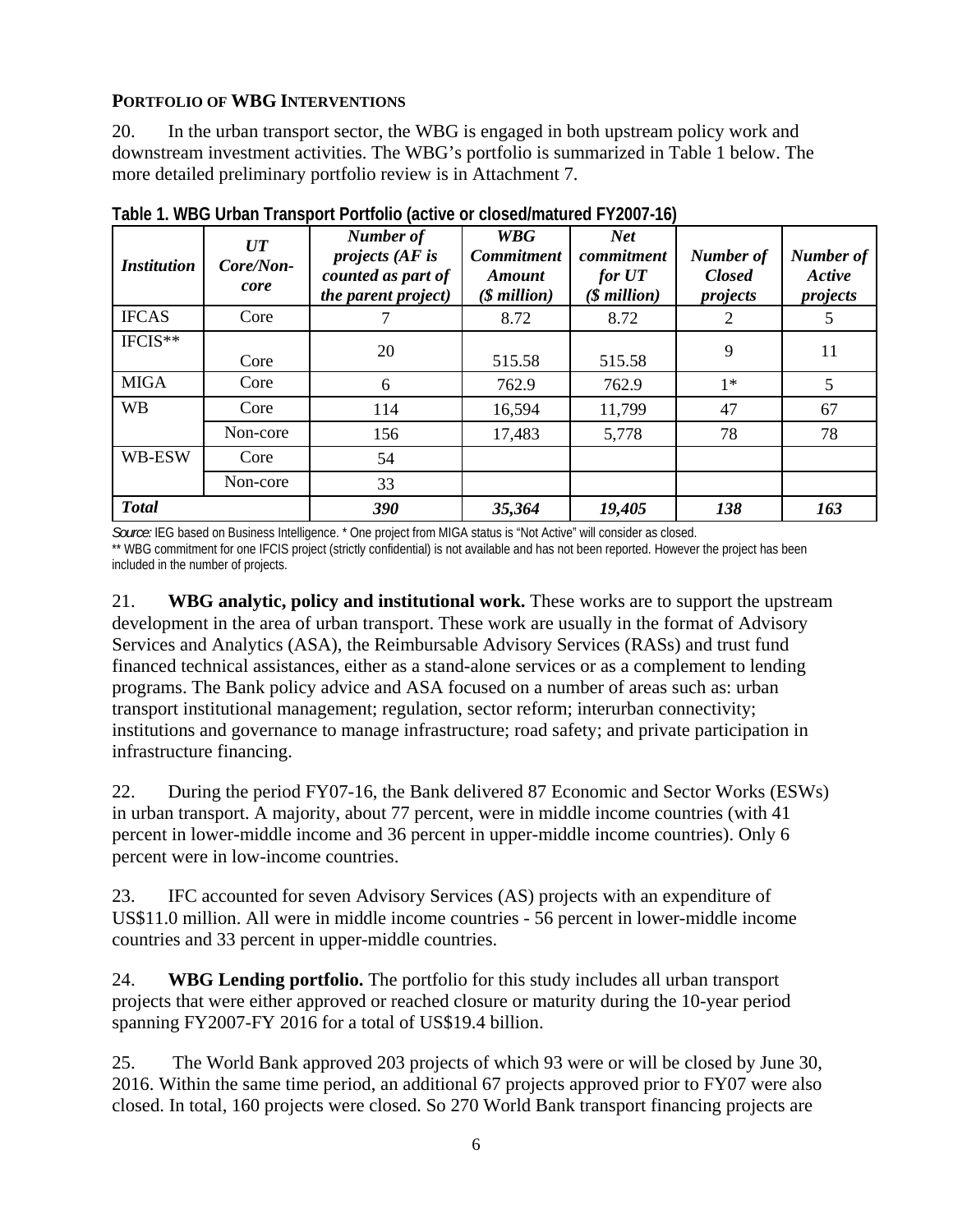included in the scope of this study, with the total commitment amount of US\$17.6 billion. Urban transport financing peaked in FY2010 with 35 projects and US\$4 billion in commitments – with the approval of the US\$1.5 billion Mexico Framework for Green Growth Development Policy Financing (DPF) and US\$0.65 billion Brazil Sao Paulo Metro Line 5 projects. About 88 percent of the projects are Investment Project Financing (IPF) with only 12 percent as DPFs. There is only one Program-for-Results project, approved in FY14 in Vietnam, the National Urban Development Program. Of a universe of 270 projects, 42 percent were mapped to the Transport Global Practice (GP) and 58 percent were not.

26. Projects are concentrated in middle income countries. 78 percent of projects and 85 percent of the commitment are in middle-income countries (MICs). This leaves 22 percent of projects and 15 percent of commitment value in low-income countries (LICs). Regionally, Latin America and the Caribbean (LAC) had the largest share of WB lending commitments (42 percent), followed by East Asia and the Pacific Region (EAP, 30 percent). Europe and Central Asia Region (ECA) was the lowest with 2 percent.

27. Four countries account for more than half of the urban transport commitments: China, Brazil, India, and Vietnam.

28. IFC had 27 (urban transport projects approved (among IFCIS and IFCAS), with a total commitment value of US\$ 524.30 million. 58 percent of IFC commitments were in upper-middle income countries (26 percent were in high-income countries, followed by lower-middle income countries, 10 percent), while 0.47 percent of IFC commitments was in low-income countries. In terms of regional distribution, 74 percent of the IFC investments were in ECA, followed by LCR (10 percent) and Middle East and North America (MENA, 6.3 percent). Investments in Sub-Saharan Africa represented less than 0.5 percent of IFC commitments in urban Transport.

29. MIGA had only 6 projects with a combined guarantee value of US\$ 762.9 million. MIGA guarantees were approved for lower and MICs, with 81 percent in upper-middle income countries (Turkey with five operations) and 19 percent in lower-middle income (Cote d'Ivoire with one operation). There were no MIGA operations in the SA, EAP, LAC and MENA regions.

30. Modal Characteristics of the World Bank Group Urban Transport Portfolio:

- About 40 percent of the projects are focused on urban roads including upgrading, rehabilitation, or new constructions in major cities as well as smaller towns.
- Around 30 percent supported bus operations and services, including bus rapid transit (BRT) systems.
- The Bank provided investments and technical assistance in support of non-motorized transport (NMT) in 20 percent of UT financing projects.
- The Bank also provided operational and technical support for subway systems and light rail operations and services in 10 percent of the projects.
- Within the lending portfolio, the Bank has provided assistance in institutional strengthening, capacity building, policy advice and strengthening financing for urban transport in client countries.

31. The WBG's partnerships tackling issues related to urban transport range from those supporting measures to mitigate climate change impact, such as the Global Environment Facility (GEF) and Clean Technology Fund (CTF); programs with broader infrastructure focus, such as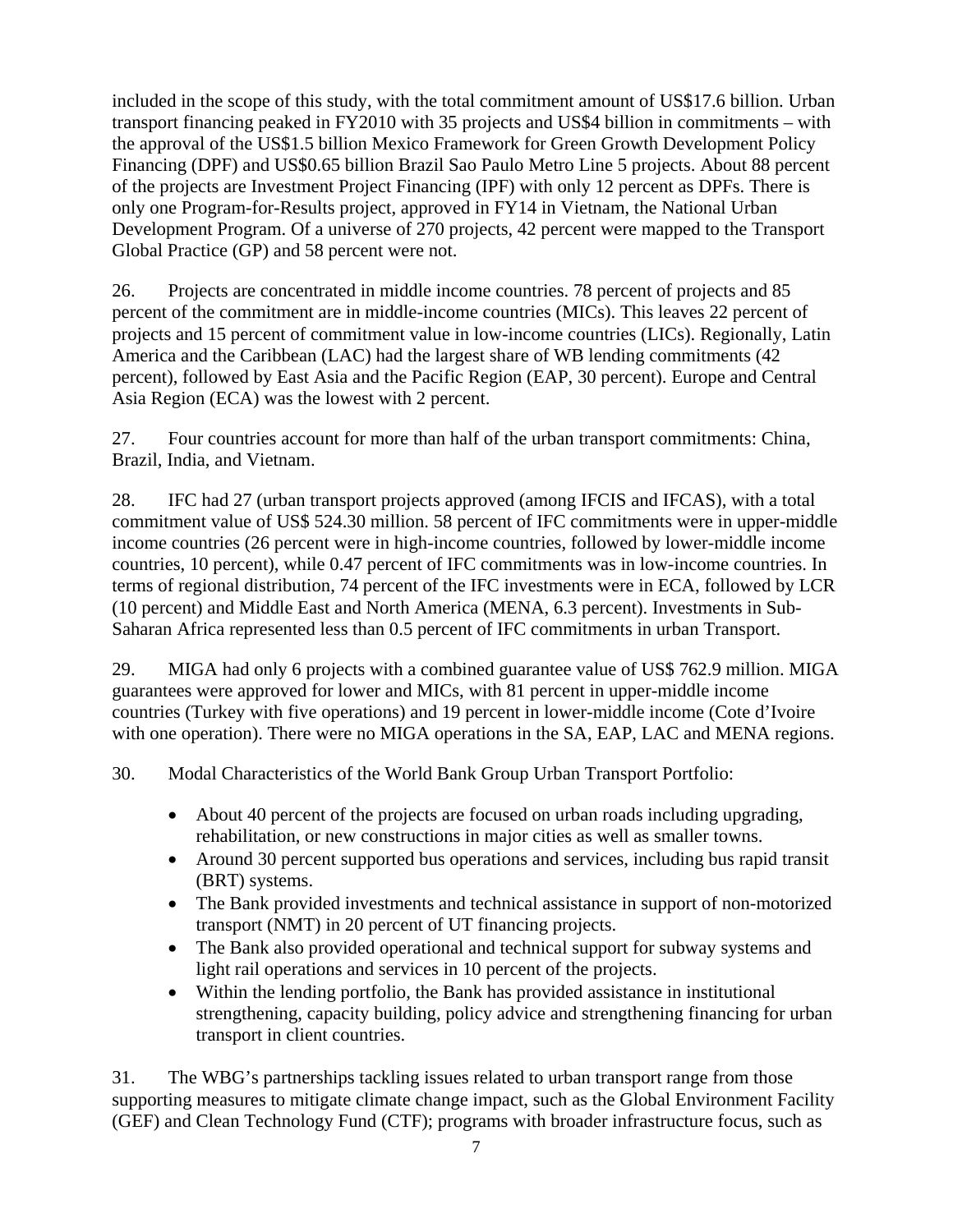Public Private Infrastructure Advisory Facility (PPIAF); and the transport sector programs, such as the Sub- Saharan Africa Transport Program (SSATP) and the Global Road Safety Facility that deal with different challenges in the sector – urban mobility and accessibility, and road safety. The two largest programs supporting WBG in urban transport are the GEF and the CTF.

# **Purpose, Objectives, and Audience**

## **Purpose and Objective**

32. The purpose of this evaluation is to obtain evidence-based findings, develop broadlyapplicable lessons, and propose recommendations that could enhance WBG's effectiveness in supporting client countries achieve credible progress towards achieving the target of Sustainable Development Goals for urban transport.

## **Stakeholders and Audience**

33. The primary audience for this evaluation study are the World Bank Group's Boards of Directors, management, and staff involved in urban transport operations. The stakeholders that can benefit from this study include the Bank Group's client governments, multilateral and bilateral developmental banks and donors, the private sector, concerned civil society organizations, and the ultimate beneficiaries of urban transport services.

# **Evaluation Questions and Coverage/Scope**

## **Specific questions to be answered by the evaluation**

### 34. The **overarching evaluation question** is **"***To what extent has the World Bank Group supported sustainable urban transport development in client countries that contributed to city's efficiency and economic growth; environmental quality; the welfare of the poor and vulnerable groups; and road/traffic safety***?"**

35. This broad question links to the theory of change in several ways, acknowledging the multiple (and potentially competing) objectives of the WBG in this sector, as well as the multiple dimensions of IEG major evaluations of WBG engagement and performance. Clearly, the multiple objectives can be seen as contributors to the twin goals of elimination of extreme poverty (growing urban economies have been prime vehicles for mobility out of poverty) and shared prosperity, with attention to the equity of access of disadvantaged and vulnerable groups, including the poor, women, and the disabled. It is important to note (and clear from both the literature and WBG strategy) that achieving urban economic efficiency and growth requires a careful balancing act between economies and diseconomies of agglomeration, which in turn necessitates a mix of transport and broader spatial planning. Environmental and road safety concerns affect the quality of life, critical to both goals. In fact, both environmental and poverty focus are signature features of the WBG strategy, at least since 2008, when it adapted a more holistic approach.

36. The key evaluation questions to be answered in this evaluation elaborate a main evaluation question with subordinate in the areas of **relevance, effectiveness (including impact), efficiency, and work quality.** Embedded in these questions are questions about how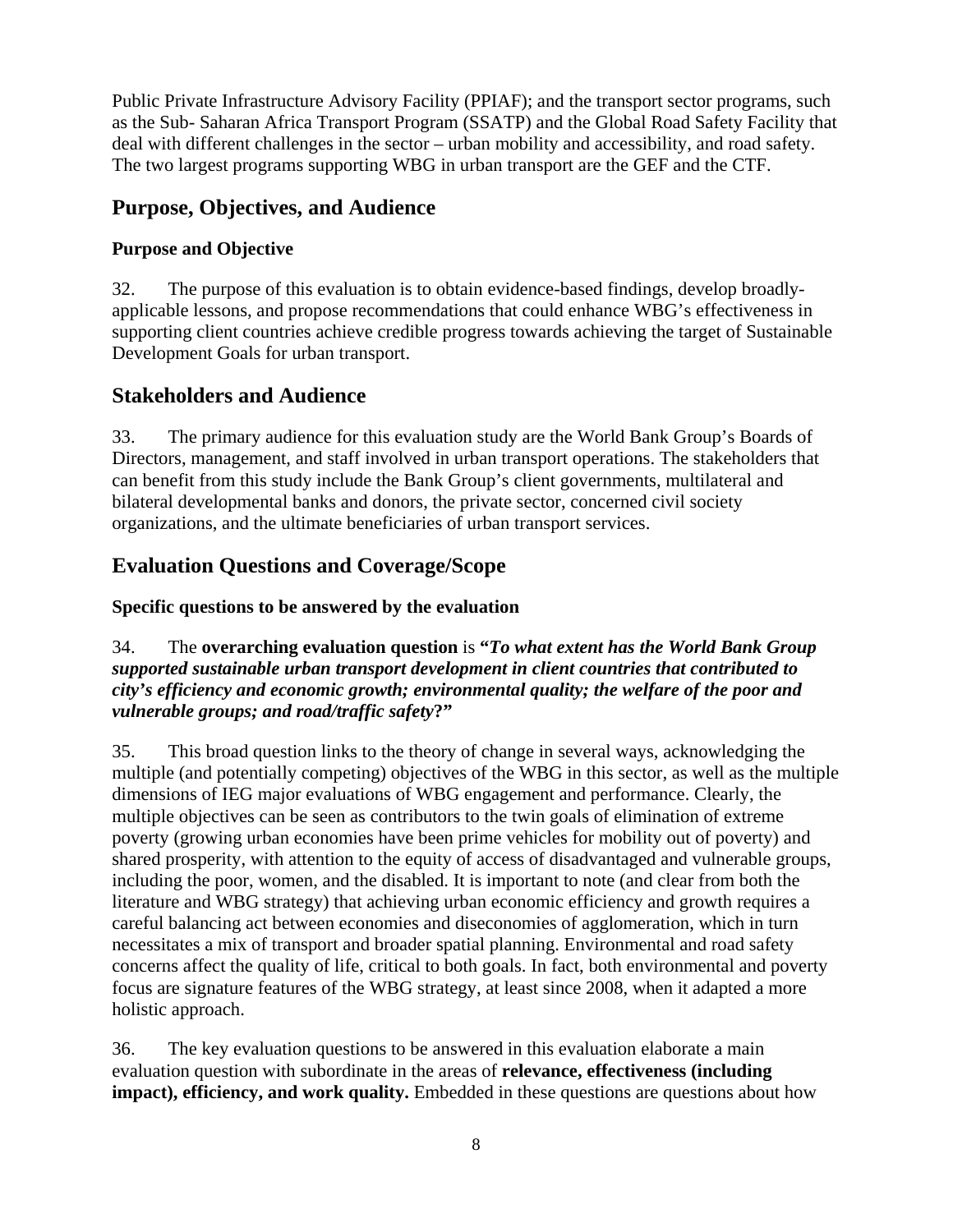models of behavioral change and service delivery to the poor were understood and applied by the WBG and its clients.

- **Relevance:** To what extent has the World Bank Group's support for urban transport been relevant to client countries (and cities) and their poor, female and other vulnerable populations' priority needs, as well as to local priority? This question focuses attention on the economic and development rationale for WBG engagement in urban transport, WBG's strategic objectives, WBG's allocation of its resources and instruments in the context of country and city conditions, tailoring of interventions to local physical, institutional and policy conditions, adapting them to the needs of disadvantaged groups, allocation of resources across cities, and use of collaboration and partnerships where conditions merited it.
- **Effectiveness (Efficacy):** To what extent has the World Bank Group been effective in achieving its objectives (improved accessibility and mobility; environmental sustainability; the welfare of poor, women and vulnerable groups; and road/traffic safety) with regard to urban transport development? This question focuses on how effectively interventions have enhanced city and country-level capabilities, improved regulation and oversight, improved accessibility and mobility, strengthened environmental sustainability, improved road safety and helped (enhanced the welfare of) the vulnerable (including the poor, women and the disabled). Behavioral change and improved service delivery are essential factors to ensure effective urban transport development. They are embedded in the main evaluation parameters (accessibility and mobility, sustainability, safety and inclusion). This and other evaluations in the Services SEA of IEG seeks to understand how interventions shape behaviors of transport users and improve urban transport service delivery through economic and noneconomic means. This evaluation will document the use, type, and outcome of such efforts to change urban transport users' behavior (modal shifting) and to improve the effectiveness of urban transport service delivery.
- **Efficiency:** To what extent are World Bank Group interventions in urban transport efficient from both program and institutional perspectives? This question aims to elicit the extent to which WBG interventions (or the systems they supported) reached beneficiaries at a reasonable cost and were well-utilized and financially viable.
- **Work Quality:** To what extent has the World Bank Group achieved high standards in managing factors within its control and coordinating its work internally and externally? This question focuses on how well the WBG designed, supported the implementation, executed the safeguard policies and tracked the results of its urban transport portfolio, and how well it used collaboration, coordination, or complementarities across the Bank group and with other players and partners.

37. As elaborated in Attachment 2, each of these questions has subordinate questions that must be answered in order to construct a full and detailed response. Although most subordinate questions will be examined across the portfolio, some questions may only be answered for countries where a case study or a mission is conducted. Each relies on data from a variety of sources, ranging from a literature review to user data collected at the system level, in particular urban areas. And each will require responses based on imperfect or incomplete data, often insufficiently disaggregated or parallel.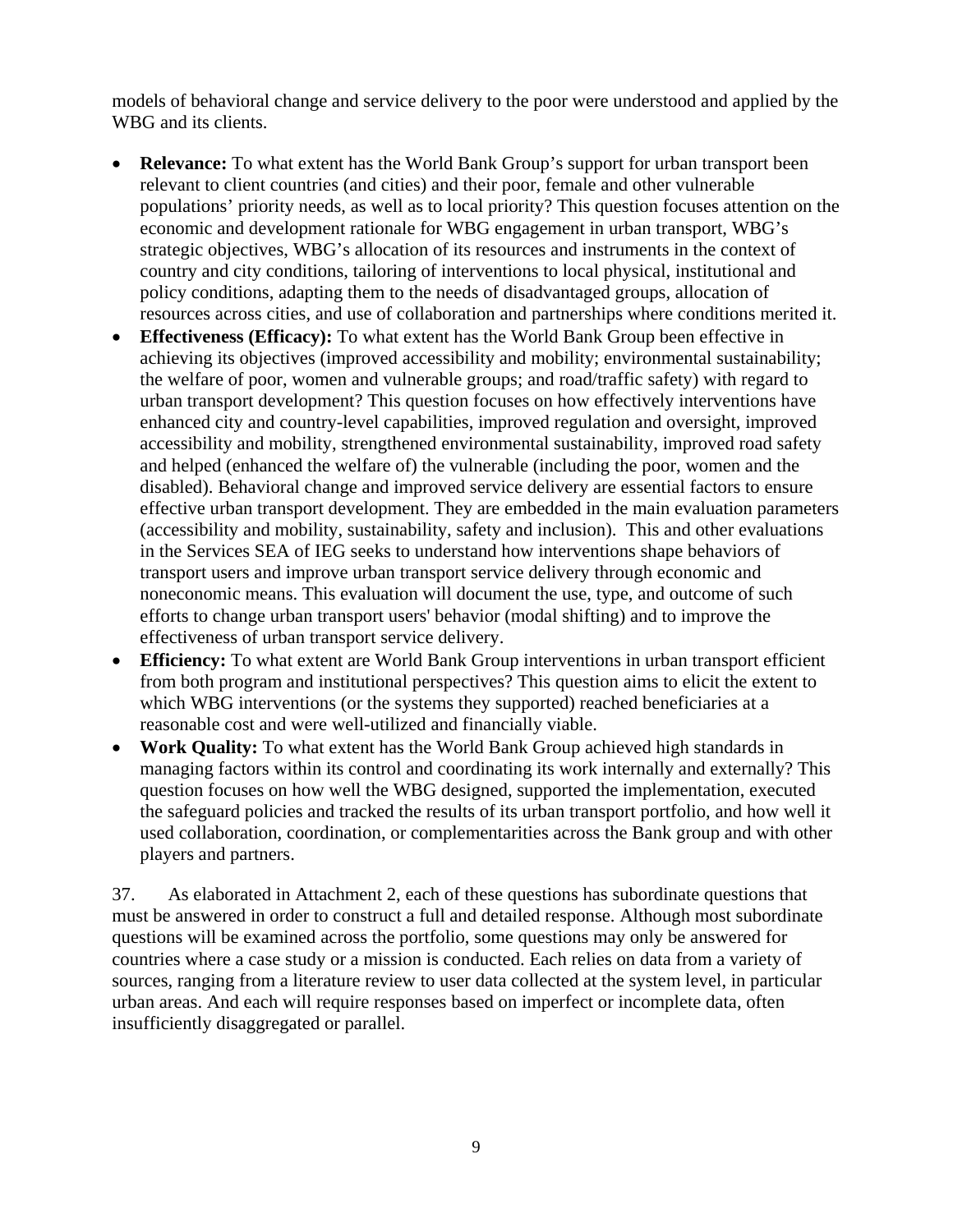## **Assessing Performance**

38. Attachment 2 also describes what the team anticipates or has already found as key sources of data as well as the limitations of those sources in providing the basis to assess the key characteristics of WBG performance. Among the several ways performance will be assessed are:

- 1. First, the team will analyze all available **project level-evaluative evidence** on closed projects in the portfolio over the evaluation period, including validated evidence from ICRRs, EvNotes on XPSRs and PCRs, PERs, and PPARs. In addition, it will examine patterns and trends in unvalidated self-evaluative evidence (including for Bank AAA work) but will appropriately caution readers about the potential biases and limitations of the source in characterizing such data.
- 2. Since all the WBG's investment projects have indicators (at the outcome, intermediate outcome and output levels) to measure the project's performance, the evaluation will try to generate a comparable body of **project-level key performance indicators** (KPIs) to assess the performance of urban transport intervention at output, intermediate outcome, and outcome levels. The study will generate a set of commonly used project-level KPI to the extent possible to enable comparison and aggregation. Recognizing limitations and inconsistencies in the underlying data, the KPIs exercise will be used as one of tools to assess the performance and effectiveness.
- 3. The team will conduct a broad **literature review**, including a review of the impact literature. The literature is diverse, often focusing on a single mode (e.g., BRT, NMT, or metro) or a single policy objective (e.g., modal shifting, pollution abatement, PPPs, or pricing). Integrating this diverse literature will not only provide public good, but also a perspective on the track record of many types of engagements and contexts of engagements familiar to the WBG. While much of the literature may provide only very limited explicit performance information on the WBG portfolio, it will provide evidence on the relevance of the approach and instruments and the effectiveness of different instruments and mechanisms in comparable contexts. The literature review may yield critical performance indicators for some cities and countries. In addition it may reveal gaps in the available body of knowledge.
- 4. **Country case studies** will provide direct evidence of performance in country context, and can lend insights on complementarities, synergies, coordination, and sequencing of work by the institutions of the WBG and partnerships with other donors. Country case studies will yield insights from field-level staff, clients at the national and subnational levels, beneficiaries, other donors and other stakeholders, and local experts. The selection method (see para.46) will assure a representation of different country conditions in terms of stage of development and urban density.
- 5. **Partnerships**: While the WBG urban transport projects co-financed by GEF and CTF will be part of the evaluation's portfolio review, IEG will assess the support of two programs—the Sub- Saharan Africa Transport Program (SSATP) and the Public-Private Infrastructure Advisory Facility (PPIAF) — to the urban transport sector. These programs are selected as longstanding providers of technical assistance, capacity building and knowledge work in the urban transport sector. The SSATP focuses on facilitating policy development and related capacity-building in the transport sector of Africa since 1987. The program has made a stronger focus on connectivity, urban mobility and accessibility, and road safety in the last decade. The Public-Private Infrastructure Advisory Facility (PPIAF), while has relatively limited focus on urban transport sector, provides catalytic support to promote public private partnerships in the area.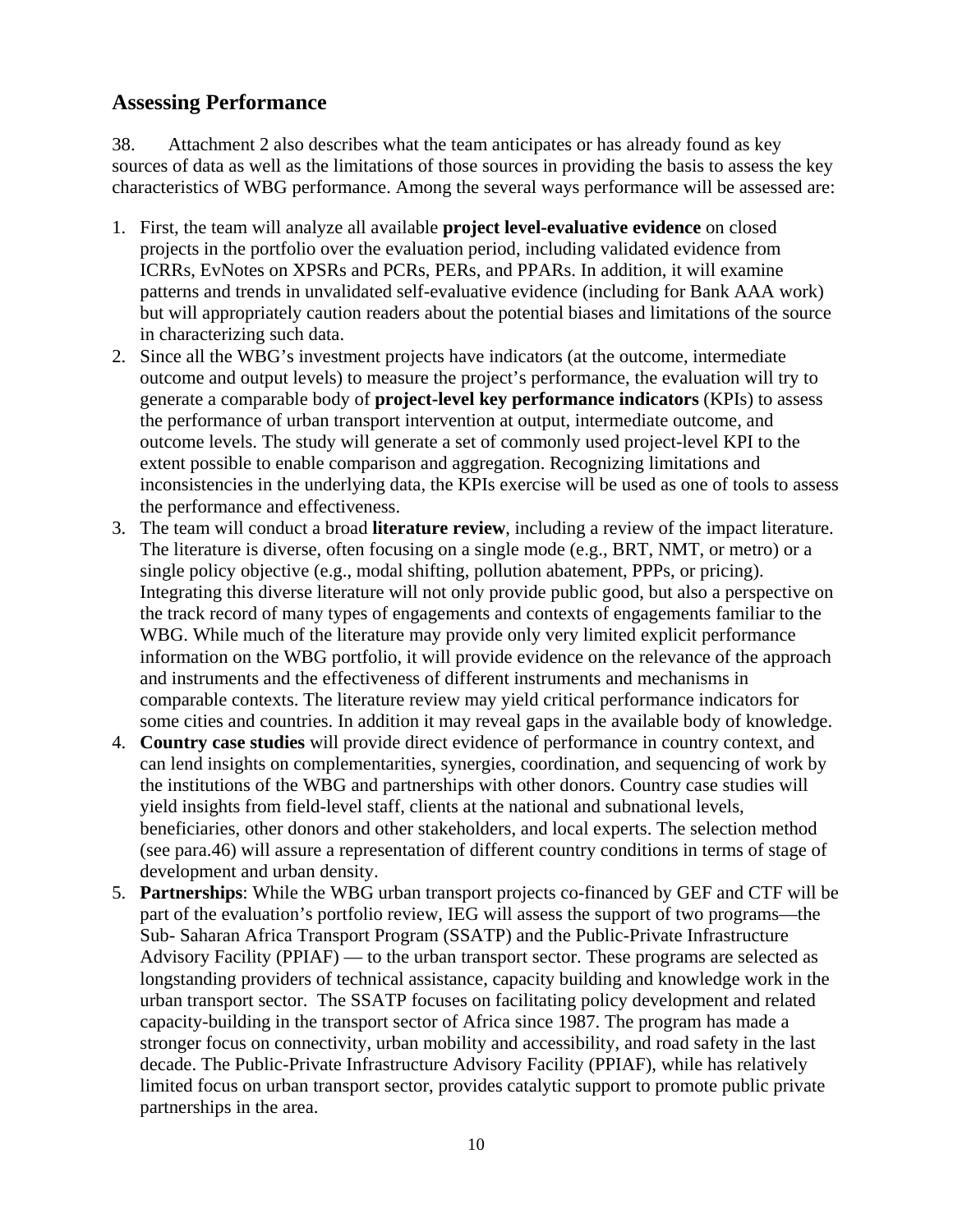- 6. The methodology of this assessment will be closely aligned with the evaluation framework of the main evaluation. The evaluation will assess how relevant and effective is the support provided by these programs; and how well the programs support the WBG to achieve its sector objectives and international commitments? In the case of PPIAF, it would be important to learn how well the PPIAF's main objective of promoting PPPs has worked in urban transport sector and, what are the main lessons? The review will focus on activities of these two programs that are particularly pertinent to the objective of the main evaluation.
- 7. **Working papers:** Two working papers on behavior change (in urban transport service, water supply and sanitation service, and primary health service) and service delivery (in the said three areas) are being prepared in parallel by other IEG teams. Within the urban transport context, a behavioral change framework will be used to shed light on changing users' behavior to prompt modal shifting; while a service delivery framework explores arrangements to ensure accessible, affordable, sustainable and accountable service delivery to the targeted beneficiaries. The theoretical background, methodological guidance and portfolio coding tools on behavior change and service delivery developed by these two working papers teams will be applied to guide relevant aspects of this.

39. By integrating these key sources of performance information, the team should produce insights into both how effective the WBG approach to urban transport is, but also where there is potential to improve its effectiveness, either by discontinuing lower performing approaches or by replicating higher performing ones.

## **Scope**

40. This evaluation covers the entire WBG portfolio (lending, AAA, investment, advisory, and guarantees) either approved or closed/matured over a ten-year period from FY2007 to FY2016, which means those urban transport projects approved prior to FY2007 but closed within the evaluation period will be assessed as well. Projects mapped to the sector and theme codes covering urban transport were screened. For the WB projects, the codes are TC (urban transport), TZ (General Transportation), BV (Public Administration-transportation) and theme code 102 (City-Wide infrastructure and Service Delivery). For IFC, activities with an Urban Transport code. For MIGA a keyword search yielded an initial portfolio identification. Those projects either with objectives or activities in urban transport development were included in the scope of evaluation. Objectives usually include improving the efficiency and effectiveness of urban transport system, improving the institutional capacity of planning, managing and operating the urban transport system, and improving the accessibility and mobility of the targeted beneficiaries including the urban poor and the vulnerable groups. The activities include providing urban transport infrastructure and multiple modes of urban transport services, as well as traffic management measures and institution capacity building and strengthening activities. It covers portfolio relating to public and private provision as well as public-private partnerships. It also covers urban transport for both people and goods (freight), although the WBG does little regarding urban freight.

41. However, it excludes a number of related topics: intercity and non-urban transport; urban planning and development activities not involving an UT component; environmental and safety regulations and policies not concerning UT; and efforts to extend non-UT services to the disadvantaged groups.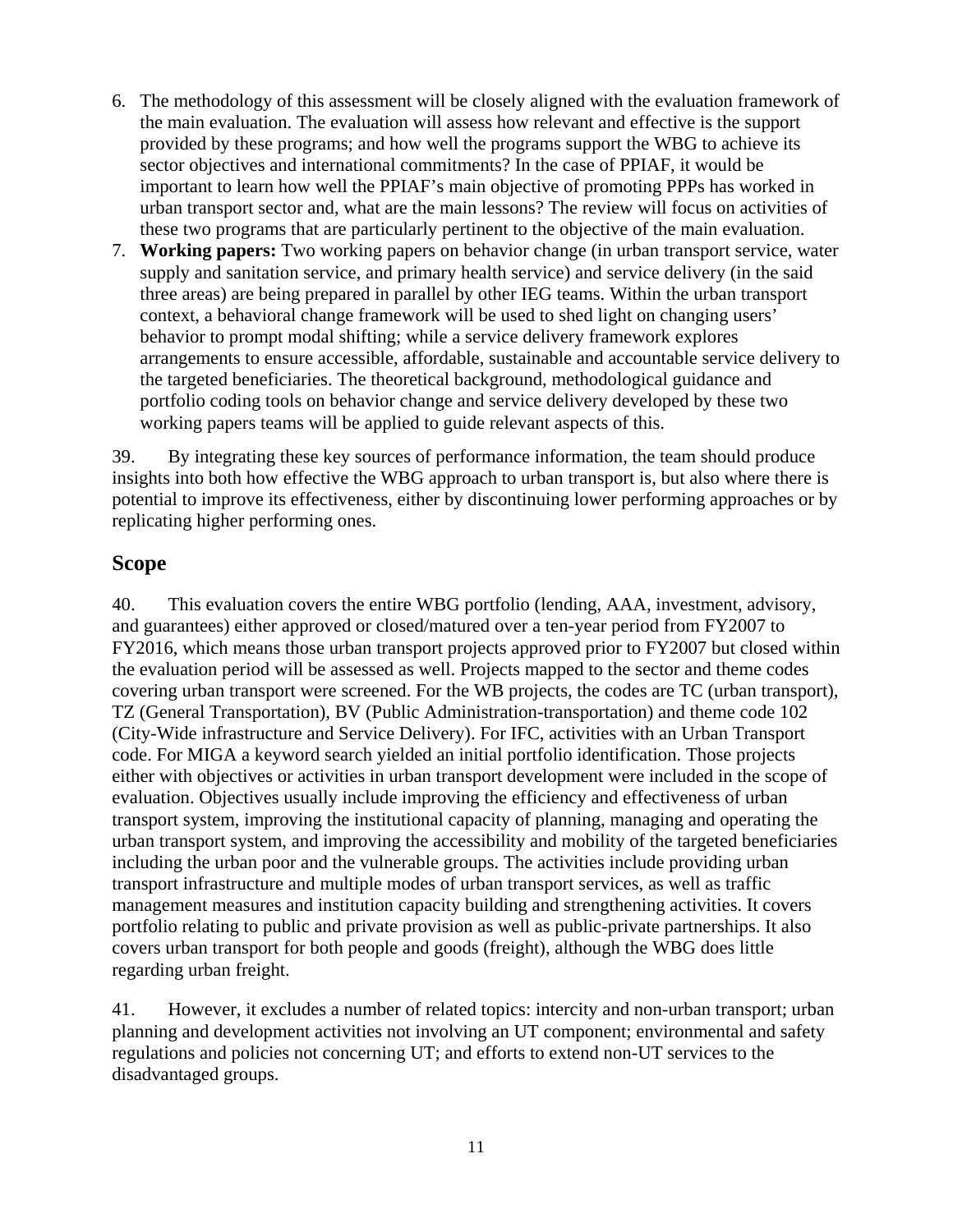# **Evaluation Design and Evaluability Assessment**

## **Evaluation design**

42. Theory of Change: (Figure 1) From the World Bank Group's point of view, its activities and interventions seek to influence the policies and actions of national and subnational governments and the private sector to strengthen the enabling environment and transport systems including infrastructure. Overall, the intermediate outcome categories listed in Figure 1 are broadly amenable to definition, measurement, and attribution to WBG interventions. With respect to development outcomes and their contribution to the twin goals, while they can be clearly defined, measurement and attribution may be less clear or available (particularly in ways that lend themselves to attribution to urban transport activities) than in the case of intermediate outcomes. Therefore, for characterizing development outcomes, there will be greater reliance on the project level data, the existing impact evaluations, and the beneficiary survey to be carried out under the evaluation. The country case-studies will also attempt to identify development outcomes to which the WBG may have contributed, utilizing contribution analysis (see Attachment 3) to make reasonable connections between activities and outcomes controlling for a variety of other contributing or inhibiting factors.

43. The study will assess both quantitative and qualitative results data at the level of individual projects, investments, or guarantee operations through the portfolio review. The study will also draw upon the findings of field-based PPARs and country case studies for a sub-sample of countries and projects purposefully selected to represent all regions, multiple country income levels and important project characteristics, supplemented by beneficiary survey.

44. Evaluation Design Matrix. Each of the above-described methods and instruments will provide inputs to one or more aspects of the evaluation questions. The portfolio review will focus on answering the questions on the relevance of WBG's engagement and the performance in urban transport sector, drawing from all evaluated and all IEG-validated projects. The PPARs answer questions on the results on the ground, the sustainability of the development outcomes and lessons based on a deeper assessment of select urban transport projects. The country case studies will answer the relevance, depth and the achievement of the WBG's UT engagement at the country and city levels, while taking into account country and city context and a consideration of the roles plays by the other partners. Case studies provide a special opportunity to understand, not only context, but also the sequencing and coordination of activities and complementarities, overlaps and synergies of the activities of different actors. In some country case studies, surveys may be used to better understand quality and impact. In some cases there will be an overlap of questions addressed by different instruments in order to facilitate triangulation. To the extent possible, the transport users' behavior change and urban transport service delivery related aspects and questions will be examined applying all the instruments. The interface of evaluation questions with the evaluative instruments is laid out in the Attachment 2.

45. Based on the evaluative approach described above, the evaluative analysis will draw upon several evaluative instruments (a) Project Portfolio Review; (b) Extended Literature Review; (c) Country Case Study; (d) Country Partnership/Assistance Strategy Review; (e) Beneficiary survey; and (f)) Staff, Government and Beneficiary Interviews. In the interest of space, the purpose and coverage of each instrument are elaborated in Attachment 3.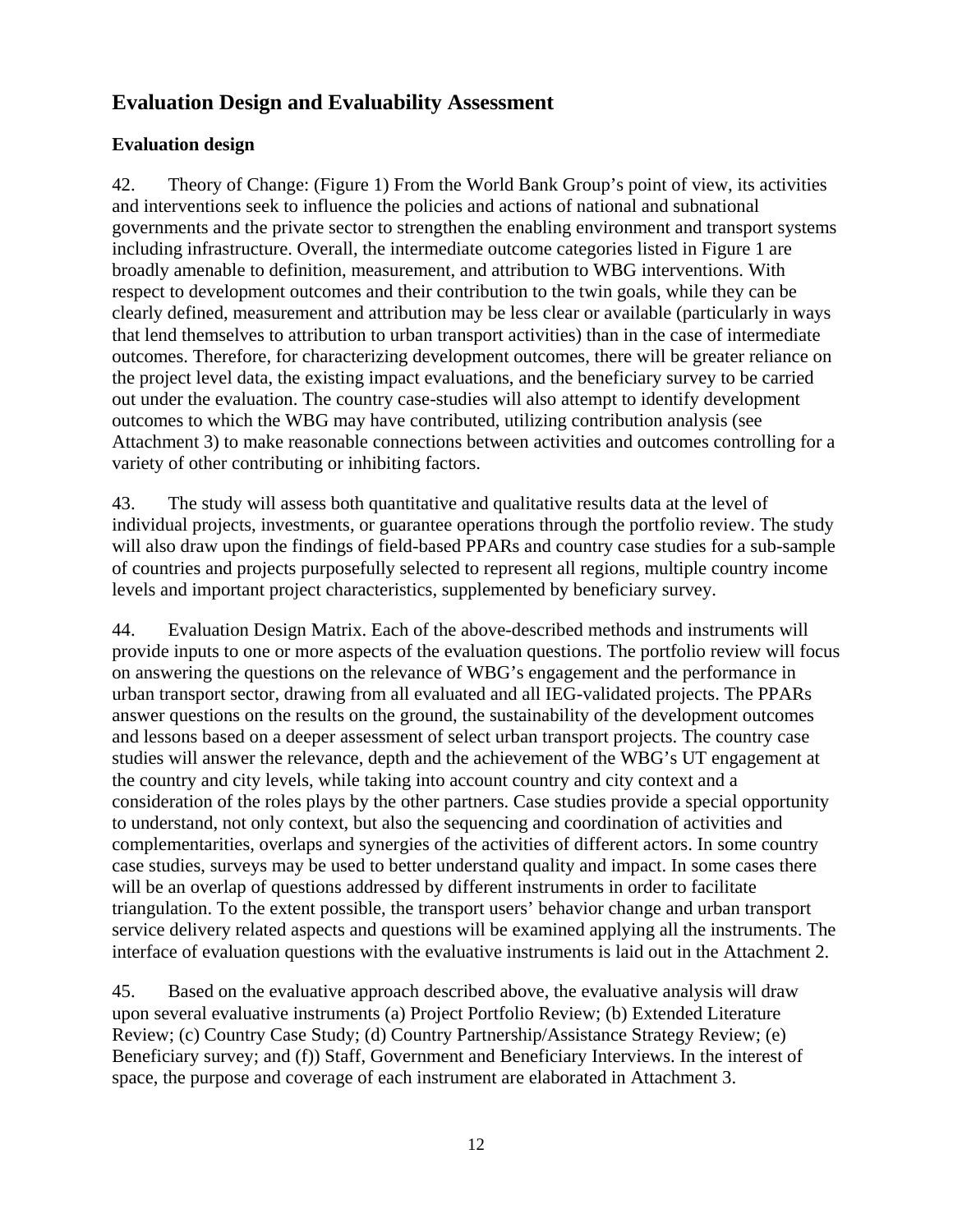# **Sampling Strategy**

46. Based on the criteria laid out in the "Scope" section above, (i) 270 WB investment projects, 27 IFC Investment service projects and 6 MIGA guarantees; (ii) 87 WB analytical activities and 7 IFC advisory service, were identified as UT portfolio and subject to the portfolio review. Among these projects, 114 investment projects mapped to Transport & ICT GP with activities coded as TC and TZ or those not mapped to Transport & ICT GP but with substantial investment, i.e., more than 50 percent of the project commitment in urban transport are considered as *core* UT projects. 156 investments not mapped to the T&I GP but supporting municipal government or the urban communities on urban services including urban transport service are classified as *non-core* projects.



### **Figure 1: Urban Transport Evaluation Theory of Change**

*Source*: IEG based on WBG Strategy Documents.

47. **PPAR selection:** 125 (47 core and 78 non-core) urban transport projects were closed in FY2007-2016. Ten (six core and four non-core) projects have been selected for PPARs to be delivered in FY16-FY17 to feed into the UT study based on project features and regional distribution. The proposed PPAR list is attached in Annex 14.

48. **Selection of country case studies**: The WBG's UT portfolio is spread among 88 countries. In selecting countries for case studies, IEG applied criteria which included the intensity of WBG's support to urban transport development in the country; Status of the portfolio (counties selected should have closed projects to ensure a meaningful assessment of the portfolio performance); income level; urbanization level; urban transport development stage; relevant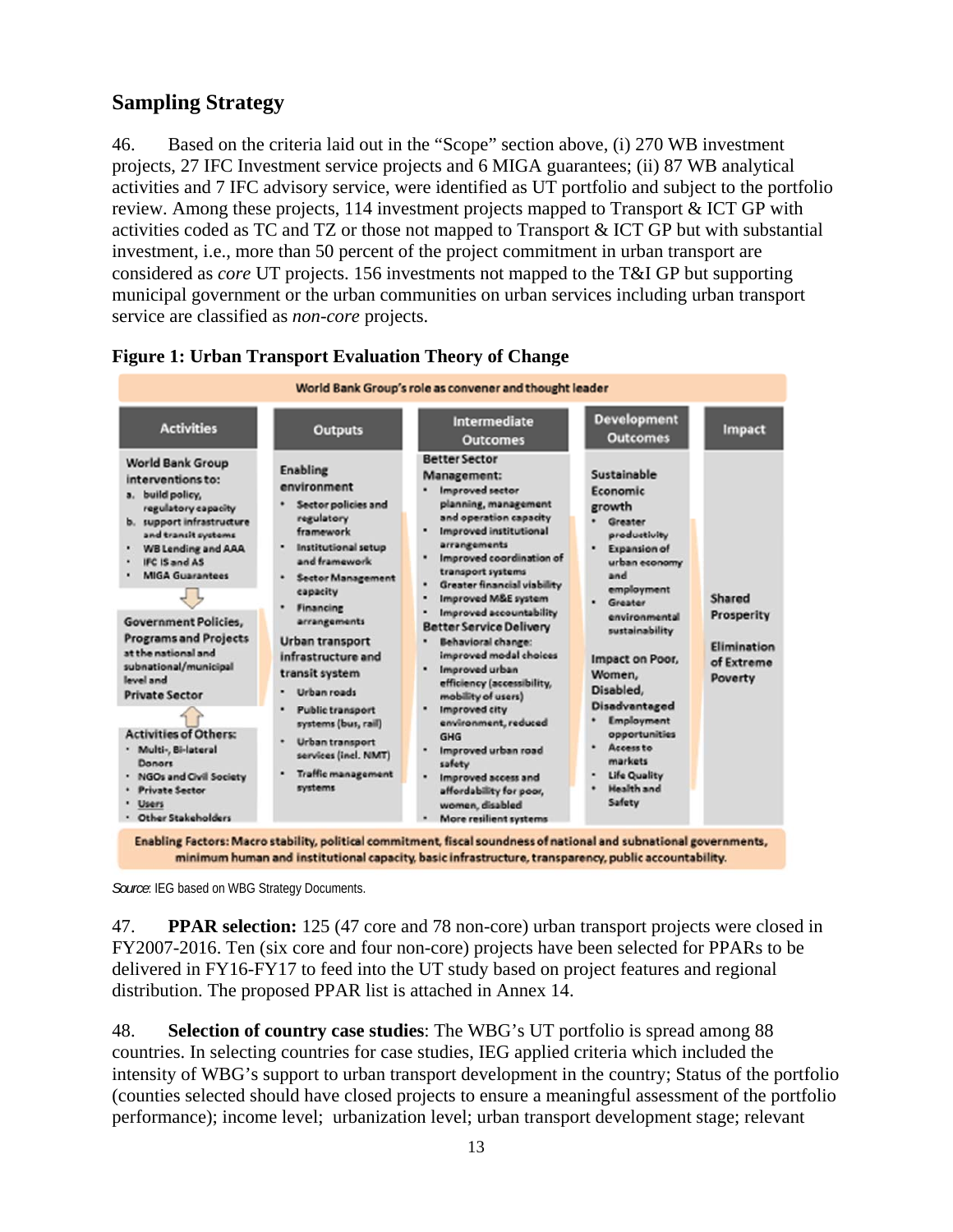policy, regulatory, and institutional conditions; level of private sector participation; diversity of instruments applied; and engagement of multiple WBG institutions, including financial commitments. Based on these criteria, 14 countries were selected for country case studies with five of them (China, Brazil, India, Turkey, and Uganda) selected for field missions and the remaining 9 of them for desk review. This includes two low income countries (with one as FCV country), five lower middle income countries and seven upper middle income countries. The list of countries selected for the country case studies is in Attachment 8. Together, the 14 countries' portfolios encompass about two thirds of WBG's commitment value in urban transport development.

49. **Sampling of beneficiaries**: Beneficiary surveys are envisioned to be carried out as part of the PPAR or country case studies in at least 2 countries. Such surveys would use stratified random sampling to assure that they capture respondents representing the poor, women and the disabled. The surveys will be associated with specific projects where project objectives included benefiting the poor, the women, or the disabled.

## **Data requirements, Design Strengths, sources, and their limitations**

50. It is envisaged that multiple sets of data are required for the study. Attachment 2 elaborates on data sources and likely challenges to collecting desired data and indicators, in full cognizance that some of the required data will be missing at each of four levels: the project level, the country level, the city level and the beneficiary level. Attachment 4 further details data sources and their limitations for each of these levels.

# **Quality Assurance Process**

51. The Urban Transport evaluation will adhere to recommended quality assurance processes.

- In the pre-approach paper stage, key stakeholders in WBG management were consulted in WB, IFC, and MIGA.
- A preliminary portfolio review has been conducted and is reflected in the approach paper, along with the criteria for portfolio selection.
- The (lending) portfolio review, internal and external literature review, CAS/CPS review etc. will focus on the same evaluation parameters though they have different scopes. Constant quality check and team meetings will ensure the consistency and that the entire evaluation team has the same understanding of the evluation questions and methodology.
- During AP preparation, the team has consulted with IEG Gender Advisors, IEGKC, and other experts on key aspects of the evalaution.
- The team will coordinate with the Service Delivery SEA and will confer actively with the teams responsible for the Service Delivery and Behavior Change working papers.
- The AP has been drafted in accordance with the *IEG Quality Assurance Standards for Approach Papers.* The team participated in an Approach Paper Clinic during the preparation in order to better assure conformity with quality standards.
- Peer reviewers of notable expertise have been identified and engaged.
- An advisory panel will be used during the lifespan of the evaluation. Attachment 5 identifies the peer reviewers and advisory panel members and their qualifications.
- Upon appointment of an IEG Methods Advisor, the team will consult and actively communicate about methods and their application.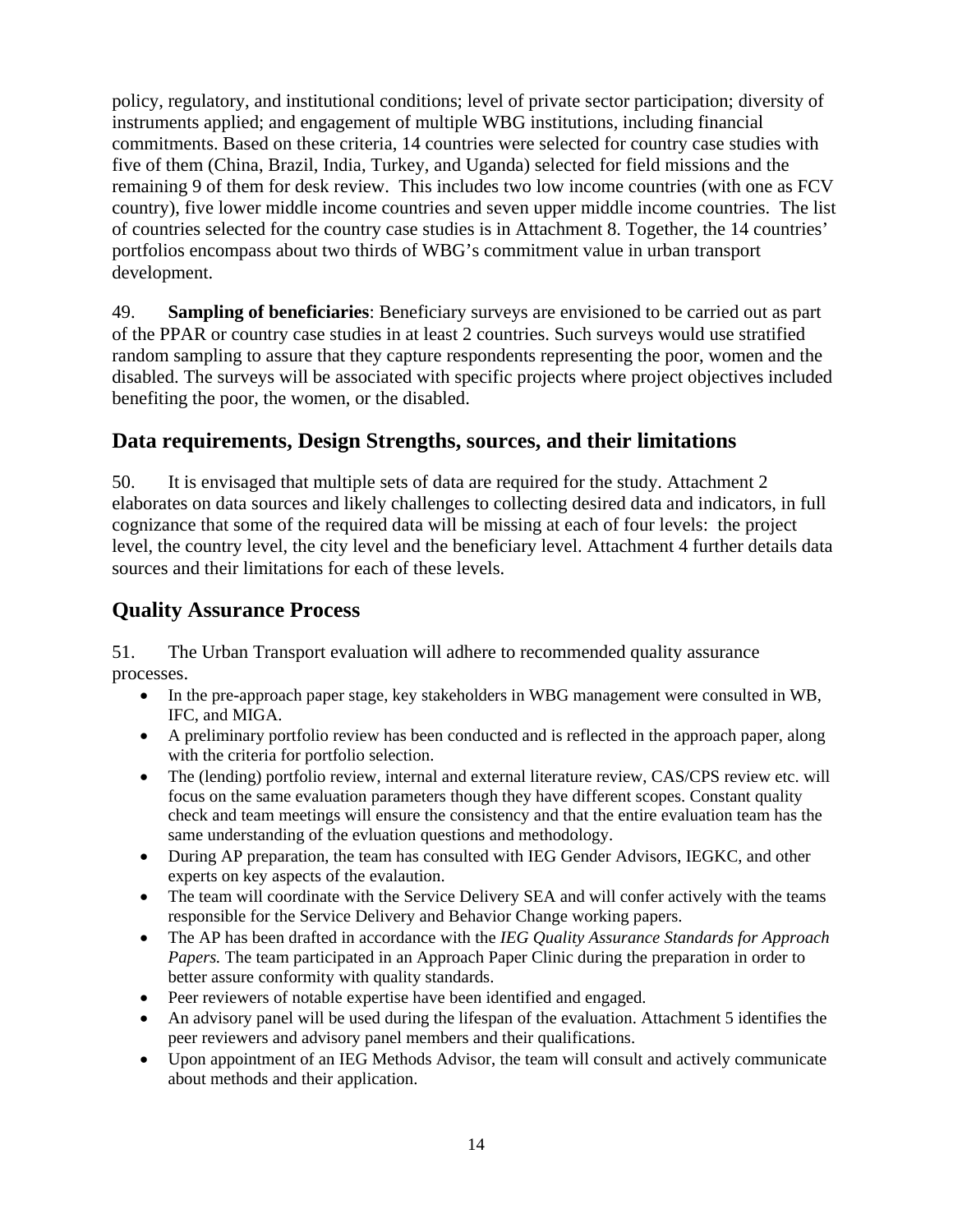After the approach paper is cleared, the team will consult management on the identified portfolio to assure that important elements have not been missed. The team will maintain a periodic dialogue with management counterparts as the evaluation progresses.

# **Expected Outputs and Outreach**

## **Planned Reporting Vehicles**

52. The primary output of the evaluation will be a report to the World Bank Group Board of Directors' Committee on Development Effectiveness (CODE). The UT evaluation will be published and disseminated both internally and externally. In addition, IEG will develop presentations, quick notes, blogs, videos, an infographic, and other products as appropriate for different audiences, including WBG staff (particularly those working on urban transport), client countries, donors, and NGOs. Working papers or follow-on learning products are also possible. The final report, along with the Water Supply and Sanitation Report, and the behavior change and service delivery working papers will feed into a synthesis report for the Service Delivery SEA. The team hopes to make the full range of these outputs available to interested stakeholders.

53. During the evaluation preparation, the team will solicit feedback and comments from stakeholders, in particular World Bank Group management, the Urban Mobility Global Solution Group and urban transport practitioners, clients and stakeholders in industries, and government agencies in client countries to improve the evaluation's accuracy and relevance. The team intends to use social media to reach a broader group of stakeholders during the evaluation. In both cases, the interlocutors in these processes would form a target audience for outputs through a variety of channels.

## **Outreach Strategy**

54. To maximize the value and use of findings and recommendations to strengthen development outcomes, IEG will implement an outreach plan during the evaluation and after the completion of the evaluation. IEG will launch the report both in Washington, DC, and abroad. The events will target key stakeholders, including staff at headquarters and country offices, other multilateral development banks and donors, government authorities, civil society organizations, counterpart officials and other donors. Internally, the team would reach out directly to the Urban Mobility Global Solution Group members in the WB and to relevant practitioners in IFC and MIGA via various platforms including the annual Transforming Transportation event co-hosted by the World Bank and the World Bank's Transport and ICT Forum. Externally, IEG will seek a venue for an international launch or a set of venues for a "road show". Possible dissemination venues beyond those hosted by IEG could include global events such as the annual Congress of Cities for Mobility, the International Conference of Urban Transport (CODATU), the Cities Alliance Assembly, the International Conference on Transport and the Environment; or regional or country specific events. As discussed above, social media will be a key part of the strategy as well. Finally, the team would hope to reach out to other ECG members who may be conducting parallel or related work to seek opportunities for either dissemination or joint events.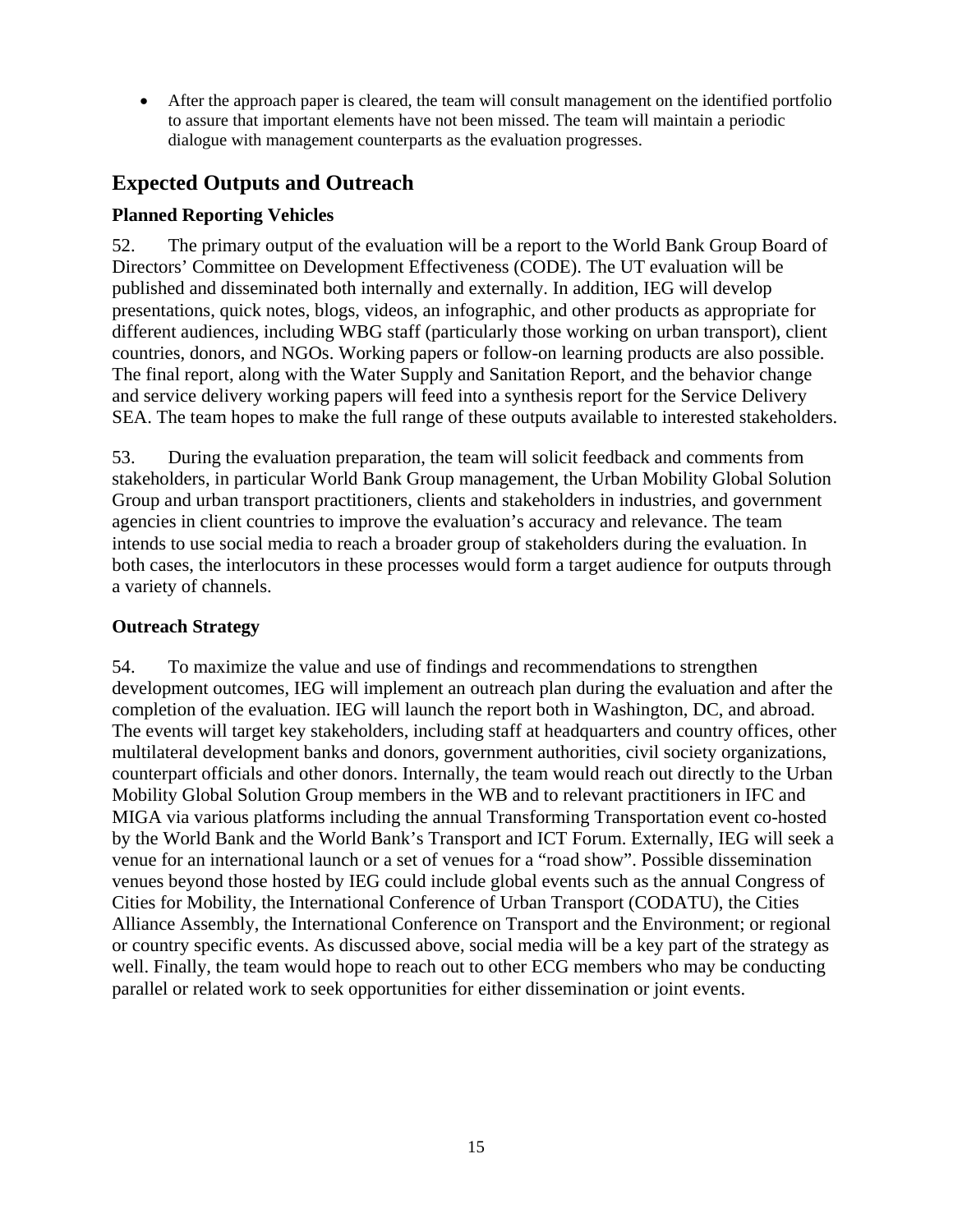## **Resources**

### **Timeline**

|  |  | <b>IEG Urban Transport Evaluation Timetable</b> |  |
|--|--|-------------------------------------------------|--|
|--|--|-------------------------------------------------|--|

| IEG Management Review of the Approach Paper – One stop | March 2016          |
|--------------------------------------------------------|---------------------|
| Approach paper sent to CODE                            | April 2016          |
| IEG Management Review of the Draft Report – One stop   | December 2016       |
| Report sent to WBG Management                          | Early February 2017 |
| Report sent to CODE                                    | Late March 2017     |
| <b>CODE</b> Meeting                                    | 4th Quarter FY17    |

### **Budget**

55. The budget for this evaluation is estimated at US\$1,175,500, with about 60 percent fixed cost and 40 percent as variable cost, consistent with major IEG sector evaluations.

### **Team and Skills Mix**

56. The core evaluation team includes the following IEG staff: Fang Xu, Senior Evaluation Officer – Co-Task Team Leader (Co-TTL); Andrew Stone, Lead Evaluation Officer – Co-Task Team Leader (Co-TTL); Kavita Mathur, Evaluation Officer (IEGSD); Anahit Anna Aghumian, Evaluation Officer; other IEGFP staff/consultant: Victoria Alexeeva, Zukhra Shaabdullaeva, Margareth Celse-L'Hoste, Francesco Bolognesi, and Thao Thi Phuong Nguyen (Consultants). Slobodan Mitric and Jose Gomez-Ibanez will provide advisory service to the team. Zhi Liu, Gerhard Menckhoff, and Monica Kerretts-Makau are the peer reviewers for the study. Two working paper teams from the Sustained Service Delivery for the Poor SEA will also contribute to the study. The team may be strengthened by additional sector experts in the course of the study. The evaluation will be conducted under the general supervision of Midori Makino, Manager (IEGSD) and Marvin Taylor-Dormond, Director (IEGSP).

<sup>&</sup>lt;sup>i</sup> United Nations Habitat.2014. World Urbanization Prospects: The 2014 Revision, Highlights. Department of Economic and Social Affairs, Population Division.  $\overline{a}$ 

ii SDG 11.2 states: "By 2030, provide access to safe, affordable, accessible and sustainable transport systems for all, improving road safety, notably by expanding public transport, with special attention to the needs of those in vulnerable situations, women, children, persons with disabilities and older persons."

iii In the last 15 years, only the East and Central Asia region carried out a 10-year review of its urban transport lending program (World Bank, 2002). More recently, there was a review of the Bank-wide urban transport program for lending operation approved in the period 1999-2009, but this was a narrowly conceived review, focusing on strategic aspects only (Mitric, 2012).

iv World Bank Group.2009. *Reshaping Economic Geography*. World Development Report. Chapter 4: Scale Economies and Agglomeration.

v Litman, T. 2015. Sma. *Global Status Report on Road Safety 2015.*<br>V Thompson Reuters Foundation News *Most Dangerous Transport* 

Thompson Reuters Foundation News *Most Dangerous Transport Systems for Women* October 31, 2014 http://news.trust.org/spotlight/most-dangerous-transport-systems-for-women/?tab=stories

v Berg et al. *Transport Policies and Development* (World Bank Policy Research Working Paper 7366, 2015).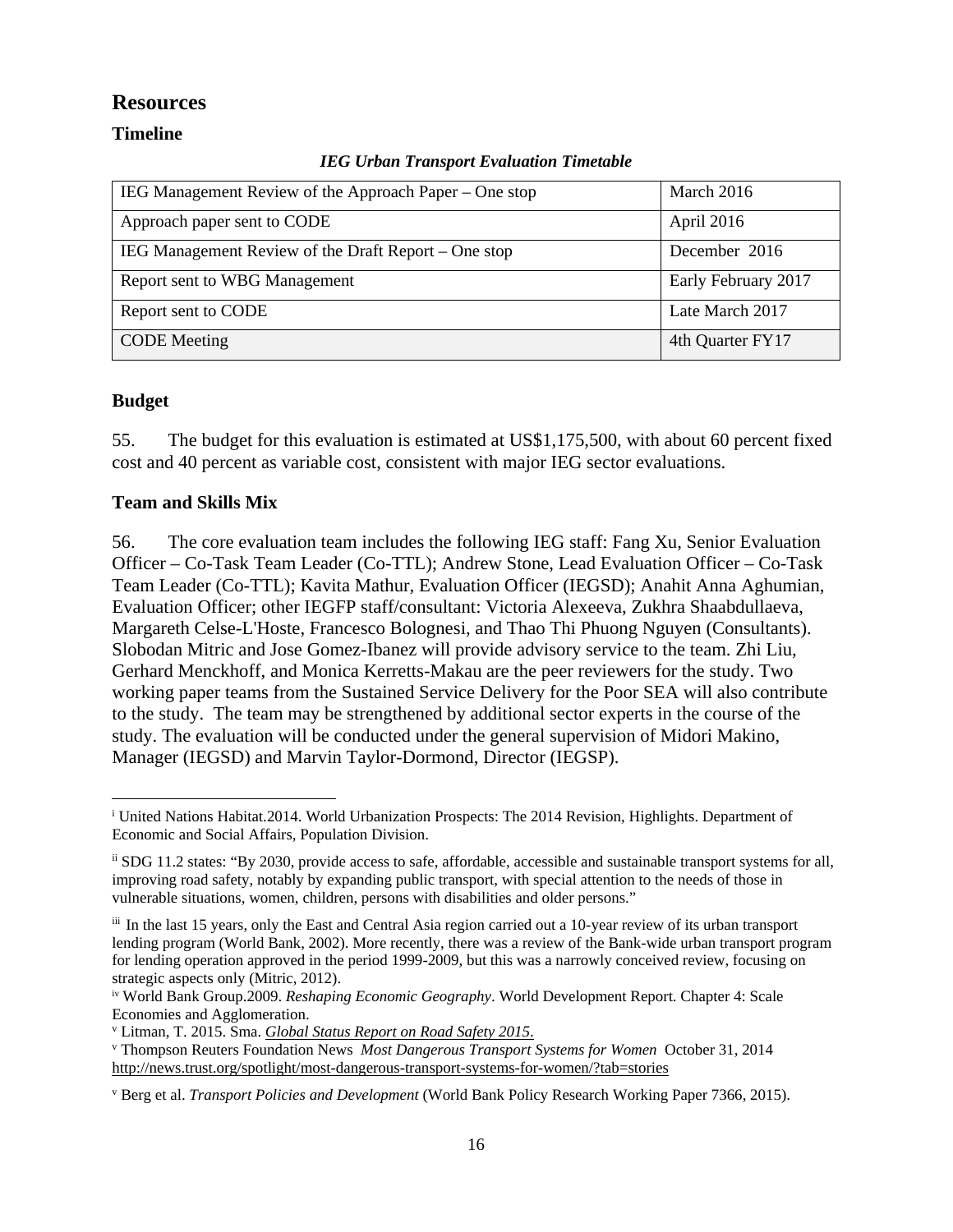l<br>v Starkey, P. and Hine, J. 2015. Poverty and sustainable transport literature review. Partnership on Sustainable Low Carbon Transport (SLoCaT).

<sup>v</sup> "Despite large expenditures on urban transport systems, the current transportation problems in developing nations continue to worsen because of bad planning, lack of governance, and corruption." M. Masood et al. Transportation *Problems in Developing Countries, Pakistan: A Case in Point* International Journal of Business and Management, Vol. 6, No. 11; November 2011

v http://mic-ro.com/metro/table.html

v http://brtdata.org/

<sup>v</sup> UN Habitat. 2013. *Planning and Design for Sustainable Urban Mobility: Global Report on Human Settlements.*

rt Congestion Relief: Comprehensive Evaluation of Traffic Congestion Costs and Congestion Reduction Strategies. Victoria Transport Policy Institute.

vi International Energy Agency.2013. A Tale of Renewed Cities.

vii World Health Organization. 2014. Air quality deteriorating in many of the world's cities. Press Release.

viii World Bank Group and Institute of Health Metrics and Evaluation. 2014. Transport for Health. ix "Adaptation and mitigation of urban transportation systems to climate change can be defined as a form of risk management. …There are two fundamental options for risk management in the transportation sector. One is by mitigation measures in cities around the world that reduce *globally* the climate hazard factor that city and thereby reduce climate risk.... The second option in reducing risk is adaptation." C. Rozenzweig et al. Climate Change and Cities: First Assessment of the Urban Climate Change Research Network. (Cambridge University Press, 2011)

x World Health Organization, Op cit.

xi World Health Organization. *Global Status Report on Road Safety 2015*. xii Thompson Reuters Foundation News *Most Dangerous Transport Systems for Women* October 31, 2014 http://news.trust.org/spotlight/most-dangerous-transport-systems-for-women/?tab=stories

xiii Berg et al. *Transport Policies and Development* (World Bank Policy Research Working Paper 7366, 2015).

xiv Starkey, P. and Hine, J. 2015. Poverty and sustainable transport literature review. Partnership on Sustainable Low Carbon Transport (SLoCaT).

<sup>xv</sup> "Despite large expenditures on urban transport systems, the current transportation problems in developing nations continue to worsen because of bad planning, lack of governance, and corruption." M. Masood et al. Transportation *Problems in Developing Countries, Pakistan: A Case in Point* International Journal of Business and Management, Vol. 6, No. 11; November 2011

xvi http://mic-ro.com/metro/table.html

xvii http://brtdata.org/

xviii UN Habitat. 2013. Planning and Design for Sustainable Urban Mobility: Global Report on Human Settlements.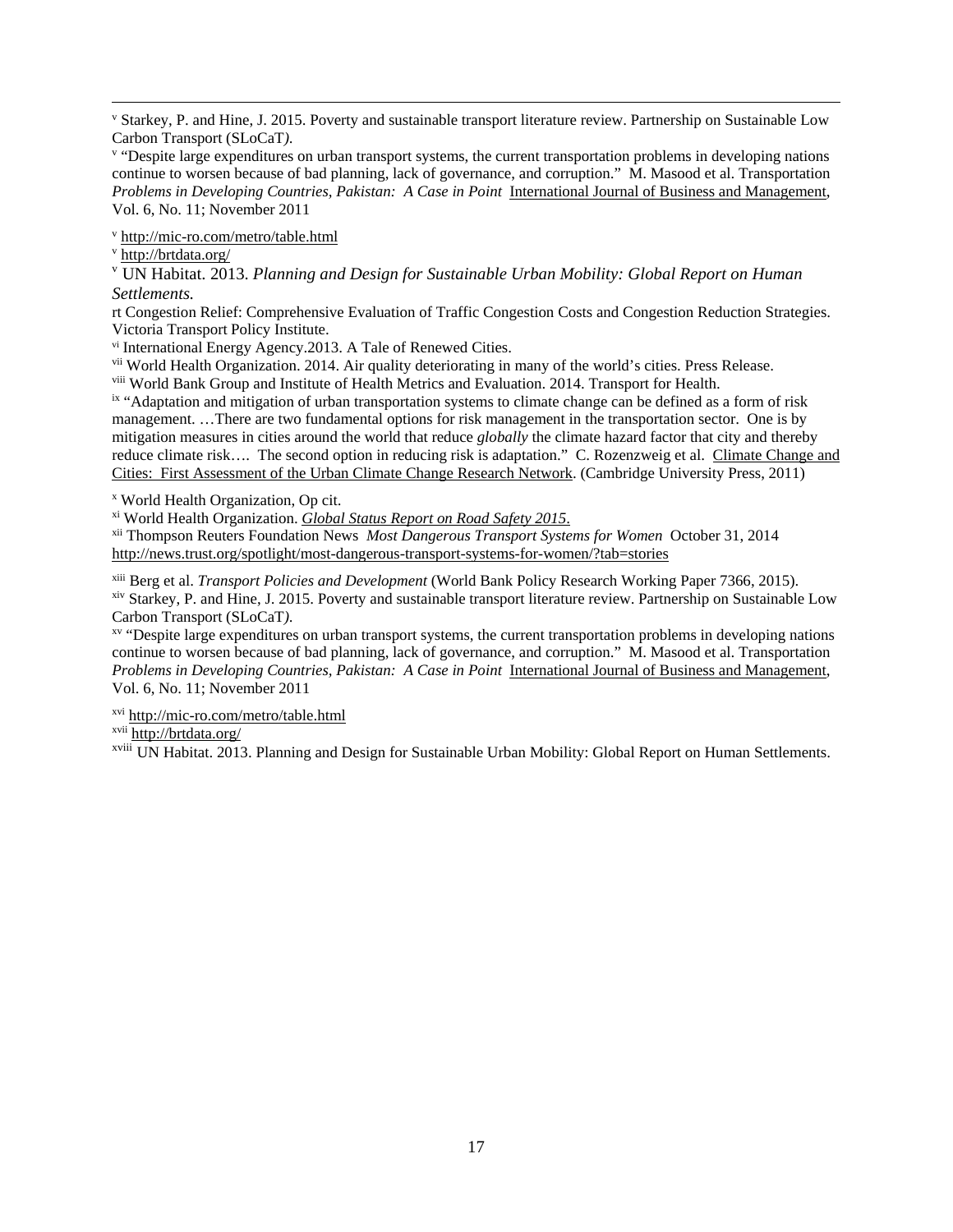# **Attachment 1**

## **References**

Ardila-Gomez and Ortegon-Sanchez 2016 "Sustainable Urban Transport Financing from the Sidewalk to the Subway."

Berg, C., Deichmann, U., Liu, Y., and Selod, H. 2015. *Transport Policies and Development.* Policy Research working Paper. World Bank Group. Washington, D.C.

Bertaud, Alain. 2014. Cities as Labour Markets. NYU Working Paper

Harry T. Dimitriou and Ralph Gakenheimer (editors) Urban Transport in the Developing World: A Handbook of Policy and Practice (Northampton, MA: Edward Elgar Publishing, Inc., 2011)

Carlos DORA and Jamie HOSKING *Urban Transport and Health: A Review* JOURNEYS | November 2012 (Publication of the Land Transport Academy of Singapore) World Bank.2009. Reshaping Economic Geography

Cervero, R. B. Linking urban transport and land use in developing countries. Journal of Transport and Land Use, [S.l.], v. 6, n. 1, p. 7-24, Apr. 2013.Kopp, Andreas Dietrich. 2015. Reducing Greenhouse Gases (GHG) analysis in transport. (Washington: Transport and ICT connections; no. 8: World Bank Group

Susan Hanson and Genevieve Giuliano (editors) The Geography of Urban Transportation – Third Edition (New York: Guilford Press, 2004)

Starkey, P. and Hine, J. 2014. Poverty and Sustainable Transport: *How Transport Affects Poor People with Policy Implications for Poverty Reduction; A Literature Review* 

Suzuki, H., Cervero, R. and K. Iuchi (2013) *Transforming Cities with Transit: Transit and Land Use Integration for Sustainable Urban Development*. The World Bank Group.

United Nations.2014. *World Urbanization Prospects*. The 2014 Revision/Highlights.

World Bank Group and Institute of Health Metrics and Evaluation. 2014. *Transport for Health*.

World Bank Group.2009. *Reshaping Economic Geography*. World Development Report. Chapter 4: Scale Economies and Agglomeration.

World Bank Group.2012. *Inclusive Green Growth: The Pathway to Sustainable Development.* Washington D.C.

World Bank Group. 2013. *Building Sustainability in an Urbanizing World: A Partnership Report*. Washington D.C.

World Bank Group. 2013. Planning, Connecting & Financing Cities – Now": a comprehensive view of transport priorities and strategies in Urban sector projects. Washington D.C.World Bank Group. 2015. *Competitive Cities for Jobs and Growth: What. Who, and How.* Washington D.C.

World Bank Group. 2015. Urbanization Reviews, Washington D.C.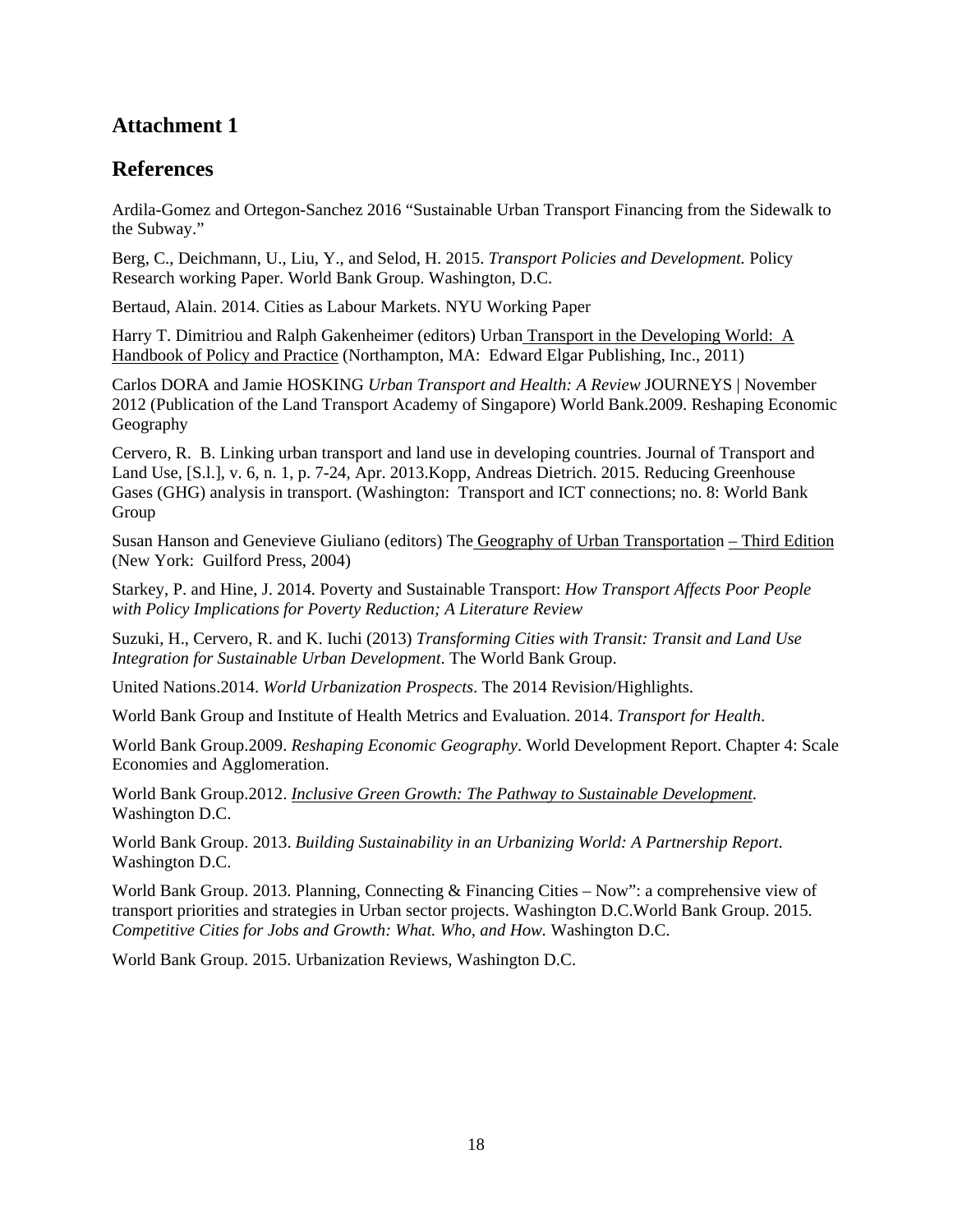# **Attachment 2: Evaluation Design Matrix**

# **Table 1. Key Evaluation Questions**

| raon n'iny Evanganon Questions<br><b>Key Questions</b>                                                                                                                                                                                                                                                                                                                                                                                                                                                                                                                                                                                                                                                                                                                                                                                                                                                                                                   | <b>Information Sources, Data</b><br><b>Analysis Methods</b>                                                                                                                                                                                                                                                                                                                          | <b>Data limitations</b>                                                                                                                                                                                                                                                                      |  |  |  |  |  |
|----------------------------------------------------------------------------------------------------------------------------------------------------------------------------------------------------------------------------------------------------------------------------------------------------------------------------------------------------------------------------------------------------------------------------------------------------------------------------------------------------------------------------------------------------------------------------------------------------------------------------------------------------------------------------------------------------------------------------------------------------------------------------------------------------------------------------------------------------------------------------------------------------------------------------------------------------------|--------------------------------------------------------------------------------------------------------------------------------------------------------------------------------------------------------------------------------------------------------------------------------------------------------------------------------------------------------------------------------------|----------------------------------------------------------------------------------------------------------------------------------------------------------------------------------------------------------------------------------------------------------------------------------------------|--|--|--|--|--|
| To what extent has the World Bank Group been relevant, effective and efficient in supporting the<br>sustainable urban transport development in client countries that contributed to city's economic<br>efficiency and growth; environment; the welfare of poor and vulnerable groups; and road/traffic<br>safety?<br>Relevance: To what extent has the World Bank Group's support for urban transport been relevant to                                                                                                                                                                                                                                                                                                                                                                                                                                                                                                                                   |                                                                                                                                                                                                                                                                                                                                                                                      |                                                                                                                                                                                                                                                                                              |  |  |  |  |  |
| client countries and their poor populations' priority needs, conditions and readiness for reform?                                                                                                                                                                                                                                                                                                                                                                                                                                                                                                                                                                                                                                                                                                                                                                                                                                                        |                                                                                                                                                                                                                                                                                                                                                                                      |                                                                                                                                                                                                                                                                                              |  |  |  |  |  |
| 1. Given the body of evidence from the<br>literature (including impact literature), what is<br>the economic/developmental rationale for<br>World Bank Group to be active in urban<br>transport?                                                                                                                                                                                                                                                                                                                                                                                                                                                                                                                                                                                                                                                                                                                                                          | Bibliography assembled from<br>diverse sources, including<br>online databases, expert<br>references and bibliographies/<br>references in prior UT work.<br>Internal and external literature<br>review, including impact<br>literature                                                                                                                                                | Literature is not<br>comprehensive, and there is a<br>sparse impact literature.                                                                                                                                                                                                              |  |  |  |  |  |
| 2. What are the World Bank Group's strategic<br>objectives with regard to urban transport at the<br>corporate and country levels?<br>a. Did the WBG group commit itself to:<br>• Urban development (through a more<br>efficient urban transport system) or<br>• Urban transport development?                                                                                                                                                                                                                                                                                                                                                                                                                                                                                                                                                                                                                                                             | Corporate Level: Review of<br>all corporate and<br>sector/thematic strategies with<br>UT content; Dialogue with<br>Key Members of the GPs and<br>$VPs + Staff$ ; Interviews of<br>Key Partners + Country<br>Clients. Portfolio Review.<br>Country Level: CAS/ SCD<br>/CPF Review for countries<br>selected for desk and field<br>review + structured interviews<br>of country teams. | Corporate strategies since<br>2008 have been very weak on<br>Urban Transport. Critical<br>strategy document established<br>a framework but did not<br>commit WBG to actions.<br>Potential challenge is where<br>other sectors (not transport or<br>urban) took on UT relevant<br>activities. |  |  |  |  |  |
| 3. What are World Bank's, IFC's and MIGA's,<br>and World Bank's diagnostic and support<br>instruments for urban transport? How do they<br>relate to each institution's corporate strategy?<br>How do they differ from each other, and are<br>they consistent and complementary?<br>a. How does the use of instruments/<br>interventions (including modal choice, e.g. rail,<br>BRT, road) vary according to country<br>conditions and strategy?<br>b. How does the use of instruments<br>(interventions) vary by institution and in<br>response to relevant ESW?<br>c. How did the use of instruments vary<br>according to whether the interventions involved<br>direct or indirect service delivery?<br>$d.$ How did interventions use incentive (e.g.<br>subsidy/tax/service quality) and cognitive (e.g.<br>public education) instruments to encourage<br>behavior change to prompt modal shifting?<br>Was an explicit, theoretically or empirically- | Portfolio Review of AAA,<br>Lending, Investment,<br>Advisory, TA, Guarantees.<br>Field Visits protocols will<br>triangulate feedback from<br>Multiple Government<br>agencies. Feedback from<br>project teams and<br>beneficiaries. Focus Groups<br>with Thematic TTLs and<br>Country Teams.                                                                                          | Limited data at intervention<br>(subproject) level on<br>relevance and consistency<br>with strategy                                                                                                                                                                                          |  |  |  |  |  |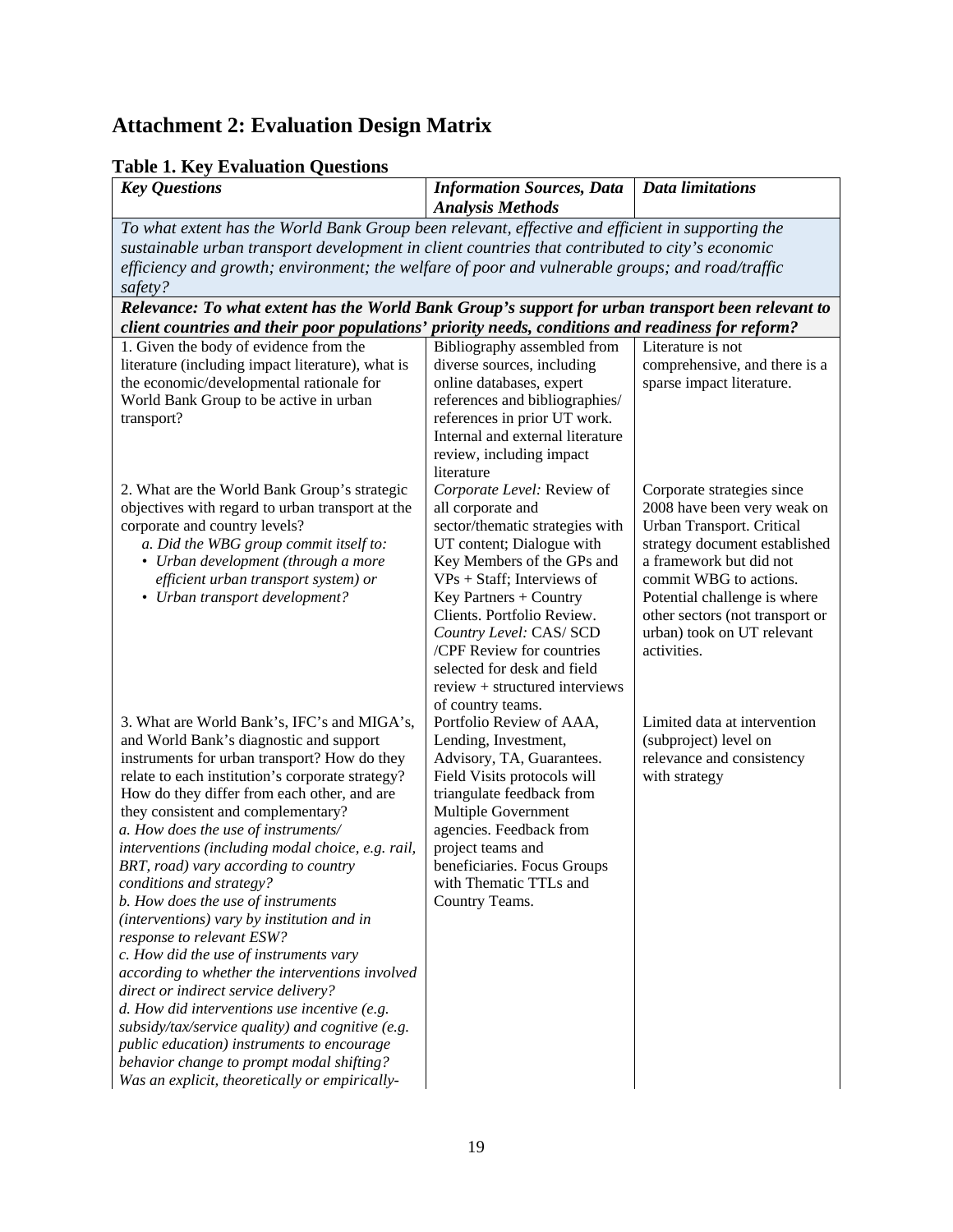| <b>Key Questions</b>                                                                                                                                                                                                                                                                                                                                                                                                                                                                                                                                                                                                                                                                                                                                                                                                                                                                                                                                                                                                                                                                                                                                                                                  | <b>Information Sources, Data</b><br><b>Analysis Methods</b>                                                                                                                                                                                    | <b>Data limitations</b>                                                                                                                                                                                     |
|-------------------------------------------------------------------------------------------------------------------------------------------------------------------------------------------------------------------------------------------------------------------------------------------------------------------------------------------------------------------------------------------------------------------------------------------------------------------------------------------------------------------------------------------------------------------------------------------------------------------------------------------------------------------------------------------------------------------------------------------------------------------------------------------------------------------------------------------------------------------------------------------------------------------------------------------------------------------------------------------------------------------------------------------------------------------------------------------------------------------------------------------------------------------------------------------------------|------------------------------------------------------------------------------------------------------------------------------------------------------------------------------------------------------------------------------------------------|-------------------------------------------------------------------------------------------------------------------------------------------------------------------------------------------------------------|
| based model of behavioral change used? Were<br>specific behaviors identified and targeted?<br>4. Was the WBG's advisory services<br>complementary to<br>investment/lending/guarantee operations and in<br>appropriate sequence?                                                                                                                                                                                                                                                                                                                                                                                                                                                                                                                                                                                                                                                                                                                                                                                                                                                                                                                                                                       | Broad patterns of variance<br>observable through portfolio<br>review (e.g. IDA/FCS/ region)<br>and micro-evaluations with<br>details and strategic alignment<br>from case studies. Presence of<br>prior ESW evident from<br>project documents. | Patterns of complementarity,<br>synergy, and coordination/<br>collaboration evident<br>primarily from case studies,<br>not always evident through<br>portfolio or micro-evaluative<br>evidence.             |
| 5. How strategically did the World Bank<br>Group allocate its resources for urban transport<br>to countries?<br>To what extent did WBG city-level<br>a.<br>interventions match WBG assessments of city-<br>level need?<br>b. How well did the WBG factor in the<br>urbanization context into its support to the<br>urban development and reflect in its resources<br>allocation to urban transport projects, i,e., the<br>already formed urban landscape hence<br>involving additional cost for resettlement when<br>urban transport intervention kicks in?<br>c. To what extent did the assessments collect<br>data directly from service users of citizen<br>beneficiaries?<br>d. Were interventions relevant to the priority<br>of the cities? The priorities of urban transport<br>service users?<br>Did the Bank engage systematically and<br>e.<br>over time with countries and cities?<br>f. To what extent did project design and<br>implementation take into account political<br>economy, local capacity (including financial<br>capacity) and governance conditions?<br>g. Was there a well-defined goal for<br>behavioral change (modal shifting) behavior<br>change) linked to outcomes? | a.b&c. City-level needs<br>assessments for case studies,<br>PPARs.<br>d. City-level masterplans for<br>case studies, PPARs.<br>e. Country level -<br>superficially through portfolio<br>review, in depth where<br>PPARs, case studies.         | a.b and c. Depends on<br>specificity of project<br>documents. More detail for<br>IEG validated projects, case<br>studies and PPARs.                                                                         |
|                                                                                                                                                                                                                                                                                                                                                                                                                                                                                                                                                                                                                                                                                                                                                                                                                                                                                                                                                                                                                                                                                                                                                                                                       | Portfolio review on<br>interventions addressing<br>institution strengthening,<br>capacity building. Country<br>case studies and PPARs as<br>well.                                                                                              | Difficult to systematically<br>judge timing and<br>appropriateness of<br>intervention, limited data.                                                                                                        |
| 6. Did World Bank Groups interventions take<br>into account the specific constraints and the<br>needs of the poor and other excluded groups,<br>including women and the disabled?<br>a. Did the interventions utilize specific<br>evidence of the transport needs and constraints<br>confronting the poor, women and the disabled?                                                                                                                                                                                                                                                                                                                                                                                                                                                                                                                                                                                                                                                                                                                                                                                                                                                                    | Project beneficiary discussion<br>in project documents,<br>monitoring indicators, project<br>objectives. Evidence from<br>evaluated and validated<br>projects on development<br>impact, beneficiary work in<br>country case studies.           | Detailed beneficiary data,<br>disaggregated by key groups<br>of the excluded (gender,<br>disability status, income-<br>level) are rare. Baseline data<br>with matching post-<br>completion data even rarer. |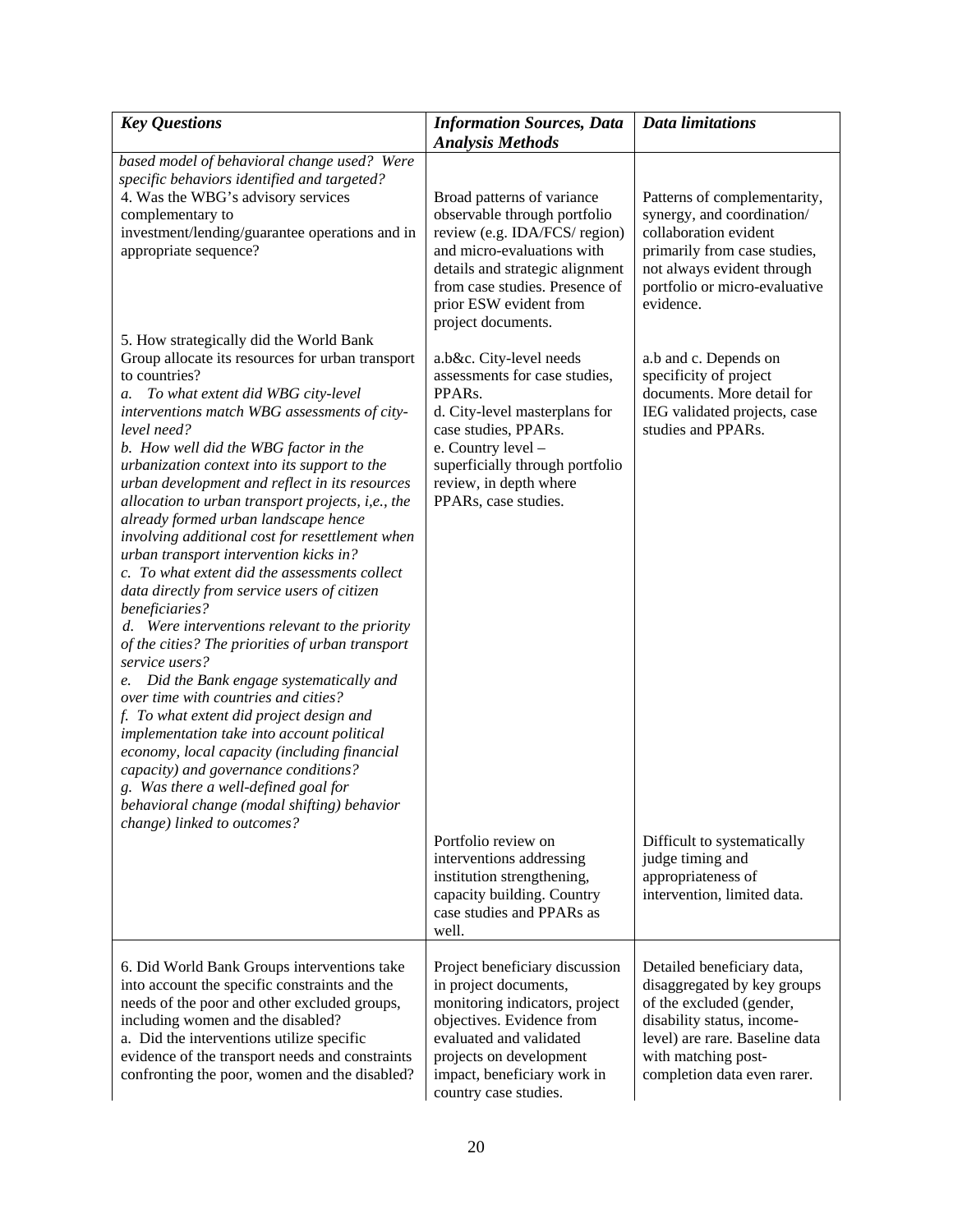| <b>Key Questions</b>                                                                                                                     | <b>Information Sources, Data</b><br><b>Analysis Methods</b>                                                                                                                                                                                        | <b>Data limitations</b>                                                                                                             |
|------------------------------------------------------------------------------------------------------------------------------------------|----------------------------------------------------------------------------------------------------------------------------------------------------------------------------------------------------------------------------------------------------|-------------------------------------------------------------------------------------------------------------------------------------|
| b. Were these groups consulted in the<br>preparation and implementation of the<br>interventions?                                         |                                                                                                                                                                                                                                                    |                                                                                                                                     |
| 7. How well did the Bank coordinate with the<br>other donors or partnerships in the UT<br>development in the client cities or countries? | Portfolio review and drill<br>down for case study countries.<br>Partnership review, portfolio<br>review (reference to<br>collaboration), drill down in<br>country case studies and<br>PPAR <sub>s</sub> . Selective interviews<br>of key partners. | Limitations of information on<br>other donor activities.<br>response bias, labor intensive<br>nature of original data<br>gathering. |

*Effectiveness (Efficacy): To what extent has the World Bank Group been effective in achieving its objectives with regard to urban transport development?* 

| 1. To what extent have strategies, projects and         | ISRs, ICRs, ICRRs, PPARs,       | Many projects will not have    |
|---------------------------------------------------------|---------------------------------|--------------------------------|
| project components that sought to build city or         | XPSR EvNotes, PCRs, PES,        | recorded impacts; IFC          |
| country-level capability and enabling                   | PERs, Partnership Reviews.      | projects, Macro (PRSCs and     |
| conditions for urban transport achieved their           | <b>Country Studies, Country</b> | DPLs) will have system         |
| stated objectives?                                      | Missions. Interviews, External  | effects that will need to be   |
| a. Have such interventions effectively                  | Evaluation materials.           | measured differently than      |
| addressed deficiencies in planning and                  | Portfolio Review                | direct Bank investments in     |
| regulation regimes?                                     | <b>Country Case Studies</b>     | UT.                            |
| Have they been coordinated with urban                   | Interviews                      |                                |
| planning in terms of use of space?                      | <b>Focus Groups</b>             |                                |
| Is there an optimal balance between public<br>$\bullet$ |                                 |                                |
| and private provisions?                                 |                                 |                                |
| b. Did the interventions effectively improve the        |                                 | Lack of consistent time series |
| performance of transport regulatory and                 |                                 | data/indicators                |
| operational agencies?                                   |                                 |                                |
| c. Did the interventions account for service            |                                 |                                |
| providers' needs in interacting with servicer           |                                 |                                |
| users?                                                  |                                 |                                |
| d. Where there were multiple donors or actors,          |                                 |                                |
| what was the contribution of the Bank's                 |                                 |                                |
| intervention?                                           |                                 |                                |
|                                                         |                                 |                                |
| 2. Have interventions in one or more services           |                                 |                                |
| improved overall urban transport system                 | a. KPI analysis at project      |                                |
| performance?                                            | level: reduced travel time and  | a-e. Extent/limitations of     |
| a. How did the interventions improve the                | reduced travel cost (of users   | KPIs/ indicators data and      |
| efficiency of the cities either through improved        | of the WB financed transport    | other project-relevant data,   |
| mobility and accessibility of transport users?          | projects).                      | and difficulty of attributing  |
| Improved efficiency through<br>1.                       | 1 and 2. Country case studies,  | observed changes in broad      |
| reallocation of city activities?                        | PPARs, ICRs and impact          | indicators to WBG actions.     |
| Improved efficiency through behavior<br>2.              | studies.                        |                                |
| change: modal shifting away from                        |                                 |                                |
| private cars?                                           |                                 |                                |
| Any diminished efficiency due to<br>3.                  |                                 |                                |
| displacement, dislocation, or                           | b. KPI analysis.                |                                |
| inconvenience among existing service                    | Environmental impact studies.   |                                |
|                                                         | Country case studies.           |                                |
|                                                         |                                 |                                |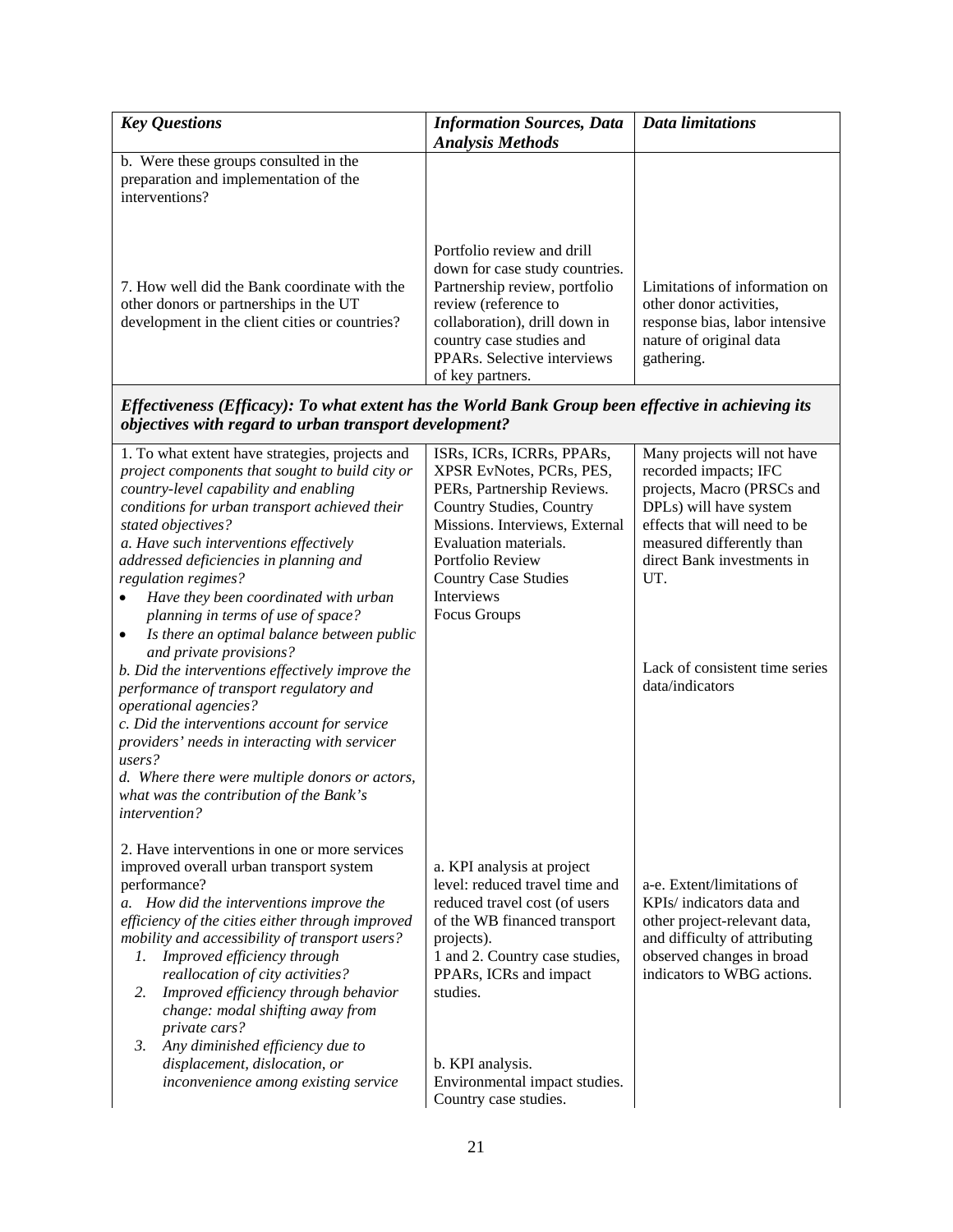| <b>Key Questions</b>                                                                                                                                                                                                                                                                                                                                                                                                                                                                                                                                                                                                                                                                                                                                                                                                                                                                                                                                                                                                                                                                                                                                                                                                                                                                                                                                                                                                                                                                                                                                                                                                                                                                                                                                                                                                                                                 | <b>Information Sources, Data</b>                                                                                                                                                                                                                                                                                                                                             | <b>Data limitations</b>                                                                                                                                                                                   |
|----------------------------------------------------------------------------------------------------------------------------------------------------------------------------------------------------------------------------------------------------------------------------------------------------------------------------------------------------------------------------------------------------------------------------------------------------------------------------------------------------------------------------------------------------------------------------------------------------------------------------------------------------------------------------------------------------------------------------------------------------------------------------------------------------------------------------------------------------------------------------------------------------------------------------------------------------------------------------------------------------------------------------------------------------------------------------------------------------------------------------------------------------------------------------------------------------------------------------------------------------------------------------------------------------------------------------------------------------------------------------------------------------------------------------------------------------------------------------------------------------------------------------------------------------------------------------------------------------------------------------------------------------------------------------------------------------------------------------------------------------------------------------------------------------------------------------------------------------------------------|------------------------------------------------------------------------------------------------------------------------------------------------------------------------------------------------------------------------------------------------------------------------------------------------------------------------------------------------------------------------------|-----------------------------------------------------------------------------------------------------------------------------------------------------------------------------------------------------------|
|                                                                                                                                                                                                                                                                                                                                                                                                                                                                                                                                                                                                                                                                                                                                                                                                                                                                                                                                                                                                                                                                                                                                                                                                                                                                                                                                                                                                                                                                                                                                                                                                                                                                                                                                                                                                                                                                      | <b>Analysis Methods</b>                                                                                                                                                                                                                                                                                                                                                      |                                                                                                                                                                                                           |
| users and squeezing out the existing<br>service providers?<br>How did the WBG Group's intervention<br>b.<br>improve the environmental sustainability of the<br>cities through its intervention in the UT area as<br>measured by reduced GHG emission?<br>c. Did the WBG try to improve the resilience of<br>the city through transport adaptation<br>intervention?<br>How did the WBG group help improve<br>$d_{\cdot}$<br>road safety in the city through its intervention<br>in UT development?<br>e. How did the World Bank Group<br>interventions contribute to urban economic<br>growth and prosperity for all?<br>f. What can be learned from cases where the<br>implementation of systemic interventions was<br>particularly successful or failed? Are these<br>consistent with conclusions of the literature?<br>To what extent was behavior change an<br>important contributor to success or failure?<br>Did the interventions have any unanticipated<br>(positive or negative) consequences?<br>3. Has the intervention from the World Bank<br>Group on urban transport development benefit<br>the poor and the vulnerable group?<br>a. Have the interventions delivered affordable<br>and accessible services for the poor and the<br>vulnerable group?<br>b. Was the welfare (health, household income,<br>education, life quality, etc.) of the poor and the<br>underserved improve as a result of better<br>accessibility and improved affordability?<br>c. If the poorest or the vulnerable groups did<br>not benefit from the project, which types of<br>users (including by income category) benefit<br>the most from the project interventions?<br>d. What were the main barriers in reaching<br>the poorest and the vulnerable? Were<br>opportunities created for their participation in<br>the design or implementation of the<br>interventions? | c. Road safety KPI analysis,<br>safety impact studies, country<br>case studies.<br>d. Urban data collected in<br>relation to ICRs, PPARs and<br>country case studies, and/or<br>impact studies.<br>Micro evaluative evidence,<br>PPARs country case studies<br>and city data for case studies.<br>Beneficiary assessment survey<br>in at least two PPARs or case<br>studies. | Limited data and more<br>limited disaggregation by<br>vulnerable group, gender,<br>income, etc.<br>Challenges in high quality<br>administration, sampling,<br>response rates in survey<br>administration. |
| Efficiency: To what extent are World Bank Group interventions in urban transport efficient                                                                                                                                                                                                                                                                                                                                                                                                                                                                                                                                                                                                                                                                                                                                                                                                                                                                                                                                                                                                                                                                                                                                                                                                                                                                                                                                                                                                                                                                                                                                                                                                                                                                                                                                                                           |                                                                                                                                                                                                                                                                                                                                                                              |                                                                                                                                                                                                           |
| instruments, from both a program and institutional perspective?                                                                                                                                                                                                                                                                                                                                                                                                                                                                                                                                                                                                                                                                                                                                                                                                                                                                                                                                                                                                                                                                                                                                                                                                                                                                                                                                                                                                                                                                                                                                                                                                                                                                                                                                                                                                      |                                                                                                                                                                                                                                                                                                                                                                              |                                                                                                                                                                                                           |
| 1. To what extent has support to urban<br>transport reached beneficiaries at a reasonable<br>cost? Do some approaches exhibit greater cost-<br>efficiency than others?<br>2. Are the activities financially sustainable?<br>Are World Bank and all subsidized World<br>$\mathfrak{a}.$<br>Bank Group activities meeting the target rate<br>of return? After World Bank Group<br>interventions, is there an enduring benefit in                                                                                                                                                                                                                                                                                                                                                                                                                                                                                                                                                                                                                                                                                                                                                                                                                                                                                                                                                                                                                                                                                                                                                                                                                                                                                                                                                                                                                                       | Mainly from relevant<br>coverage of project<br>evaluations (ISRs, ICRs,<br>ICRRs, PPARs, XPSR<br>EvNotes, PCRs, PES, PERs),<br>PPARs and Country Case<br>Studies. Impact studies.                                                                                                                                                                                            | Information on the cost and<br>benefits, especially for the<br>poor or other disadvantaged<br>groups, will be rare.                                                                                       |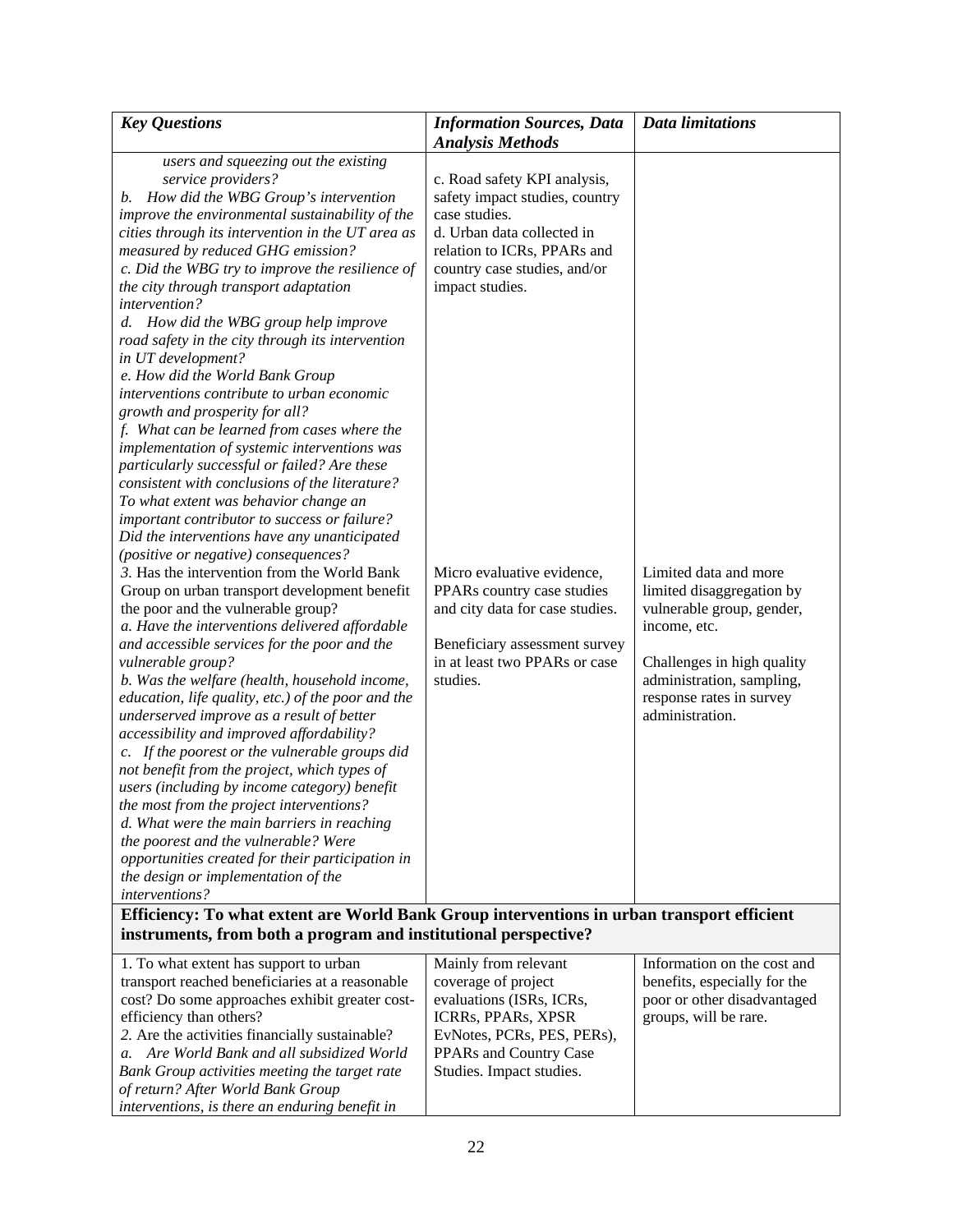| <b>Key Questions</b>                                                                        | <b>Information Sources, Data</b>                   | <b>Data limitations</b>                                 |
|---------------------------------------------------------------------------------------------|----------------------------------------------------|---------------------------------------------------------|
| correcting market failure? Are operating                                                    | <b>Analysis Methods</b>                            |                                                         |
| subsidies budgeted and fiscally sustainable?                                                |                                                    |                                                         |
| b. What is the profitability of IFC and                                                     |                                                    |                                                         |
| mainstream MIGA activities? Do they have an                                                 |                                                    |                                                         |
| enduring effect on markets and systemic                                                     |                                                    |                                                         |
| capacity?                                                                                   |                                                    |                                                         |
| If there is PPP arrangement, was there an<br>c.                                             |                                                    |                                                         |
| appropriate distribution of risk and return                                                 |                                                    |                                                         |
| between the public sector and the private<br>sector?                                        |                                                    |                                                         |
| To what extent were impacts leveraged<br>d.                                                 |                                                    |                                                         |
| through demonstration effects, multiplier                                                   |                                                    |                                                         |
| effects or synergies with other simultaneous or                                             |                                                    |                                                         |
| sequenced activities?                                                                       |                                                    |                                                         |
| Work Quality: To what extent has the World Bank achieved high standards in managing factors |                                                    |                                                         |
| within its control and coordinating its work internally and externally?                     |                                                    |                                                         |
|                                                                                             |                                                    |                                                         |
| 1. Is the World Bank Group effectively                                                      |                                                    |                                                         |
| managing factors within its control?                                                        |                                                    |                                                         |
| a. How well did country strategies reflect the                                              | a. Review of country                               | Biases in self-evaluation of                            |
| World Bank Group's research and knowledge                                                   | strategies for case study                          | work quality. Limitations of                            |
| about urban transport?                                                                      | countries.                                         | coverage and extent of<br>validated evaluations of work |
| b. Is the World Bank Group meeting its                                                      | b. Work quality coverage of                        |                                                         |
| established work quality standards in                                                       | validated project evaluations                      | quality.                                                |
| preparation, implementation, and supervision?<br>How does performance vary by country       | (ICRRs, XPSR Evnotes,<br>PERs, PPARs, PCRs, etc.). |                                                         |
| conditions and the presence or absence of                                                   | For IFC, also an examination                       |                                                         |
| complementary or prior interventions?                                                       | of DOTS monitoring data for                        |                                                         |
| <i>i. Did preparation incorporate service</i>                                               | UT projects, its quality and                       |                                                         |
| delivery lessons of prior work in the sector?                                               | consistency across the                             |                                                         |
| ii. Were lessons of previous behavior change                                                | portfolio.                                         |                                                         |
| interventions incorporated?                                                                 |                                                    |                                                         |
| iii. Did supervision use real time feedback to                                              |                                                    |                                                         |
| adapt project elements as required?                                                         | c. Interviews with                                 |                                                         |
| c. Are World Bank Group monitoring and                                                      | management and evolution of                        |                                                         |
| reporting standards related to urban transport                                              | portfolio (projects,                               |                                                         |
| interventions adequate for accountability and                                               | instruments, mechanisms)                           |                                                         |
| learning? Is Bank Group management using                                                    | over time, observation in                          |                                                         |
| the resulting data to improve performance and                                               | country case studies of                            |                                                         |
| outcomes?                                                                                   | program evolution.                                 | Limited validated data.                                 |
| i. Was monitoring sufficiently timely and                                                   |                                                    |                                                         |
| relevant for projects to adapt to information                                               |                                                    |                                                         |
| collected?                                                                                  | d &e. Safeguards and                               |                                                         |
| ii. Did evaluative information inform strategy,                                             | Performance Standards Data                         |                                                         |
| activities and project design in UT?                                                        | Extraction of E&S Lessons                          |                                                         |
| d. To what extent were environment and social                                               | from the Safeguards and                            |                                                         |
| $(E & S)$ standards and safeguards applied and                                              | performance standards data as                      |                                                         |
| monitored?                                                                                  | part of the portfolio review of                    |                                                         |
| e. How well did the WBG take into                                                           | WB, IFC and MIGA.<br>Interviews with E&S           |                                                         |
| consideration the governance, political<br>economy into its project's design and            | Specialists that have                              |                                                         |
| implementation?                                                                             | supported UT activities.                           | Lack of rigorous framework                              |
| f. Did the WBG work with local                                                              | <b>Country Mission Protocols</b>                   | for evaluating coordination,                            |
| counterparts/institutions to assure there was                                               |                                                    | collaboration, partnerships                             |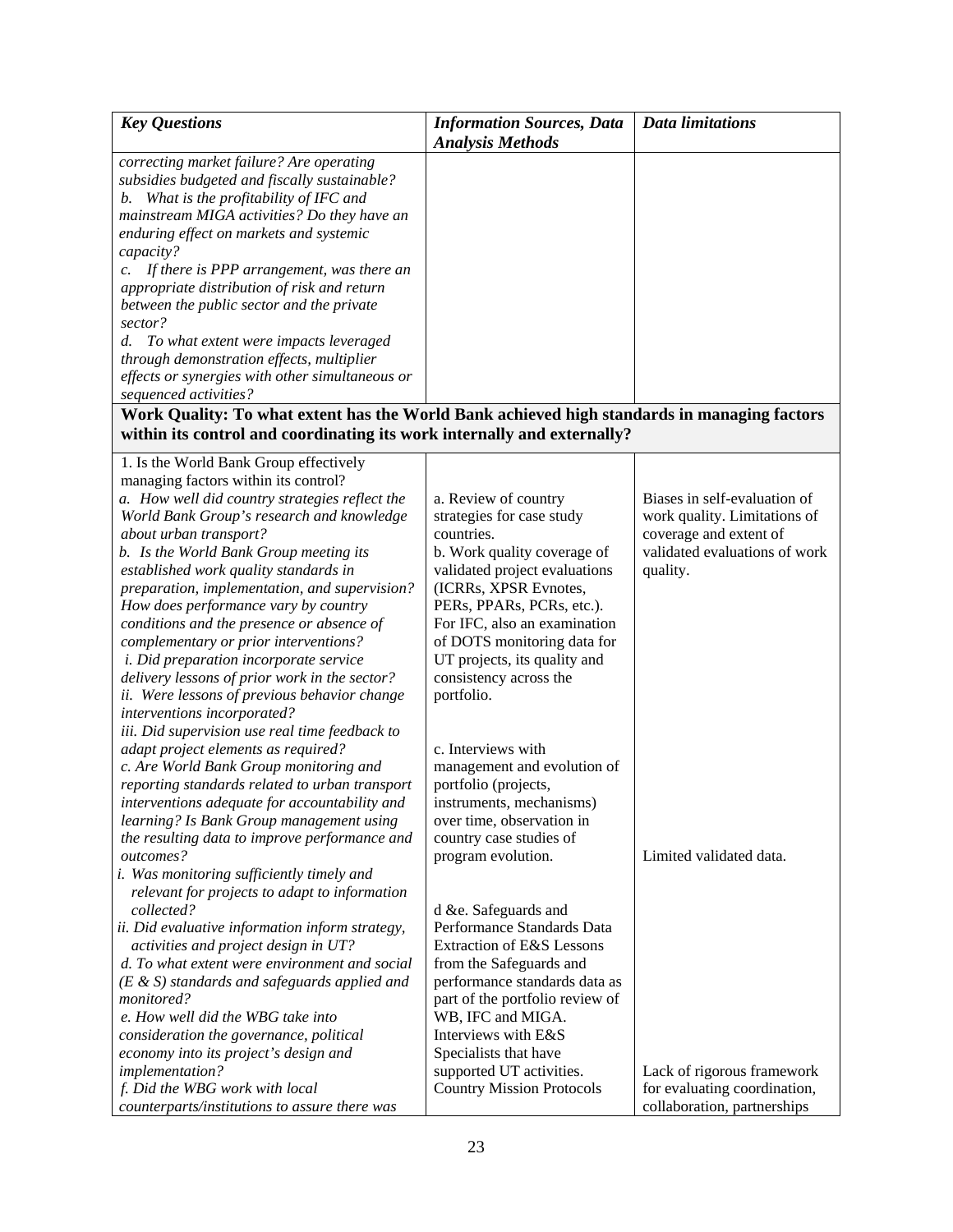| <b>Key Questions</b>                                                                                                                                                                                                                                                                                                                                                                                      | <b>Information Sources, Data</b>                                                                                                                                                                                                  | <b>Data limitations</b>                                   |
|-----------------------------------------------------------------------------------------------------------------------------------------------------------------------------------------------------------------------------------------------------------------------------------------------------------------------------------------------------------------------------------------------------------|-----------------------------------------------------------------------------------------------------------------------------------------------------------------------------------------------------------------------------------|-----------------------------------------------------------|
|                                                                                                                                                                                                                                                                                                                                                                                                           | <b>Analysis Methods</b>                                                                                                                                                                                                           |                                                           |
| adequate capacity to produce needed $M \& E$<br>information for effective project<br>implementation, self-correction and learning?<br>g. To what extent was modal shifting<br>(behavior change) measured through $M \& E$ ?                                                                                                                                                                               | will include work Quality<br>questions.                                                                                                                                                                                           | and of relevant indicators.<br>Subjectivity of reporting. |
|                                                                                                                                                                                                                                                                                                                                                                                                           | a., b. Case studies, PPARs,<br>structured interviews with<br>staff, possible small staff<br>survey, and review of<br>portfolio of projects involving<br>multiple WBG institutions.                                                |                                                           |
| 2. To what extent did the WBG use<br>collaboration, coordination or<br>complementarities across the Bank group and<br>with other players?                                                                                                                                                                                                                                                                 |                                                                                                                                                                                                                                   |                                                           |
| a. How good is the collaboration between GPs<br>(WB) and Departments (IFC)?                                                                                                                                                                                                                                                                                                                               | c. Inventory of major relevant<br>partnerships and selected                                                                                                                                                                       |                                                           |
| b. Are the three World Bank Group<br>institutions leveraging their comparative<br>advantages to achieve synergies through<br>adequate coordination and sequencing of<br>interventions? To what extent have<br>complementary interventions contributed<br>to the effectiveness of assistance? Has the<br>presence or absence of multiple activities<br>and/or sequenced activities influenced<br>outcomes? | interviews with actors from<br>both sides (WBG and external<br>partners), plus case study<br>interviews with clients,<br>stakeholders, field officials<br>and partner organizations.<br>d. Case studies, PPARs and<br>interviews. |                                                           |
| Is the WBG using partnerships effectively<br>c.<br>to leverage its capabilities and resources<br>and exploit comparative advantages?<br>What are the other public and private<br>sector players (including other donors) in<br>this area in specific cities or countries?<br>How well has WBG worked with other<br>donors/development partners?                                                           |                                                                                                                                                                                                                                   |                                                           |
| What can we learn from successful or<br>$d_{\cdot}$<br>failed World Bank Group coordination<br>across the various units contributing to<br>the urban transport agenda? Which<br>mechanisms of coordination (shared<br>strategy, shared projects, formal or<br>informal communication, etc.) are most<br>and least effective?                                                                              |                                                                                                                                                                                                                                   |                                                           |

Source: IEG.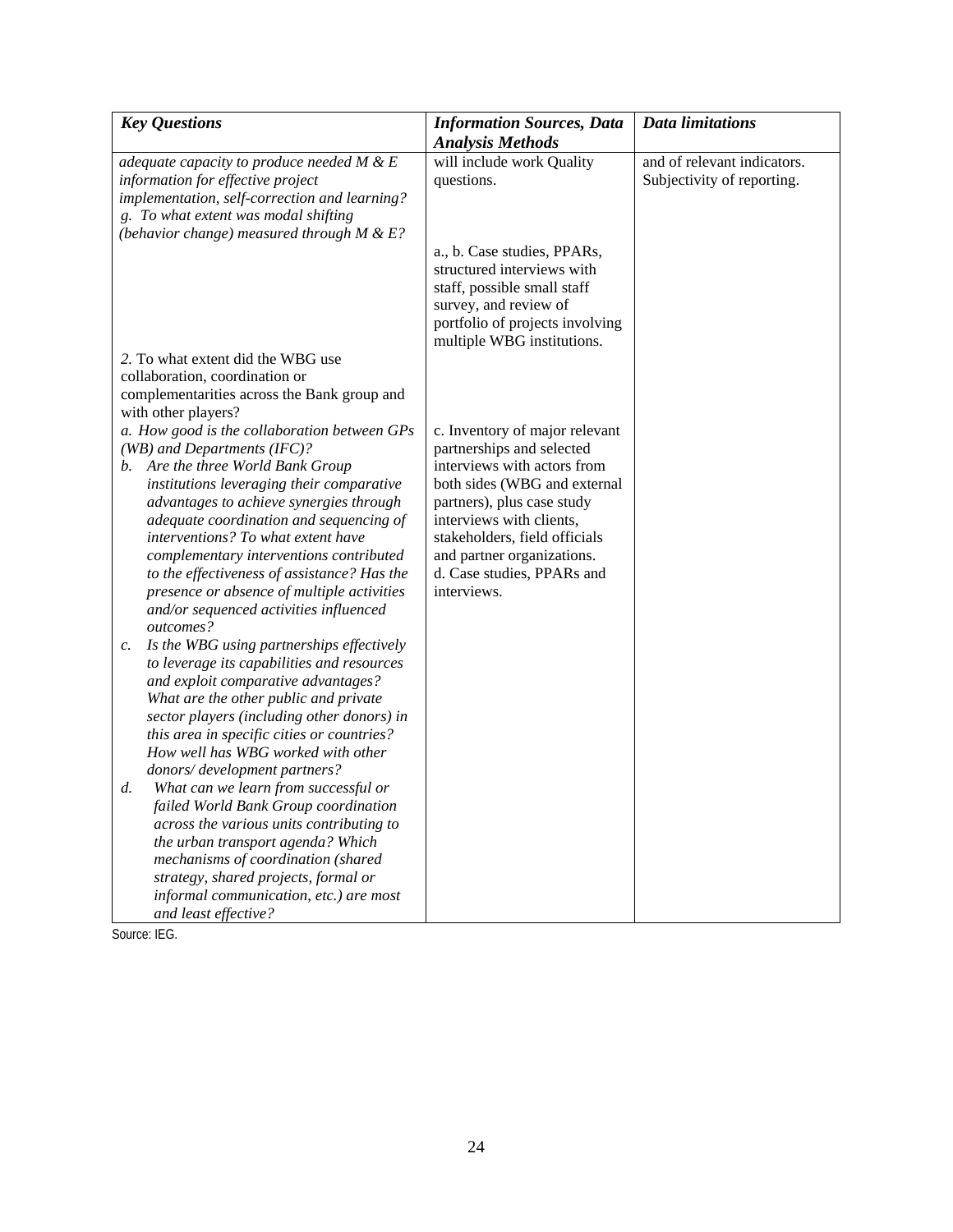## **Attachment 3: Elaboration of Major Instruments to be used in Evaluation**

**Project Portfolio Review**. The portfolio analysis covers WB financing, IFC investments, MIGA guarantees, WB advisory and analytic activities (AAA), and IFC advisory services in the urban transport area. The review will be based on the Project Appraisal Documents (PADs), IFC Board Papers, MIGA President's Reports, Implementation Completion and Results Reports (ICRs), IEG's ICR Reviews, Expanded Project Supervision Reports (XPSRs), Project Completion Reports (PCRs), Project Evaluation Reports (PERs), and Project Performance Assessment Report (PPARs). The broad evaluative categories of this scheme are:

- accessibility and mobility related outputs and outcomes arising from physical asset creation;
- regulatory and policy improvements;
- institutional capacity building;
- improving financial viability and improved city environment through project level climate mitigation and adaptation measures;
- benefits to the poor and vulnerable groups through project design targeting at this group of beneficiaries.
- improved safety in the form of reduced traffic and transit system accidents and mortalities.

In addition, the portfolio review will shed light on M&E systems and environmental and social safeguards, as well as project design and supervision quality. While all the UT projects will be reviewed to understand relevance, characteristics and trends in the portfolio, evaluative emphasis for efficiency, effectiveness and work quality will focus on closed or mature projects and investments and, for complex or multi-component WB projects, those with a major focus on UT. For the purposes of this evaluation, only projects focusing on transportation within a single metropolitan area are considered – intercity transport is excluded, as are ports, airports and other facilities designed for transport to destinations outside urban boundaries. The WB portfolio review began using thematic and sector codes, which appear to be fairly consistently applied in the WB. In IFC and MIGA, after using an initial keyword identification, Management was actively consulted to identify the full list of projects. With regard to the WB, once the list if finalized, a text analytic software will be applied to capture any projects that have not been correctly coded as Urban Transport but which fit the profile. Following this, the full project list will be presented to Management for comments.

### **Literature Review. This will consist of two key elements:**

- A review of WBG's working papers, publications, and research papers related to urban transport development (including any impact studies);
- A review of external academic papers, reports and publications (including impact evaluations and systematic reviews)xix from academic journals, multilateral banks, and other sources.

The literature review will follow the same organization of issues as laid out for the Project Portfolio review as discussed above, but focusing more on the interrelationship between urban transport development and city development, what comprises an efficient urban transport system, and what are the known relationships between various interventions and outcomes. $^{xx}$  In addition, the sector strategies from DEC, the Regions, the Transport & ICT GP, the GPSURR GP and the Environment GP will be reviewed in greater depth to assess the relevance of WBG's intervention in urban transport development.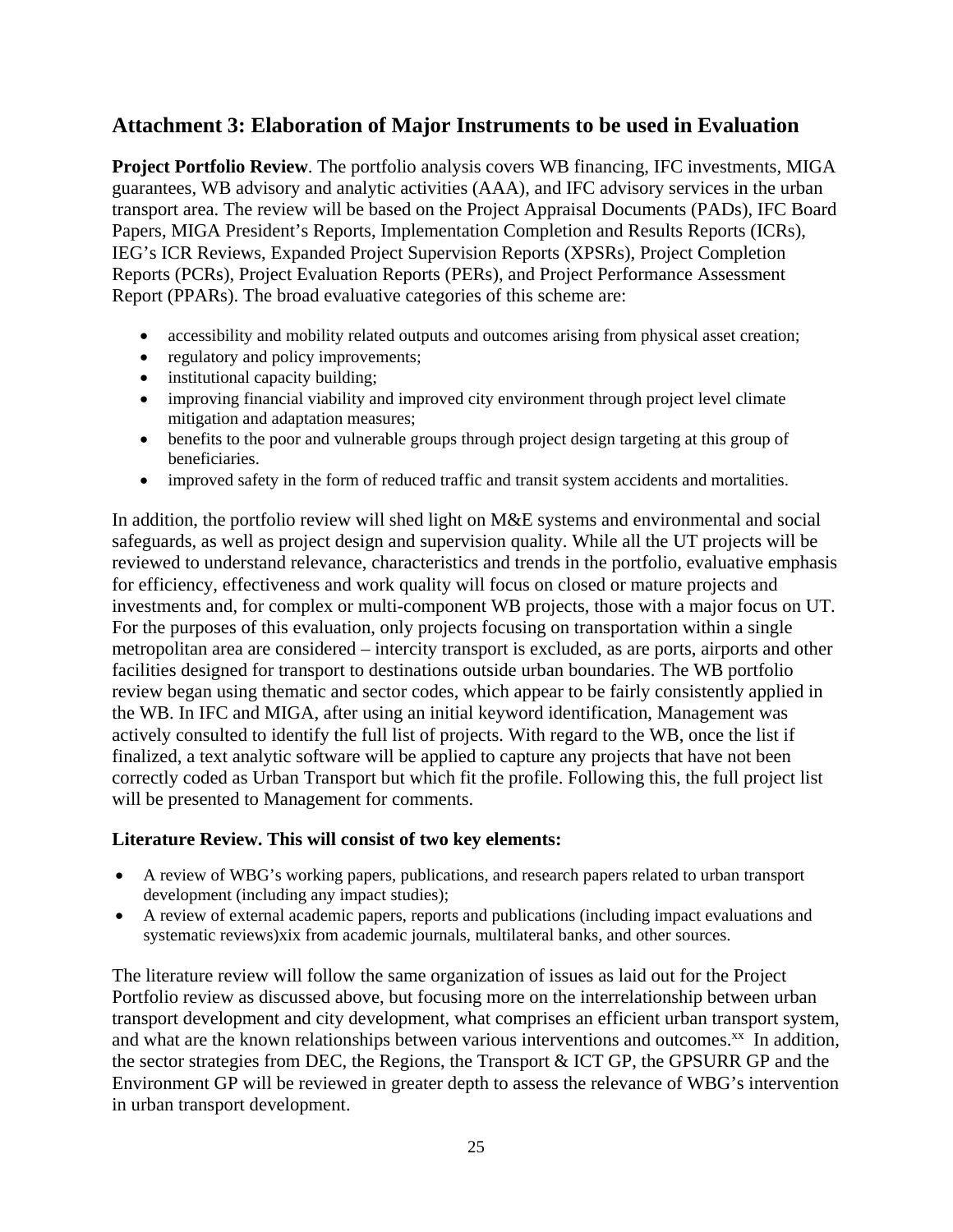**Country Case Studies:** To add to the richness of the country-focused portfolio review, five field-based country case studies will be prepared. The proposed countries reflect different country income levels; size and density levels of cities; policy, regulatory, and institutional conditions; private sector participation levels; and nature, depth and diversity of WBG engagement. While each case study will treat fully the country context and country program as context, attention will be focused on a more major intervention (or series of interventions) within a single urban area. So, for example, if Colombia is selected, interventions in Bogota would be the likely focus. Case studies provide several opportunities:

- Context-specific information on whether and how interventions have worked or failed to work and how they responded to country constraints and conditions.
- Insights into sequencing, complementarity (synergies), and coordination of WBG activities and interactions with government, donor and private sector initiatives.
- Relationships between multiple institutions, including the institutions of the Bank Group and governments, donors, clients, key stakeholders, and beneficiaries. Case studies provide a platform for engaging with and learning from beneficiaries (especially the poor) about what interventions actually delivered.
- Sustainability of benefits after project maturity.
- Learning from experience and feedback loops.
- Rich and detailed illustrations of broader evaluative findings.

Country Strategy review will be an integral part of country case studies. The country strategy review will draw upon Country Assistance/Partnership Strategies (CAS/CPS), CAS/CPS completion Reports, IEG's CAS/CPS Completion Report Reviews, country-focused studies, and country project documents for all countries covered by field-based or desk –based country case studies, going back 10 years.

In the field-based country case studies for this evaluation, IEG will apply contribution analysis using a sequenced methodology to identify how WBG activities affected observed outcomes. After constructing a results chain for interventions in a given country, the team will make explicit the risks, assumptions, and other contributing factors that may influence observed outcomes and impact. Desk work and interviews will establish the initial story about the contribution of the Bank Group program in each country to observed changes in financial inclusion. The field missions will be used to validate this story and fill in missing information required to understand how other (positively and negatively) contribution factors came into play and how reasonable were the assumptions underlying the hypothesized results chain. In the end, the aim for each country is to have a highly credible and well-evidenced account of the contribution of the World Bank Group program to financial inclusion.

**PPARs:** Additionally, the evaluation will benefit from at least seven field-based Project Performance Assessment Reports (PPARs) of which six will be carried out during the lifespan of this evaluation. For projects covered by PPARs, additional evidence that is available beyond the ICRRs will be highlighted in the analysis, and will may provide some basis to consider any limitations to the ICRR data. The PPAR projects have been selected to cover a variety of countries/regions and UT development issues, and the involvement of WB, IFC, and MIGA to identify the extent of synergies between the units. The team purposely avoided an overlap between the PPAR projects countries and the countries for field visit countries cases, but with the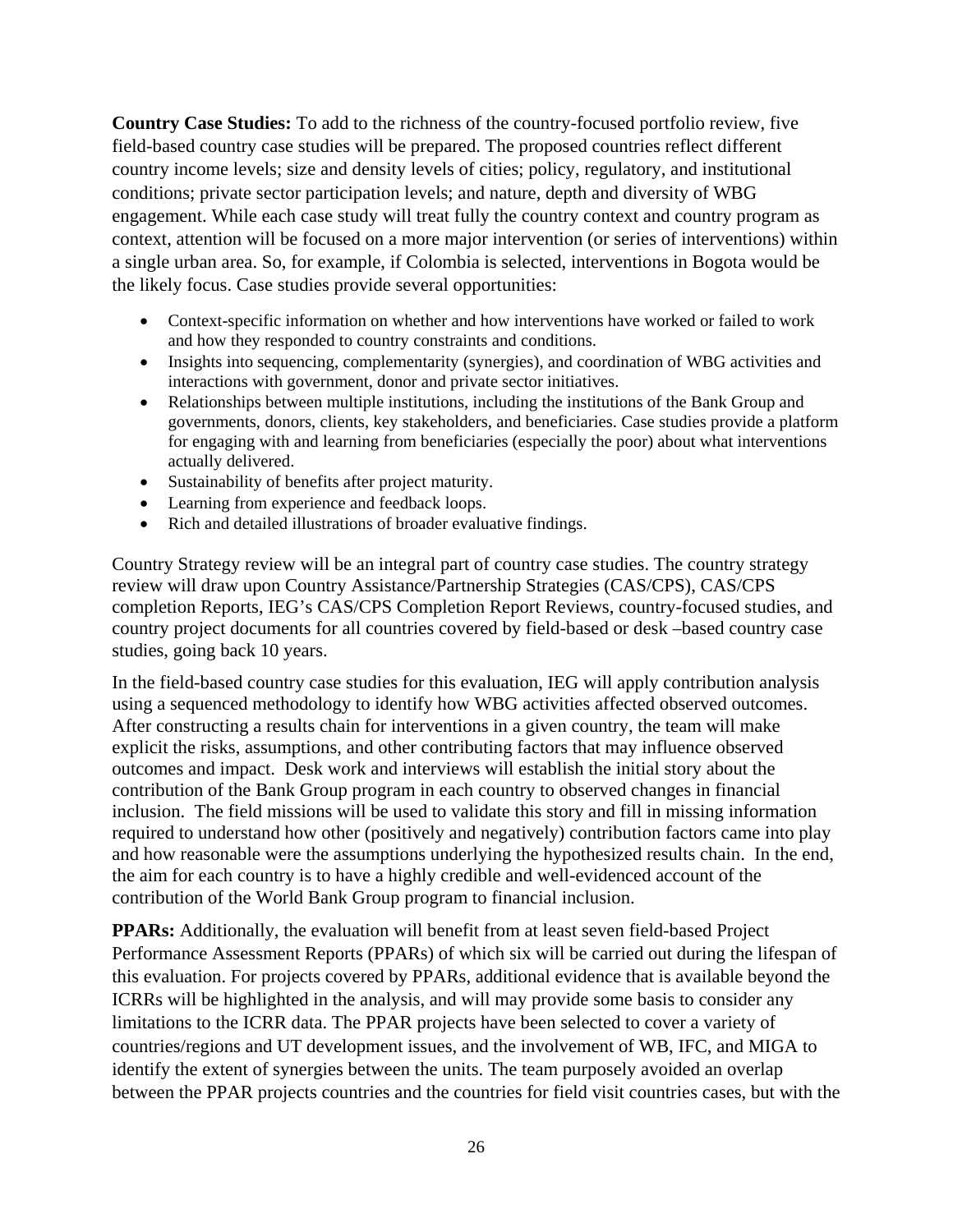aim of including the PPAR countries as part of the country case desk review, so as to maximize the utilization of the PPAR tool and maximize the coverage.

Beneficiary surveys will be carried out as part of the PPARs or country case studies. The purpose of the beneficiary surveys is to assess the actual outcomes of World Bank supported urban transport projects in terms of mobility, accessibility, affordability, and economic well-being of beneficiaries. While these surveys cannot hope to provide a representative view of beneficiaries from the global program, in select cities, these surveys will provide on who actually benefits from projects (relative to project targets); distributional impacts on different income groups in the beneficiary populations; actual realized benefits to beneficiaries of intervention; user satisfaction (in terms of travel cost/ time/safety/ comfort); access and related economic opportunities created by access. In addition, the survey should shed light on barriers to those who did not benefit from interventions and may yield insights on how further interventions might overcome such barriers.

The questionnaire for the surveys will capture both qualitative and quantitative variables. Once the questionnaires are developed and tested, the design of the surveys will entail five main steps:

- For each selected project, the team will carry background research to help define the relevant sample based on urban population, urban geographic, economic and policy characteristic and on transport system characteristics relevant to WBG interventions.
- The sample will target populations (including non-users of the supported services or systems) from a range of income groups. Stratification may also assure specific geographic coverage and coverage of disadvantaged groups (poor, women, disabled, etc.).
- The questionnaire will be customized to local conditions, language and sophistication of likely respondents, but with certain variables that are comparable.
- In each survey location, a local consultant (organization) will be contracted to assist in identifying the sample, testing the survey and implementing the survey in the field. IEG will oversee the consultant and participate in training of enumerators.
- The consultant will be responsible for data entry into a consolidated database and quality control, with remote oversight by IEG.

**Partnership Review**: While the WBG urban transport projects co-financed by GEF and CTF will be part of the evaluation's portfolio review, IEG will assess the support of two programs the Sub- Saharan Africa Transport Program (SSATP) and the Public-Private Infrastructure Advisory Facility **(**PPIAF) — to the urban transport sector. These programs are selected as longstanding providers of technical assistance, capacity building and knowledge work in the urban transport sector. The SSATP has facilitated policy development and related capacitybuilding in Africa's transport sector since 1987. In the last decade, the program strengthened focus on connectivity, urban mobility and accessibility, and road safety. Although the Public-Private Infrastructure Advisory Facility (PPIAF) has a very limited focus on urban transport sector, it provides catalytic support to promote public private partnerships in the area. The methodology of this assessment will be closely aligned with the main evaluation framework, but focused on the World Bank Group's role in and use of these programs in pursuing its Urban Transport work. This partnership review will involve a desk review of key documents, consultations with key informants. It will also draw on available evidence on results from any other available evaluative data. Where relevant, country visits for the main evaluation will be utilized to extract information on these programs as well.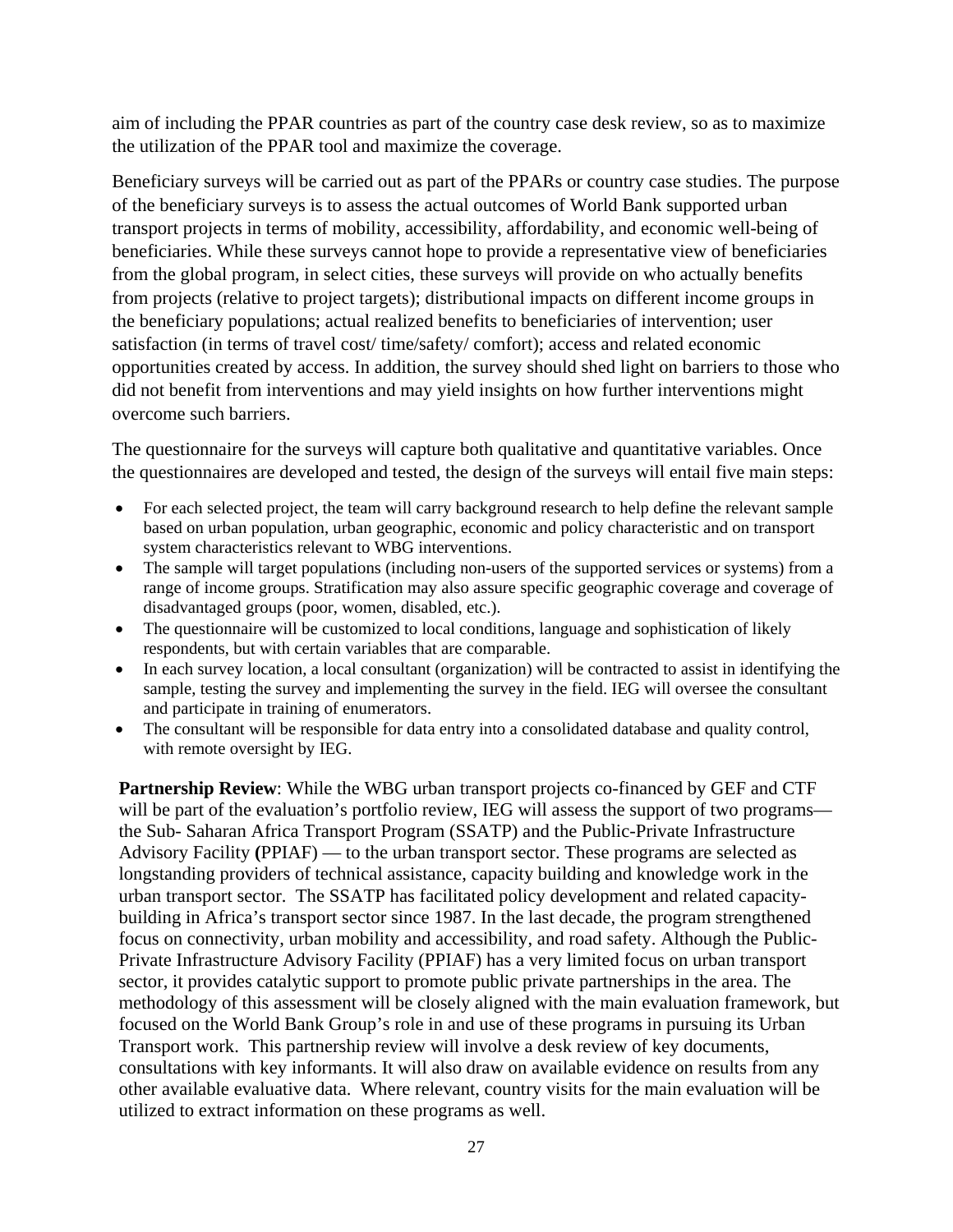57. In seeking to answer these questions, data collection will: (i) ensure that attention to partnerships and MDTFs is mainstreamed in interviews with staff, partners, and client representatives; (ii) employ a review of documents and strategies; (iii) include portfolio analysis; (iv) involve focused in-depth interviews with staff, donors, and partnership representatives; and (v) include a review of existing evaluations of partnership programs and MDTFs.

**Staff and Stakeholder Interviews**: Interviews will be conducted with relevant WBG sector staff – technical specialists, task team leaders, researchers, and managers to tap their experience and gather their views on issues of evaluative interest as they apply to them. PPARs and country field case studies provide an opportunity to interview field-based Bank staff, government officials, civil society, researchers, local NGOs and experts, and beneficiaries. Structured meetings with groups of staff will be also be carried out during the course of the study, including during team "learning days" where relevant HQ staff can be consulted systematically early in the evaluative process.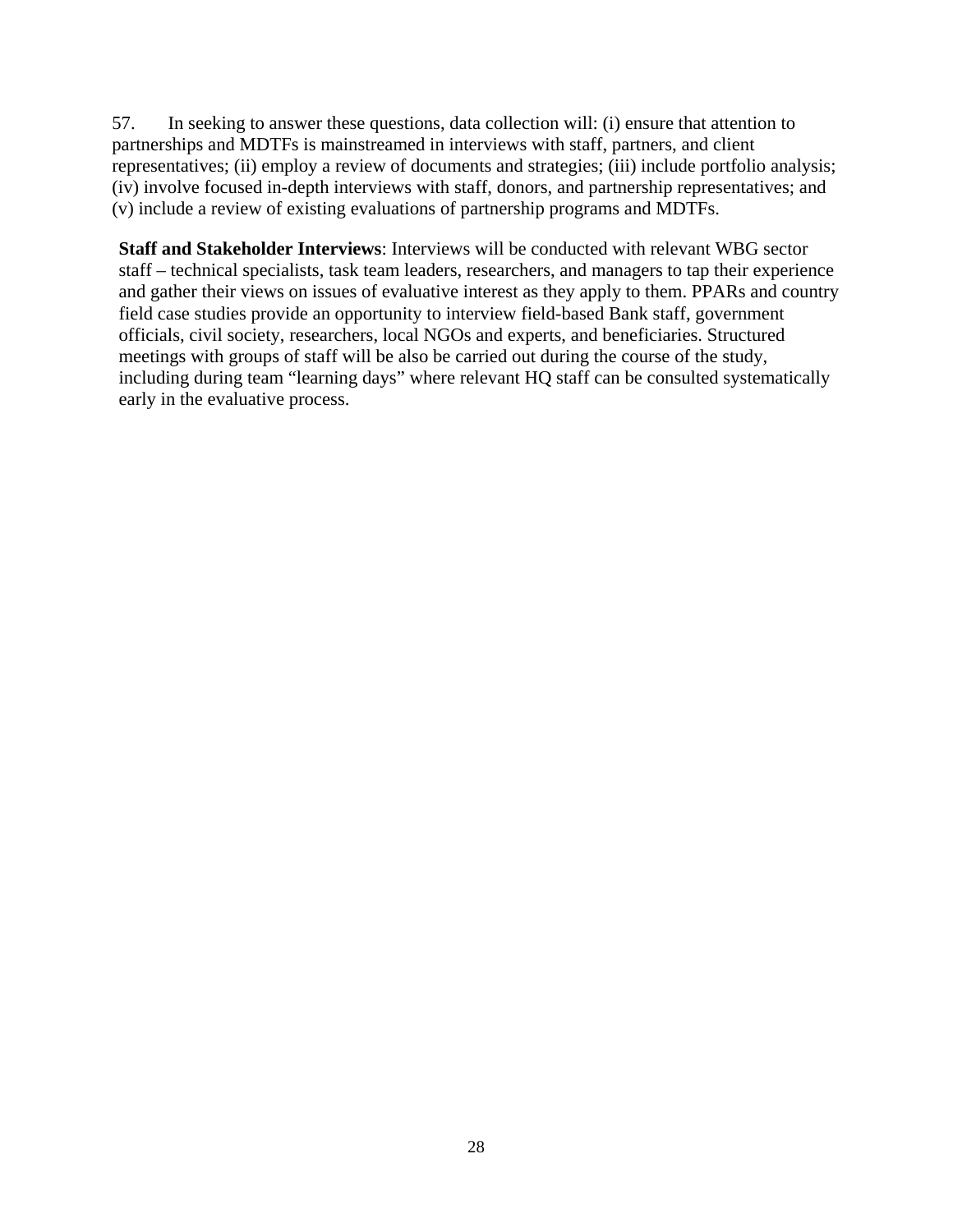# **Attachment 4: Data Sources and their Limitations**

1. At project level, relevant information will be extracted from the Business Intelligence database. Project performance information will be acquired from the ICRR database. This set of data will be used for the UT portfolio review and to assess the project performance. However, the team recognizes both the imperfection of the dataset and missing variables (or variables that are not disaggregated to capture outcomes and impact for specific urban areas, systems or groups) groups) that are desirable with regard to understanding both outcomes and impact.

2. At country level, Country Assistance Strategy/Country Partnership Strategy and the national transport development strategy will be reviewed to assess the relevance of the Bank's operation in the UT development area. CAS Reviews and CPS reviews will provide a certain amount of data, but are often missing important indicators of impact and disaggregated indicators for disadvantaged groups.

3. City level data including the municipality budget information, the city development strategy, the transport masterplan, the city population information and the transport related information such as road density, traffic will be collected to understand the contribution of the WB's intervention to the urban transport development in specific city. The capacity and data limitations of many developing country cities is well-known and may constrain desired data collection at the urban level.

4. At the beneficiary level, data on the welfare of sampled beneficiary will be collected to understand whether and what actual impact of the Bank's intervention had on the targeted beneficiaries. However, beyond the evaluation's limited ability to survey beneficiaries or interview them, beneficiary data is rare and often aggregated to levels that does not allow differentiation by income level, gender, disability or other characteristic.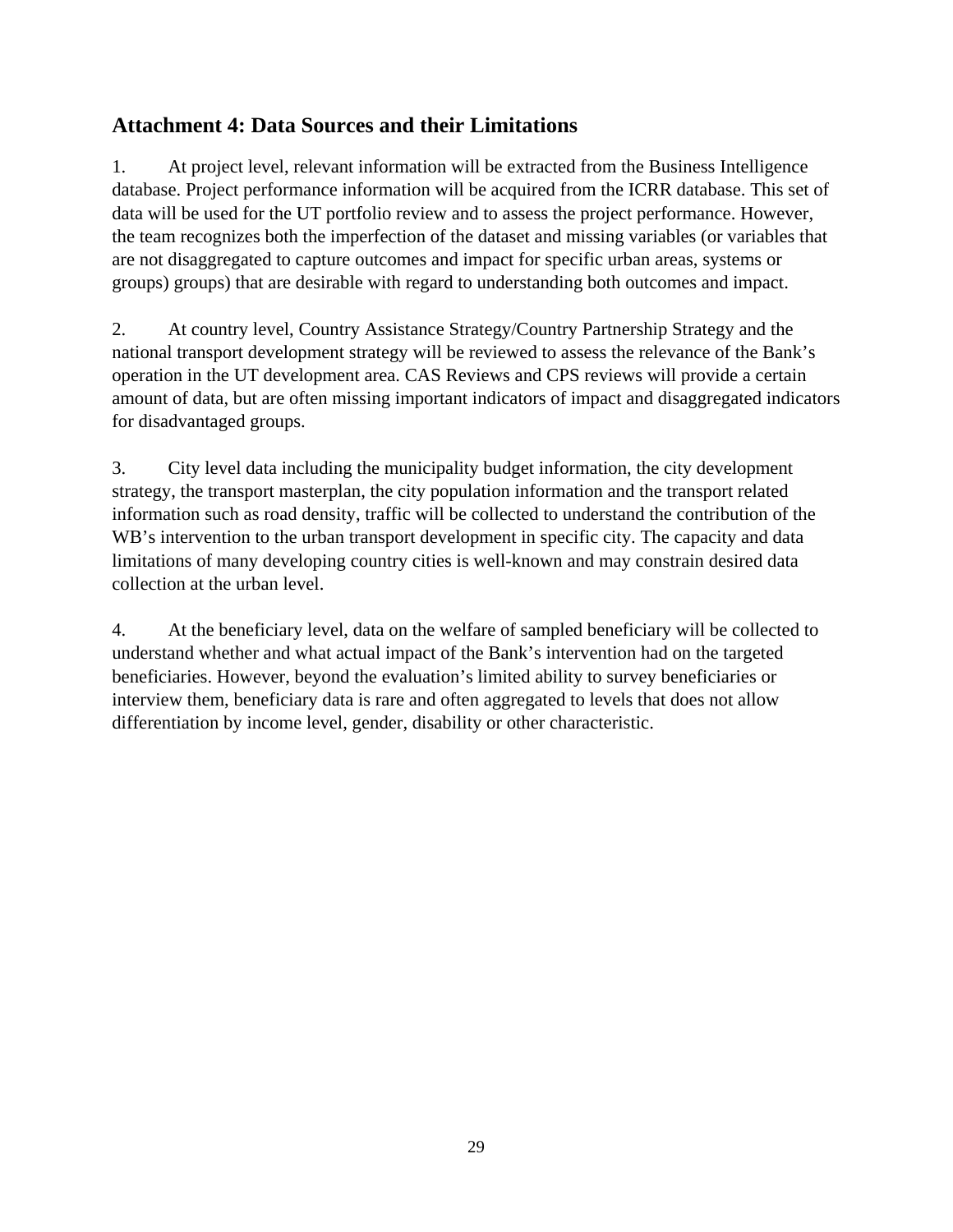## **Attachment 5: Peer Reviewers and Advisory Panel Members**

- a. **Gerhard Menckhoff** is an urban transport expert who has a career of experience in civil engineering or urban and other transport systems and services, working as a World Bank staff member from 1981 to 2000 and a consultant to WBG and GEF since then.
- b. **Zhi Liu** is the director of the China program at the Lincoln Institute of Land Policy and of the Peking University – Lincoln Institute Center for Urban Development and Land Policy in Beijing, China. Liu has been with the World Bank for 18 years, with operational experience in East Asia, South Asia, and Latin America, where he managed economic sector studies and investment lending projects in the infrastructure and urban sectors.
- c. **Monica Kerretts-Makau** is a Senior Faculty at Strathmore Business School, specializing in institutional management and governance, as well as leadership, education (and pedagogy) and ICT. Dr. Kerretts-Makau currently sits in the Advisory Board of the World Banks World Development Report 2016 focusing on the role of ICT and Development.

An advisory panel will be used during the lifespan of the evaluation. One member has been secured and a second is being pursued:

- d. **Slobodan Mitric** is a distinguished expert in the area of Urban Transport, including 25 years at the World Bank as an Urban Transport Specialist (later Lead) and authoring a key WB strategy for Urban Transport in 2008. He has published extensively, including on the evaluation of urban transport projects.
- e. **Prof. Jose Gomez-Ibanez** is the Derek C. Bok Professor of Urban Planning and Public Policy at Harvard University, where he holds a joint appointment at the Graduate School of Design and the John F. Kennedy School of Government. He teaches courses in economics, infrastructure and transportation policy in both schools. He is a co-developer of the World Bank's Leaders in Urban Transport (LUTP) training. His research interests are in transportation, infrastructure, and economic development.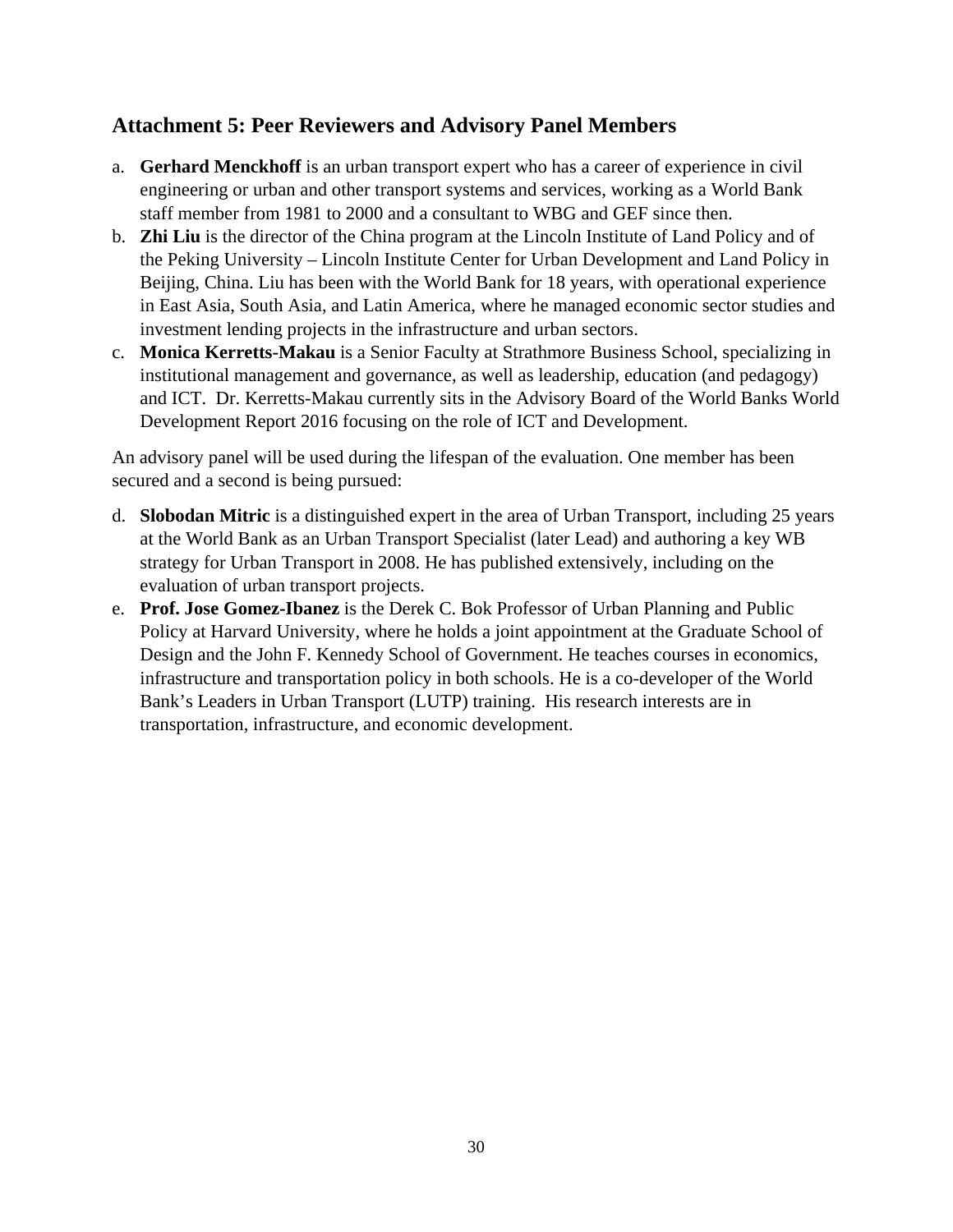# **Attachment 6: Details on Relevant WB Strategies**

1. **Cities on the Move** notes five trends in urban transport, and proposes WBG engagement in each to:

- **Strengthen the focus on poverty reduction** emphasizing both a full assessment of the needs of the poor and an emphasis on supporting their favored modes and routes of transport services, including non-motorized transport (NMT). This appears to be the first explicit embrace of "well-targeted subsidies of services essential to the poor" as a second-best solution as part of a WB urban transport strategy;
- **Facilitate decentralization** focusing on the Bank's role in supporting the design and implementation of city development strategies, in supporting needed institutional reforms including through program lending, supporting sustainable financing at the municipal level; and, where needed, supporting development of dedicated metropolitan
- **Mobilize private participation in supply** aimed at building country capacity for and facilitating transactions in and regulation of private concessions, franchises and other PPP arrangements as well as coordination of publicly and privately provided transport services. This involves a range of services from training and technical assistance to guarantees and investments.
- **Increase transport safety and security** aimed at confronting threats to public safety, health and security in urban transport through adequate provisions for NMT, policy coordination, project design features, and support for public transport reform, supported by WBG policy dialogue, AAA and investments.
- **Protect the Environment**, emphasizing the need to promote environmental sustainability by balancing road development with promotion of other transport means, including NMT, public transit (BRT and urban rail where appropriate), balanced coordinated planning and pricing of services, support for technological innovations to reduce carbon emissions, and restraining demand for personal motorized vehicle transport.

2. In 2008, the World Bank Transport Sector Board produced "*A Framework for Urban Transport Projects: Guidance for World Bank Staff"* to clarify strategy based on the somewhat more literary *Cities on the Move* by providing a more "operationally oriented approach" to guide the Bank's regional and country strategies and project design and to provide a basis for comparing and evaluating projects and their results. Setting a high bar for realism, it notes that urban transit is characterized by heterogeneous demand, institutional fragmentation, underfunding, and unresolved problems in defining public and private sector roles. It acknowledges that most projects aim to have impact on both economic growth and equity/inclusion goals, as well as environmental objectives. It takes an empirical approach (based on 8 case studies and a portfolio review) to conclude what are the major instruments and approaches at the policy, institutional and investment level.

3. Subsequent World Bank Group strategies have discussed urban transport but have not advanced or altered the agenda from Cities on the Move, which continues to be referenced as the most recent (or prevailing) strategy document. Three relatively recent ones of relevance are:

 *Safe, Clean and Affordable… Transport for Development: The World Bank's Transport Business Strategy for 2008-12 (2008)*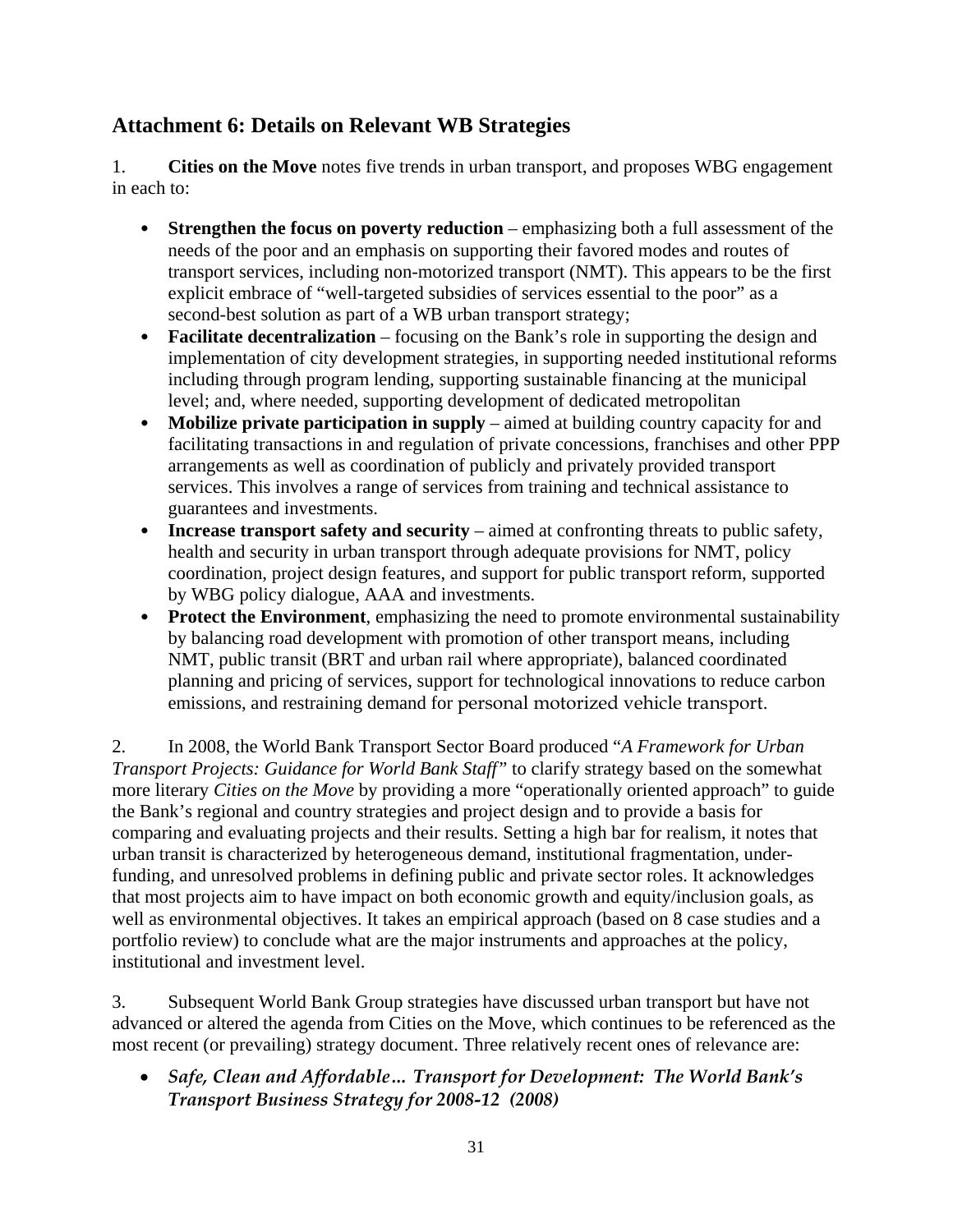This transport sector strategy largely embraces the agenda of *Cities on the Move*. It explicitly calls for WBG to "encourage cities to seek service and value-for-money benefits by separating services specification from delivery" so that cities can rely on regulated private operators through contracts or concessions. It emphasizes competition, but also coordination between services to optimize use of limited transport space, and attention to safety and environmental impact. Unlike *Cities on the Move*, it does not elaborate a detailed WBG agenda on urban transport.

- *2009 World Bank Sustainable Infrastructure Action Plan 2009-11*  This action plan called for cross-sectoral collaboration on transport regarding the climate change agenda and envisions an increased WBG engagement in urban transportation services with attention to: building capacity in administration and regulation; and enhancing the role and quality of affordable passenger and freight transport through financing mechanisms, PPPs, demand management for private cars, new technologies, and recognition of the importance of NMT.
- *Toward a Green, Clean, and Resilient World for All: A World Bank Group Environment Strategy 2012-2016*  The WBG environment strategy highlights urban transport as a means to address environmental goals, citing BRT approvingly and calling for "smarter urban design and development". The latter includes "smart approaches to urban transport to reduce congestion" but no WBG means to the end are detailed.
- *Systems of Cities Harnessing Urbanization for Growth and Poverty Alleviation: WBG Urban and Local Government Strategy* **(2013)** Again, urban transport is discussed but a specific strategy is not elaborated. Urban transport is seen as important to urban development to "facilitate economies of scale and specialization". It is described as "the backbone of an efficient city system" and intimately connected to challenges of congestion, mobility, safety and pollution. In its discussion of environment, a "holistic" approach is advocated, including "appropriate infrastructure for pedestrians, cyclists, and other non-motorized transport in city planning" and "creating a variety of housing and transportation options that would minimize motorized vehicle transport for low-income groups in accessing jobs."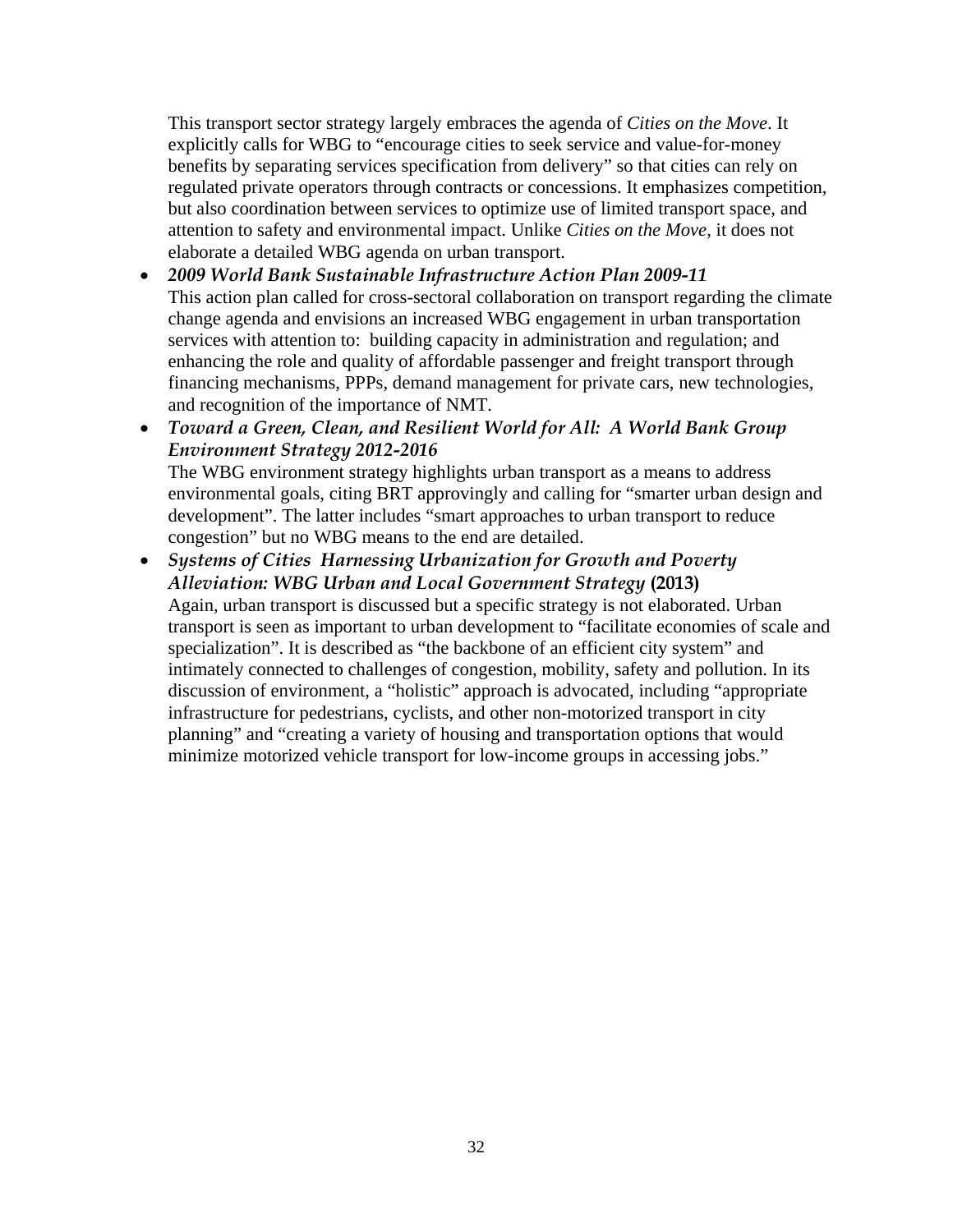# **Attachment 7: Preliminary Portfolio Review**

In the urban transport sector, the WBG is engaged in both upstream policy work and downstream investment activities.

1. **WBG analytic, policy and institutional work.** These works are to support the upstream development in the area of urban transport. These work are usually in the format of Advisory Services and Analytics (ASA), either as a stand-alone services or as a complement to lending programs. The Bank's ASAs are currently delivered through five product lines – Economic and Sector Work (ESW), Technical Assistance (TA), External Training (TE); Impact Evaluation (IE) and Programmatic Approach (PA). The Bank policy advice and ASA focused on a number of areas such areas as: urban transport institutional management; regulation, sector reform; interurban connectivity; institutions and governance to manage infrastructure; road safety; and private participation in infrastructure financing.

2. During the period FY07-16, the Bank delivered 87 ASA products in urban transport. A majority, about 77 percent, were in middle income countries (with 41 percent in lower-middle income and 36 percent in upper-middle income countries). Only 6 percent were in low-income countries. Regionally, about a third of the ASA were in East Asia and the Pacific (EAP), followed by 21 percent in Europe and Central Asia (ECA). Both Latin America and the Caribbean (LCR) and the Middle East and North Africa (MENA) regions received 16 percent of the total projects. Africa (AFR) and South Asia (SAR) regions each received 10 percent of projects.

3. IFC accounted for 7 Advisory Services (AS) projects with an expenditure of US\$8.7 million. All were approved in middle income countries – 56 percent in lower-middle income countries and 44 percent in upper-middle countries. These IFCAS were approved in Jordan, Mexico, the Philippines, the West Bank and Gaza and Bhutan (see Figure 2).



**Figure 2: Regional Distribution of Advisory Services and ESWs (share of number of project)** 

*Source:* IEG Portfolio Review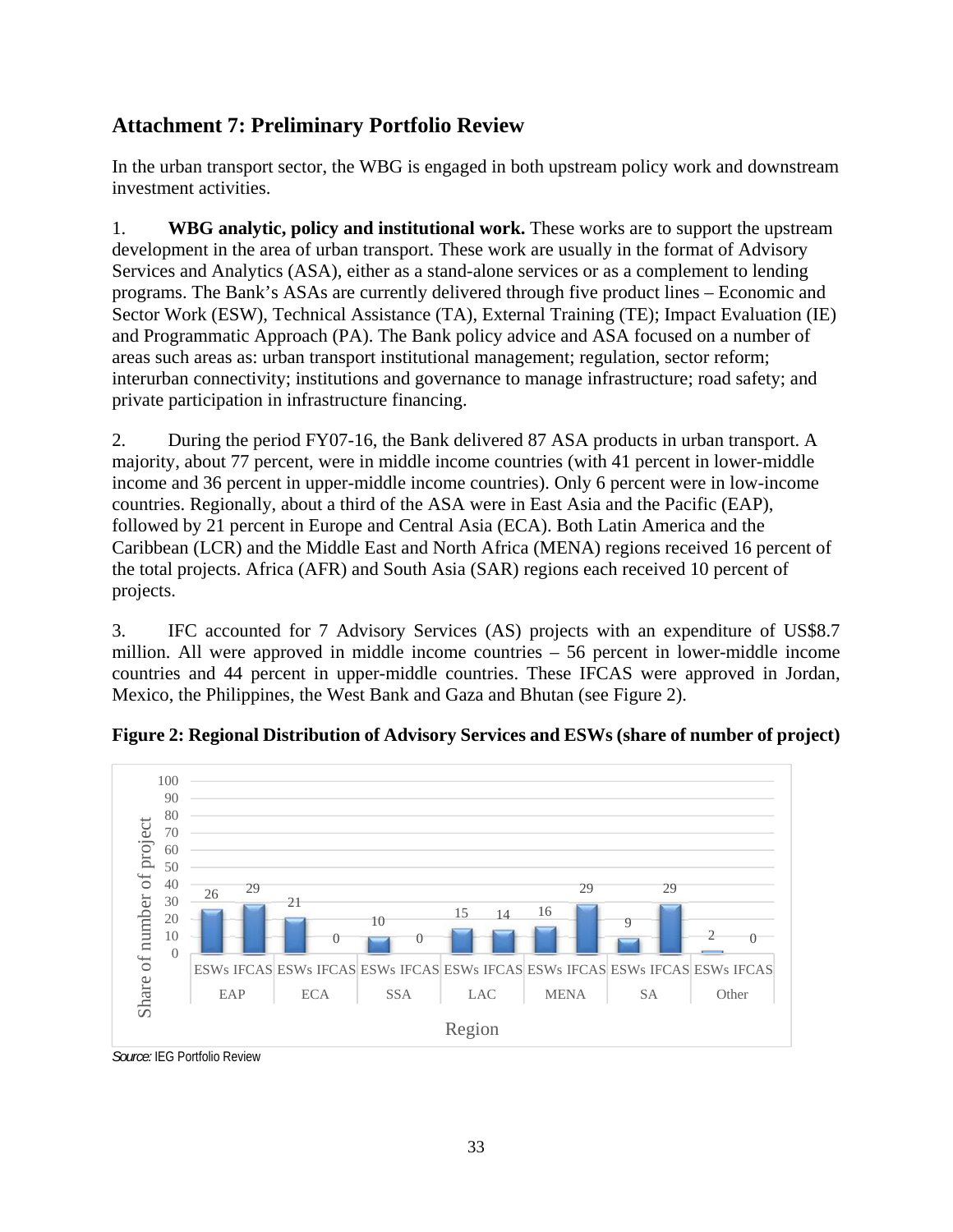# **WBG Lending portfolio**

.

4. The portfolio for this study includes all urban transport projects that were either approved or reached closure or maturity during the ten year period spanning FY2007-FY 2016. During this period, the World Bank Group (WBG) approved or closed/matured 290 investment projects in the urban transport across the three institutions, World Bank Lending commitments,<sup>xxi</sup> IFC longterm financing and MIGA guarantees, for a total of US\$19.4 billion.

**Figure 3. Trend in the World Bank Urban Transport Lending (Number of Projects and Commitment Amount US\$ million)** 



*Source*: IEG Portfolio Review, Bussiness Intelligence.

5. The World Bank approved 203 projects of which 93 were or will be closed by June 30, 2016. Within the same time period, an additional 67 projects approved prior to FY07 were also closed. In total, 160 projects were closed. So 270 World Bank transport financing projects are included in the scope of this study, with 110 active and 160 closed, with the total commitment amount of US\$17.6 billion. Urban transport financing peaked in FY2010 with 35 projects and US\$4 billion in commitments – with the approval of the US\$1.5 billion Mexico Framework for Green Growth Development Policy Financing (DPF) and US\$ 0.65 billion Brazil Sao Paulo Metro Line 5 projects. About 88 percent of the projects are Investment Project Financing (IPF) with only 12 percent as DPFs. There is only one Program-for-Results project, approved in FY14 in Vietnam, the National Urban Development Program. Of a universe of 270 projects, 42 percent were mapped to the Transport Global Practice (GP) and 58 percent were not.

6. In terms of the lending instrument type, majority of the projects were Sector Investment Loans (SILs). Only 4 percent of the projects were of emergency nature. There is only one Program-for-Results project approved in FY14 in Vietnam – National Urban Development Program (see Figure 4 below).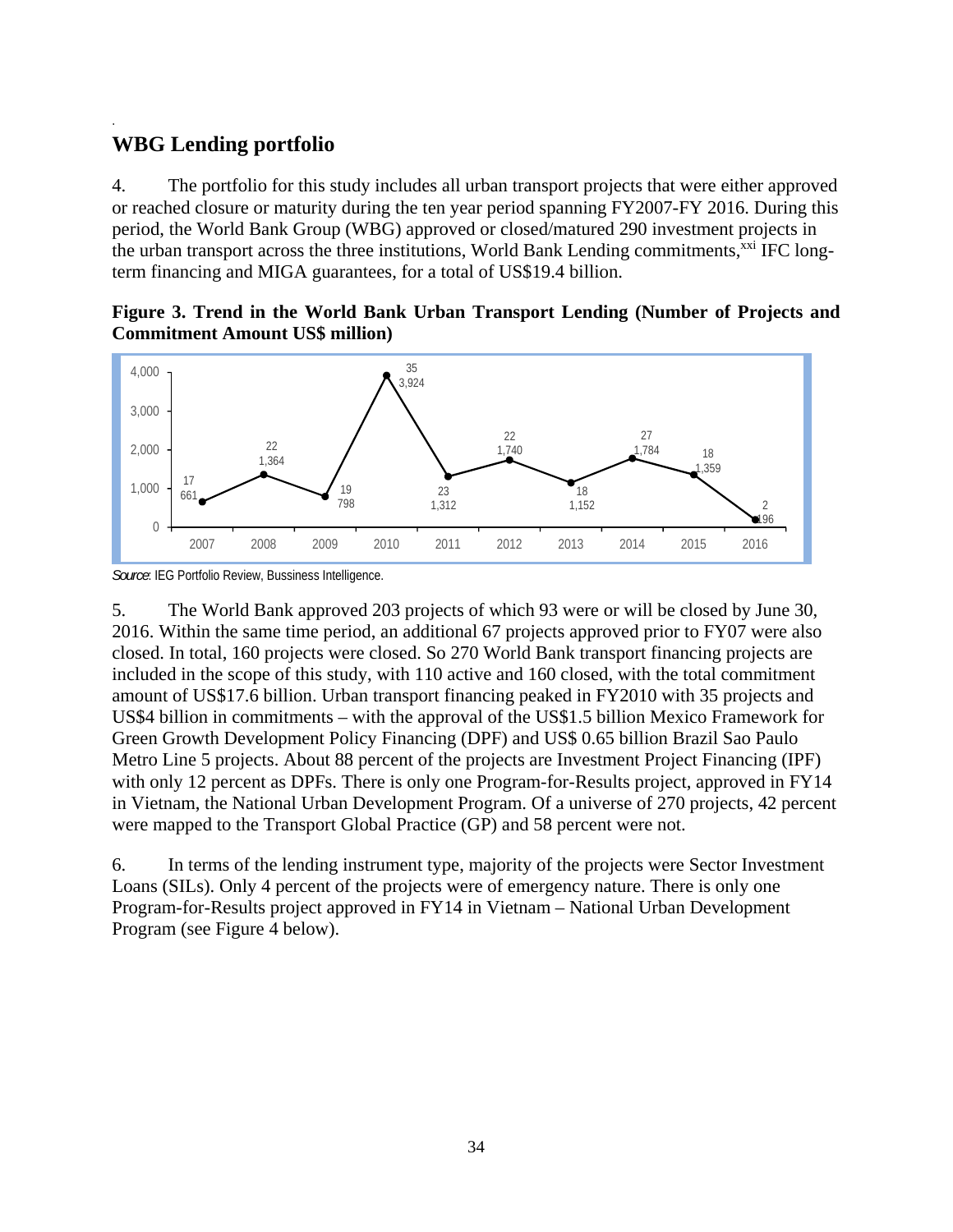

**Figure 4. Urban Transport Lending by Lending Instrument Type by Commitment Value** 

*Source:* IEG Portfolio Review, Business Intelligence

7. Projects are concentrated in middle income countries. 78 percent of projects are in middle-income countries (MICs), divided evenly between lower-middle income and uppermiddle income countries. In terms of the commitment value,  $85$  is in MICs – 50 percent in upper-middle income and 35 percent in lower-middle income countries. This leaves 22 percent of projects and 15 percent of commitment value in low-income countries (LICs).

8. Regionally, Latin America and the Caribbean had the largest share of WB lending commitments (42 percent), followed by East Asia and the Pacific Region (30 percent). Europe and Central Asia Region was the lowest with 2 percent. The key WB interventions in the regions include:

- a. In Latin America & Caribbean the Bank is supporting initiatives such as the implementation of affordable bus rapid transit systems targeted to the poor, the modernization of urban and suburban rail systems, the coordination of land-use and transport policies, as well as the introduction of sector reforms to reorganize the provision of services and reduce negative environmental impacts. The Bank is also involved in projects aiming at improving air quality and lowering greenhouse gas emissions throughout the region, using resources from the Global Environment Facility.
- b. In East Asia and the Pacific Region, the World Bank supported activities such as improved traffic management and bus rapid transit to improve the efficiency of urban transport.
- c. In South Asia Region, the on-going priorities include continued engagement in various megacities in the region (such as Mumbai, Chennai, and Dhaka), as well as in other medium-size cities in India and Pakistan, where controlling carbon emissions and factoring in the climate change agenda become critical.
- d. In Africa, the World Bank supported measures to improve bus service reliability, bus network reach, traffic management, infrastructure, and development of metropolitan transport authorities and of bus rapid transit systems.

9. Four countries account for more than 50 percent of the urban transport commitments: China (40 projects, commitment amount US\$5.6 billion), Brazil (17 projects, commitment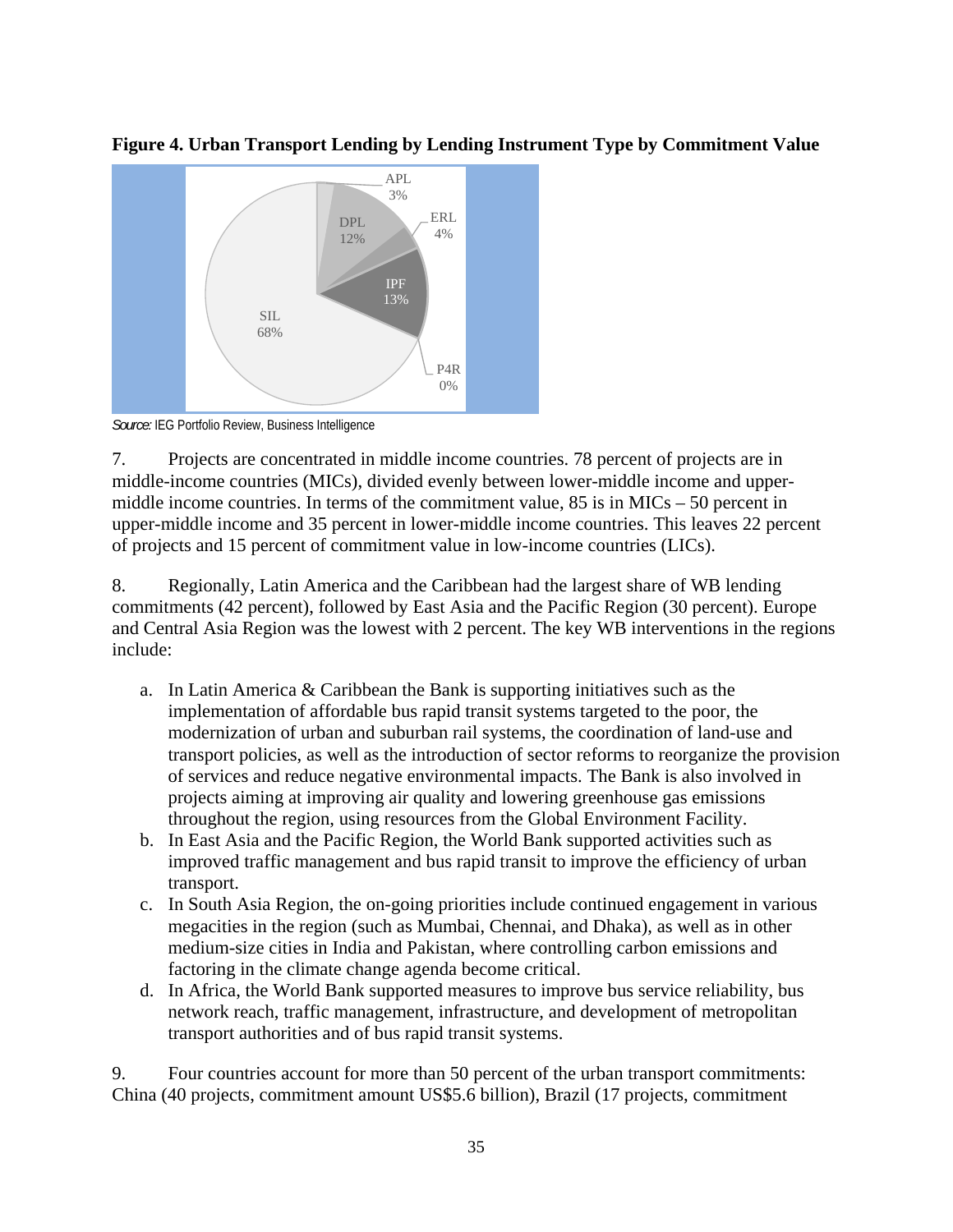amount US\$3.4 billion), India (12 projects, commitment amount US\$1.3 billion), and Vietnam (11 projects, commitment amount US\$ 0.9 billion).

10. 20 IFCIS operations, representing USD 515.58 million of IFC commitments were approved in 10 countries and for the MENA region. 58 percent of IFCIS commitments were for upper-middle income countries; 26% for high-income countries and 10 percent for lower-middle income countries. Investments in low-income countries represented only 0.5 percent of IFCIS total commitments and the regional operation in MENA accounted for 5.7 percent of IFCIS total commitments. The countries with most IFCIS operations were the Russian Federation (5 projects) and Turkey (4 projects). Altogether, these two countries gathered 70 percent of IFCIS commitments (USD 362 million). The 9 other IFCIS projects were approved in Indonesia, Montenegro, Brazil, Colombia, Guatemala, Pakistan, India, Burkina Faso and for the MENA region, for a total of USD 153.47 million of IFC commitments.

11. MIGA had only 6 projects with a combined guarantee value of US\$ 762.9 million. MIGA guarantees were approved for lower and MICs, with 81 percent in upper-middle income countries (Turkey with five operations) and 19 percent in lower-middle income (Cote d'Ivoire with one operation). There were no MIGA operations in the South Asia, East Asia and Pacific, LAC and MENA regions.

- 12. Modal Characteristics of the World Bank Group Urban Transport Portfolio:
	- About 40 percent of the projects are focused on **urban roads** including upgrading, rehabilitation, or new constructions in major cities as well as smaller towns.
	- Around 30 percent supported **bus operations** and services, including bus rapid transit (BRT) systems. The Bank has helped pilot the BRT systems in Bogota, Lagos, Lima, Santiago, Mexico City, and Guatemala. It has also helped introduce new bus systems with BRT characteristics in Dar es Salaam, Accra and Kumasi, Hanoi, Dhaka, Dakar, Kampala, and the cities of China and India.
	- The Bank provided investments and technical assistance in support of **non-motorized transport (NMT)** in 20 percent of UT financing projects. The Bank support of nonmotorized transport included operational and technical support to promote the use of bicycles and pedestrian walkways. Technical assistance included promotional campaigns at changing travel behavior to secure a modal shift to bicycles as well as safety strategy to minimize bicycle accidents. The civil works supporting NMT included rehabilitation and construction of bike lanes, bike parking facilities, and segregated facilities for pedestrians (underpasses, foot over bridges, sidewalks) aimed at facilitating inter-modal integration and improved access for non-motorized transport.
	- The Bank also provided operational and technical support for **subway systems and light rail** operations and services in 10 percent of the projects.
	- Within the lending portfolio, the Bank has provided assistance in **institutional strengthening, capacity building, policy advice and strengthening financing for urban transport** in client countries: This includes: (i) creation of a Metropolitan Transport Authority; (ii) setting up new entities to be in charge of urban transport management and regulation; (iii) developing a policy and strategic framework for the urban transport sector; (iv) setting up arrangements to finance urban transport activities; (v) raising the level of cost recovery; and (vi) increasing the private sector role in the provision of urban transport service.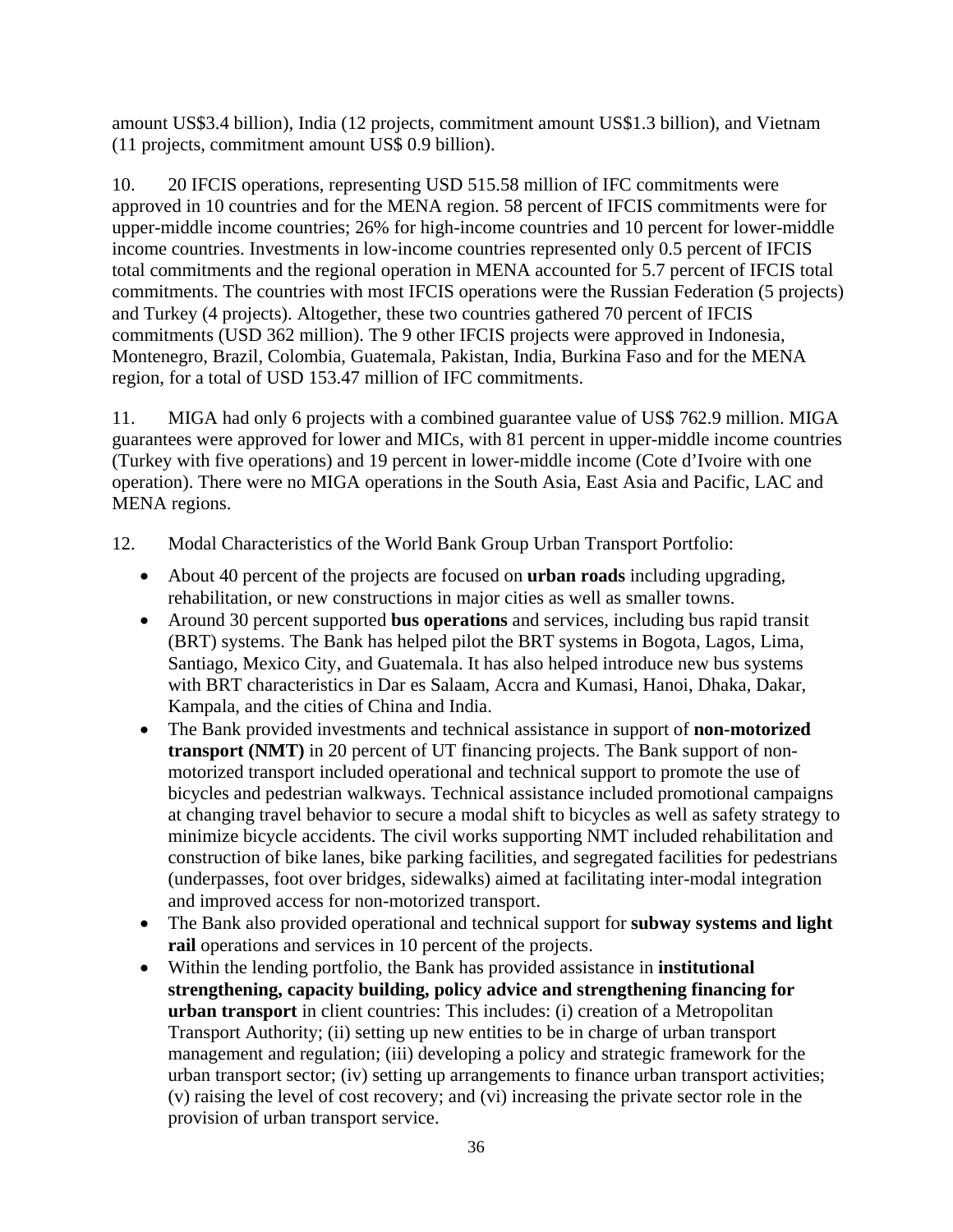# **Attachment 8: Country Case Study**

### **Selected Country Case Study**

| Income         |                     |            |                               | Number of projects |              |             |                | Percentage of the total urban transport commitment<br>(%) |                |              |             |           |            |              |
|----------------|---------------------|------------|-------------------------------|--------------------|--------------|-------------|----------------|-----------------------------------------------------------|----------------|--------------|-------------|-----------|------------|--------------|
| No.            | Country             | Region     | Group                         | <b>IFCAS</b>       | <b>IFCIS</b> | <b>MIGA</b> | <b>WB</b>      | AAA                                                       | <b>IFCAS</b>   | <b>IFCIS</b> | <b>MIGA</b> | <b>WB</b> | <b>AAA</b> | <b>TOTAL</b> |
| 1              | Congo,<br>Dem. Rep. | <b>AFR</b> | Low income                    |                    |              |             | 5              | 1                                                         |                |              |             | 1.030     |            | 1,030        |
| $\overline{2}$ | Uqanda*             | <b>AFR</b> | Low income                    |                    |              |             | 4              | 1                                                         |                |              |             | 619       |            | 619          |
| 3              | Nigeria             | AFR        | Lower middle<br>income        |                    |              |             | 4              | 1                                                         |                |              |             | 460       |            | 460          |
| 4              | Indonesia           | EAP        | Lower middle<br>income        |                    | 1            |             | 9              | $\overline{2}$                                            |                | 20           |             | 1.733     |            | 1,752        |
| 5              | Vietnam             | EAP        | Lower middle<br>income        |                    |              |             | 11             | 6                                                         |                |              |             | 1,731     |            | 1,731        |
| 6              | China*              | EAP        | Upper middle<br>income        |                    |              |             | 40             | 3                                                         |                |              |             | 5,614     |            | 5,614        |
| 7              | Turkey*             | ECA        | Upper middle<br>income        |                    | 4            | 3           | $\overline{2}$ | $\mathbf{1}$                                              |                | 227          | 520         | 500       |            | 1,247        |
| 8              | Brazil*             | <b>LCR</b> | Upper middle<br>income        | 1                  |              |             | 17             | 4                                                         | 1              |              |             | 4.370     |            | 4,371        |
| 9              | Colombia            | <b>LCR</b> | <b>Upper middle</b><br>income |                    | $\mathbf{1}$ |             | 5              | $\mathfrak{2}$                                            |                | 45           |             | 2,087     |            | 2,132        |
| 10             | Peru                | <b>LCR</b> | Upper middle<br>income        |                    |              |             | 9              |                                                           |                |              |             | 980       |            | 980          |
| 11             | Jordan              | <b>MNA</b> | Upper middle<br>income        | $\mathbf{1}$       |              |             | 4              | $\mathbf{1}$                                              | $\overline{c}$ |              |             | 197       |            | 199          |
| 12             | Lebanon             | <b>MNA</b> | Upper middle<br>income        |                    |              |             | 5              |                                                           |                |              |             | 313       |            | 313          |
| 13             | Bangladesh          | <b>SAR</b> | Lower middle<br>income        |                    |              |             | 4              | 1                                                         |                |              |             | 696       |            | 696          |
| 14             | India $*$           | <b>SAR</b> | Lower middle<br>income        | $\mathbf{1}$       |              |             | 12             | 4                                                         | $\overline{2}$ |              |             | 2,726     |            | 2,728        |
|                | <b>TOTAL</b>        |            |                               | 3                  | 6            | 3           | 122            | 25                                                        |                |              |             |           |            |              |

*Source*: Business Intelligent and World Development Indicators.

Note:\* are countries for field visits.

 The Transformational Engagement Learning Product also showcases Bogota Urban Services Project (Columbia) and Columbia Integrated Mass Transit Systems, which supported Transmilenio as being transformational.

### **Main Feature of 14 countries**

|                     |            |                   |              |              | <b>Commitment Amount (M\$)</b> |        |              |
|---------------------|------------|-------------------|--------------|--------------|--------------------------------|--------|--------------|
| <b>Income Group</b> | <b>FCS</b> | No. of<br>Country | <b>IFCAS</b> | <b>IFCIS</b> | <b>MIGA</b>                    | WB     | <b>Total</b> |
| Low income          |            | 1                 |              |              |                                | 1,649  |              |
| Lower middle income |            | 5                 | 2            | 20           |                                | 7,346  | 7,368        |
| Upper middle income |            | 7                 | 3            | 272          | 520                            | 14,063 | 14,857       |
| <b>Total</b>        | 1          | 13                | 5            | 292          | 520                            | 23,057 | 23,874       |
| <b>GRAND TOTAL</b>  |            | 100               | 11           | 486          | 1,305                          | 34,077 | 35,878       |
| %                   |            |                   | 46%          | 60%          | 40%                            | 68%    | 67%          |

*Source*: Business Intelligent and World Development Indicators.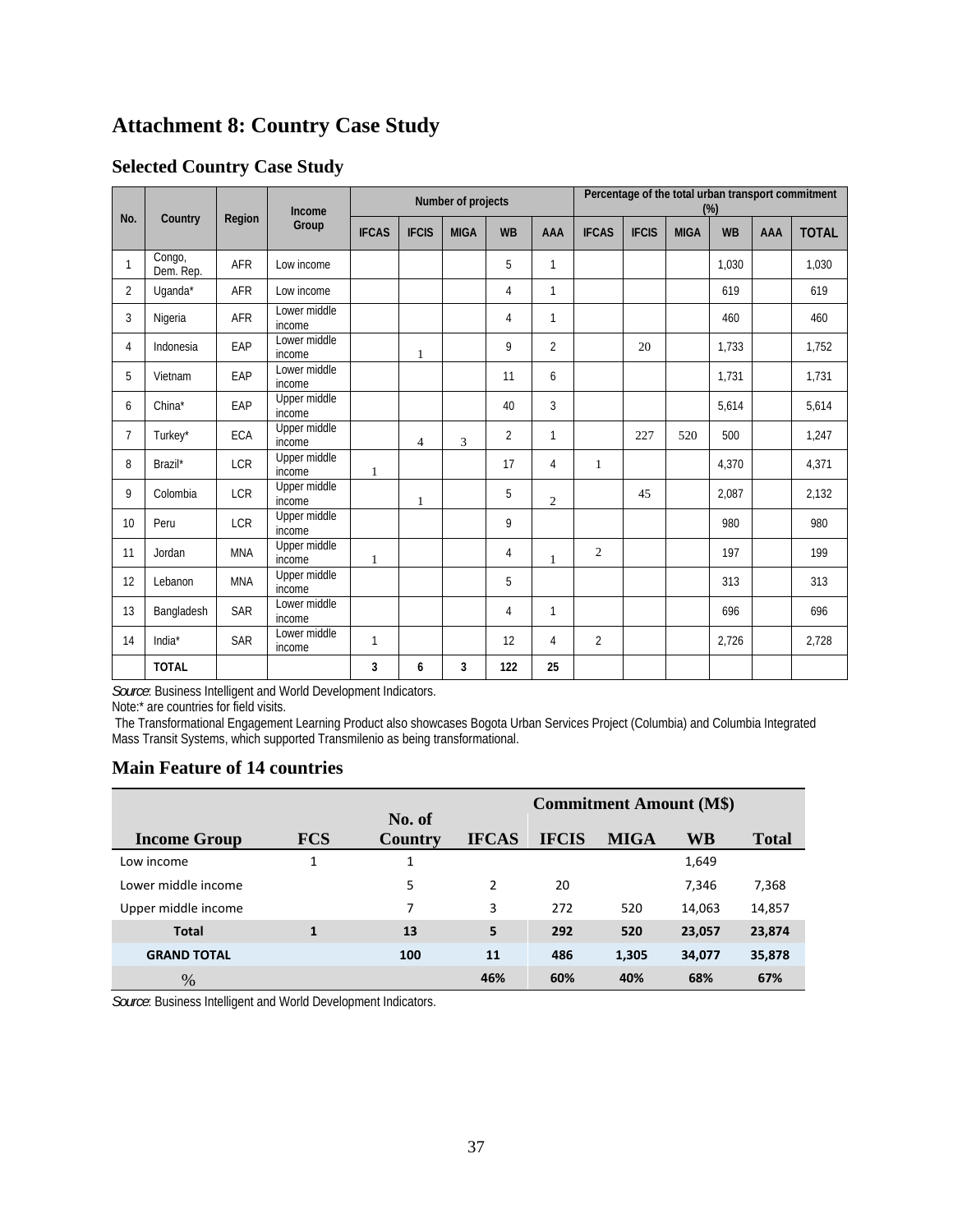| Urbanization<br>Rate 2010 (%)    |              | Urbanization<br>Rate 2014 (%)           |              | Population<br>2010 (M)     |              |  | Population<br>2014(M)      |              |  | Region<br>Distribution |              |  |
|----------------------------------|--------------|-----------------------------------------|--------------|----------------------------|--------------|--|----------------------------|--------------|--|------------------------|--------------|--|
| Urbanization<br><b>Rate 2010</b> | <b>Total</b> | <b>Urbanization</b><br><b>Rate 2014</b> | <b>Total</b> | Population<br>Group (2010) | <b>Total</b> |  | Population<br>Group (2014) | <b>Total</b> |  | Region                 | <b>Total</b> |  |
| $\leq$ =40                       | 5            | $\leq$ =40                              | 4            | <=50                       | 5            |  | $\leq$ =50                 | 5            |  | AFR                    | 3            |  |
| 40-50                            | 3            | 40-50                                   | 2            | 50-100                     | 3            |  | 50-100                     | 3            |  | EAP                    | 3            |  |
| 50-80                            | 3            | 50-80                                   | 5            | 100-1000                   | 4            |  | 100-1000                   | 4            |  | ECA                    | 1            |  |
| >80                              | 3            | >80                                     | 3            | >1000                      | 2            |  | >1000                      | 2            |  | LCR                    | 3            |  |
| <b>Total</b>                     | 14           | <b>Total</b>                            | 14           | <b>Total</b>               | 14           |  | <b>Total</b>               | 14           |  | MNA                    | 2            |  |
|                                  |              |                                         |              |                            |              |  |                            |              |  | SAR                    | 2            |  |
|                                  |              |                                         |              |                            |              |  |                            |              |  | <b>Total</b>           | 14           |  |

 $\overline{a}$ 

<sup>&</sup>lt;sup>xix</sup> A preliminary review of all catalogued impact evaluations and systematic reviews from 3ie suggests an exceptionally limited rigorous impact literature on urban transport.

<sup>&</sup>lt;sup>xx</sup> The WBG's Advisory Service Activities (ASAs) including ESWs, and Non-Lending Technical Assistance (NLTA) such as workshops, conferences, surveys, and policy advice will be analyzed as part of the portfolio review.  $\frac{xx}{x}$  For the World Bank, this includes both core and non-core projects.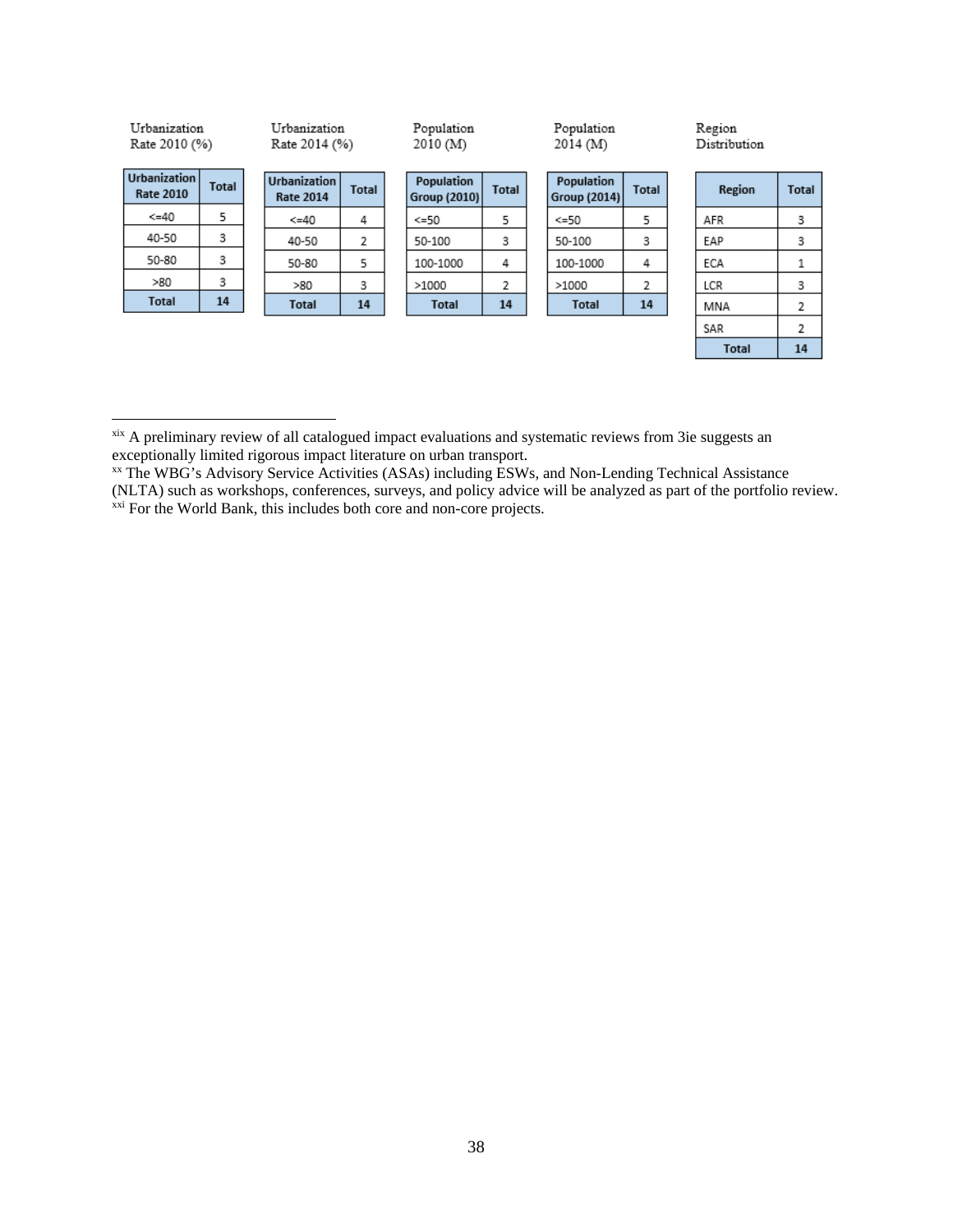

# **Attachment 9: IEG Major Evaluations relevant to the on-going Urban Transport evaluation**

## **Improving Institutional Capability and Financial Viability to Sustain Transport: An Evaluation of World Bank Group Support since 2002 (March 2013)**

1. This evaluation assessed the effectiveness of World Bank Group support to countries in sustaining the provision of transport infrastructure and services and distills lessons on the factors contributing to sustained transport. Over the past decade the World Bank, IFC, and MIGA have committed about \$50 billion for operations or guarantees in the transport sector; yet inadequate operations and maintenance has remained a concern. The study found potential to increase WBG focus on sustaining transport infrastructure and services in project design, including with regard to both financial arrangements and institutional capabilities. It identified a need to improve the long-run financial viability of financing for transport systems. In this regard, it found a need for greater realism in urban transport projects in forecasting costs and revenues, taking account of competition between different modes of transport. It found that support to urban transport should "include a comprehensive financial analysis of the overall urban transport system, including fare integration, tariffs and subsidies and the net impact on the poor." It also found that reliance on "diverse funding sources" enhanced financial viability. Finally, it found a need to improve engagement to strengthen institutional capability, including a more continuous and sequential engagement in support of complex reforms, a politically aware engagement of key stakeholders, implementation of models to improve incentives and accountability of public sector-dominated systems, and strengthened M & E capabilities at the country system level.

### **A Decade of Action in Transport: An Evaluation of World Bank Assistance to the Transport Sector, 1995–2005 (2007)**

2. This evaluation assessed the Bank's activities in transport during the period 1995– 2005 and concluded that transport must focus more attention on confronting cross-cutting issues such as traffic congestion, environmental damages, safety, efficiency, and affordability. This focus would necessitate more innovative, multi-sectoral approaches to resolve these complex and urgent country and global concerns. The Bank may have to reconsider its priorities to fully address these challenging social, political, and environmental issues and shift resources to ensuring efficient multimodal transport, improved rural linkages, and better urban transport. Increased support to urban transport would provide opportunities to explore reducing long-term energy demand through traffic management, traffic pricing, limits on the use of private automobiles, and greater support for mass transit systems and public transport in general. The Bank may make increased use of funding sources such as the Global Environment Facility, the United Nations Environment Program, and carbon finance initiatives in future years to tackle some of these important developments.

### **World Bank Group Support to Public-Private Partnerships: Lessons from Experience in Client Countries, FY02–12 (2013)**

3. This evaluation finds that the World Bank Group has made a significant contribution to capacity building for PPPs, but a lack of local skills and resources for the preparation of a PPP pipeline and bankable PPP projects poses a serious limitation across most World Bank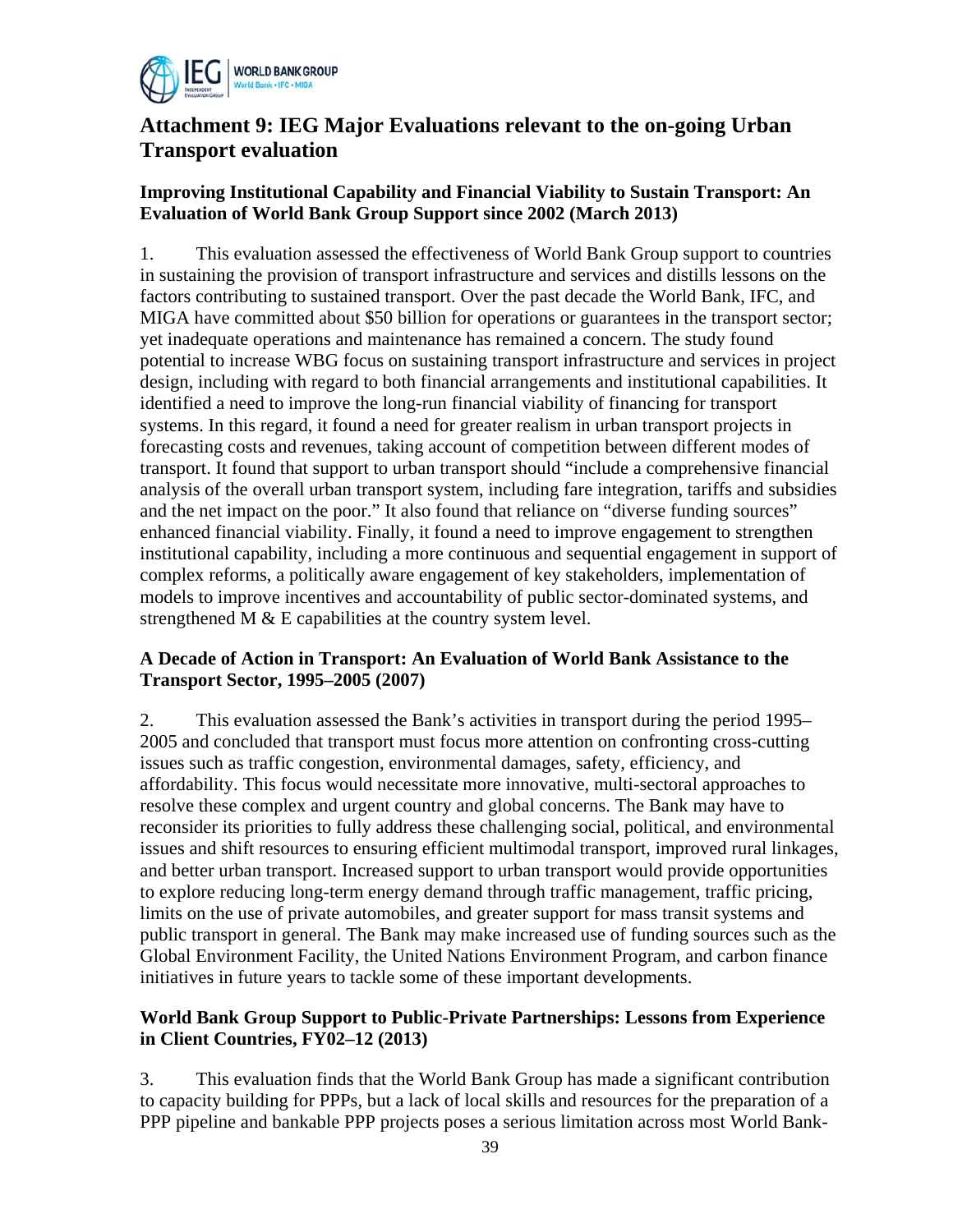supported countries. Most of the Bank's upstream work aims at sector reform, which, however, failed in almost half of the cases because of the complexity and political implications of the reform processes and that advice on how to manage fiscal implications from PPPs is rarely given. To further improve the World Bank Group's PPP ambitions, the report recommended to translate the World Bank Group's strategic PPP intentions into an operational framework; better assist governments in making strategic decisions with regard to the level and nature of private sector participation and assessing fiscal implications; identify avenues to increase IFC investments in PPPs located in countries and markets; and define principles for the monitoring of PPPs over the long run to capture all vital performance aspects of PPPs, including – where relevant – user aspects.

### *Phase I: An Evaluation of World Bank Win-Win Energy Policy Reforms (2009)*

### *Phase II: Climate Change and WBG: The Challenge of Low-Carbon Development (2010)*

### *Phase III: Adapting to Climate Change: Assessing the World Bank Group Experience (2013)*

4. IEG Three-Phase Evaluation on Climate Change studied the World Bank Group's efforts for dealing with climate change. The Phase I report assessed the World Bank's experience with key win- win policies in the energy sector— policies that combine gains at the country level with globally beneficial greenhouse gas (GHG) reductions. It examined removal of energy subsidies and promotion of end-user energy efficiency recognizing that urban management is among the areas where cross-sectoral collaboration is essential to promoting win-win policies and programs to address climate change issues. The Phase II report (Chapter 4) specifically discussed the challenge of promoting low-emissions urban transportation that was illustrated through a detailed examination of bus rapid transit, which ties together the issues of modal shift, fuel shift, and land use that are central to a city's transport footprint. The report concluded that BRTSs could be a contributing component in the construction of efficient cities with low carbon footprints, if they are able to retain their share of passenger trips; larger, sustainable long-run gains would require demand-side management of traffic and rational land use planning. The Phase III study finds that longlived, inflexible infrastructure projects are often subject to climate risk, but the Bank Group lacks procedures for identifying and mitigating these risks, and climate models have proved less useful than hoped for in identifying adaptation options, suggesting the need for more attention to decision making under extreme uncertainty.

### **Improving Municipal Management for Cities to Succeed (2009)**

5. This IEG evaluation focused on three dimensions of municipal management planning, finance, and service provision. The service provision dimension referred to the capacity of a municipality to manage the services required by city residents and business people through the effective prioritization of investments, management of competitive procurement, and the ability to sustain services through O&M. The report concluded that improved municipal management became increasingly challenging as cities grow, costs increase, and service expectations rise. It also found that few municipal development projects focused on assisting the poor and improving the lives of the poor, and evidence of actual results of better access to services obtained was thin. It recommended that municipal development projects need to give much more attention to poverty reduction in their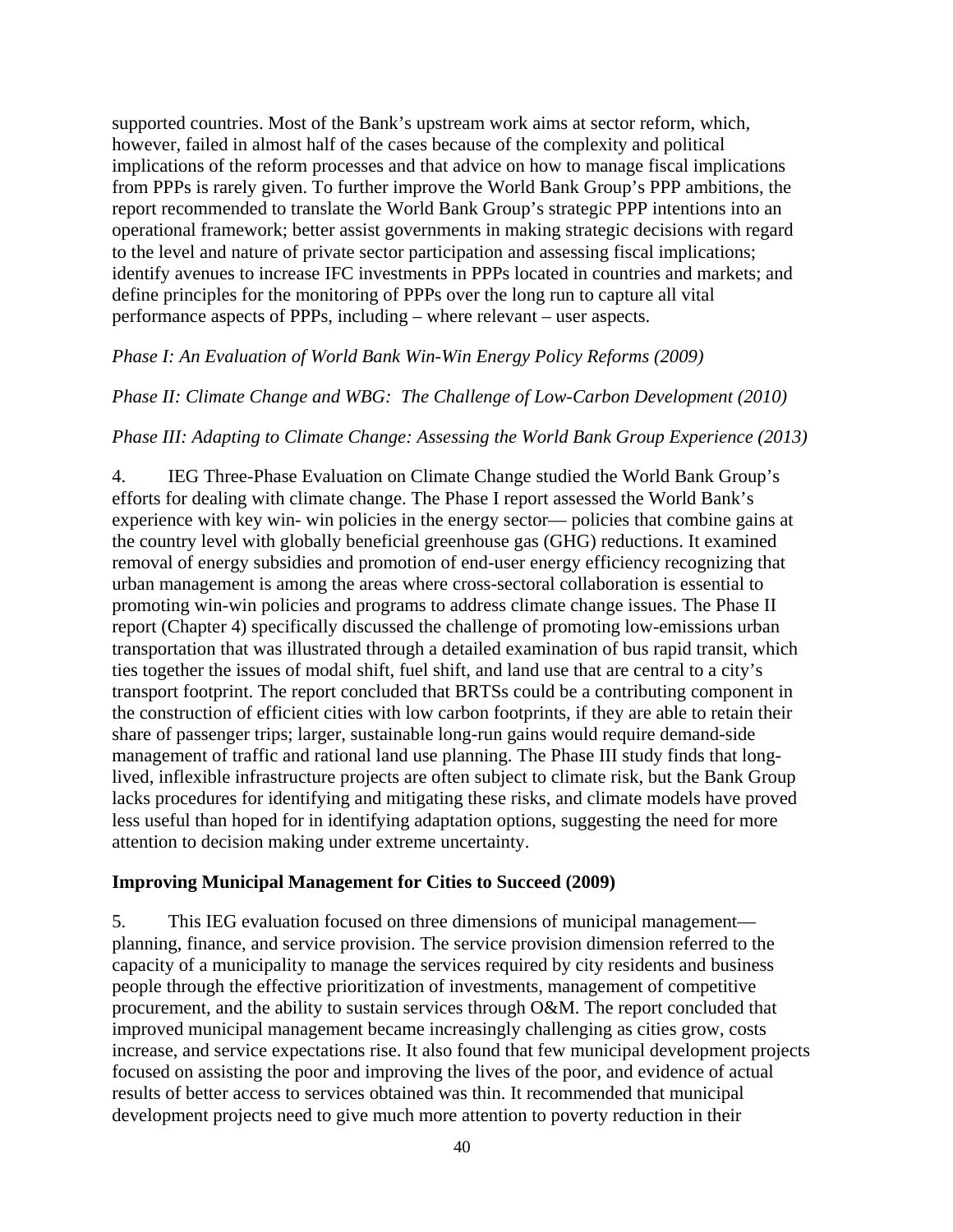objectives, showing how the poor would benefit from municipal investments and services improved through stronger municipal management.

## **Environmental Sustainability: An Evaluation of World Bank Group Support (2008)**

6. This IEG report assessed the Bank Group's support for environmental sustainability—in both the public and private sectors. It identified several crucial constraints that need to be addressed, including insufficient government commitment to environmental goals and weak institutional capacity to deal with them. The report recognized that to effectively address environmental problems, there is a need for more strategic and coordinated approaches across several sectors in a given locality—such as energy, industry, transport, and land use planning in the case of urban air pollution.

## **Gender and Development: An Evaluation of World Bank Support (2010)**

7. The evaluation reviewed how the Bank implemented its gender policy and to what extent it supported the reduction of gender disparity and enhanced women's empowerment. Outcomes of Bank support were assessed around three key domains: enhanced human capital, increased access to economic assets and opportunities, and enhanced voice of men and women in development. It found that that to be effective, gender integration needs to address strategic issues (institutional and policy reform) that would help facilitate and sustain gender and development outcomes in the field. The lack of a results framework reduces the policy's relevance, leaving unclear precisely how the Bank aims to translate the goal into results. Recommended actions include redoubling efforts to institutionalize the accountability framework, develop the monitoring and results framework to facilitate consistent adoption of an outcome approach to gender integration in the Bank's work, and broadening the requirement for gender integration at the project level.

## **Global Program Review of the WBG's Partnership with the Global Environment Facility (GEF) (2013)**

8. The report acknowledges that the mandates and strategies of the World Bank Group and the GEF have been and remain highly compatible and mutually relevant. The Bank Group considers the GEF as a crucial contributor to innovative and risk-sharing approaches, and the GEF perceives the Bank as having a key comparative advantage in leveraging GEF funding to generate global environmental benefits in large projects. The partnership arrangement require however further recalibrating and specifying partnership objectives to mutually agreed levels, establishing procedures for implementation that honor respective institutional and operational strengths and constraints. The areas include resource allocation, project-cycle management and administrative fees, blending and innovation, adapting the World Bank Group-GEF partnership to evolving realities.

9. The team also notes that the relevance of the FY17 IEG Evaluation of WBG's support for management of air and water pollution (Environmental Management of Air and Water Resources). This evaluation will focus on local pollution issues impairing economic growth and effecting the lives of the poor. Given The evaluation will address both upstream / policy issues related to strengthening regulatory frameworks, institutional capacity and environmental strategies, as well as results at the project level (investments, guarantees and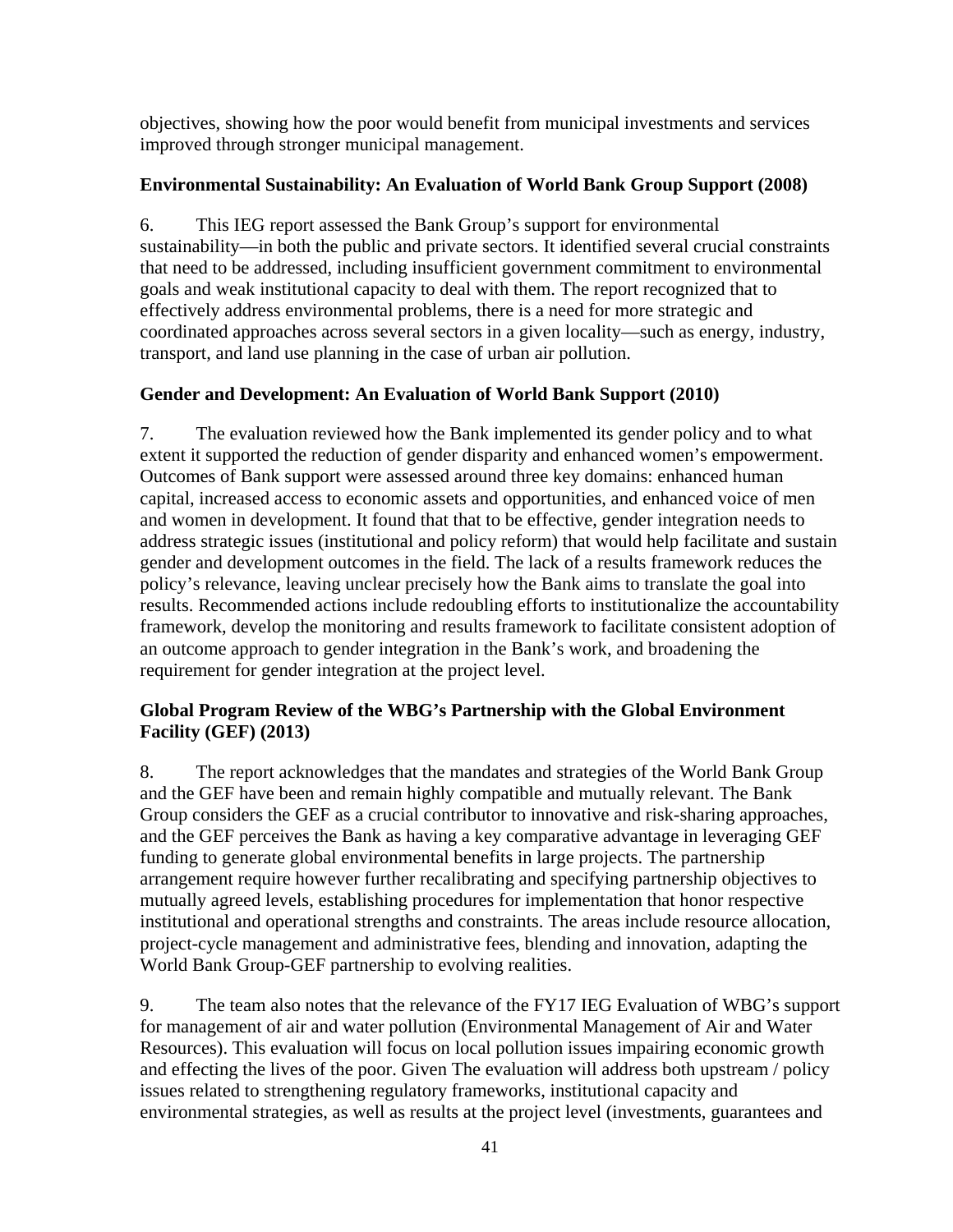advisory services). The evaluation will also look at the WBG's role in partnerships related to environmental management, in particular to air and water pollution, and will assess their effectiveness, to the extent results data are available. Given the complementarity of the two evaluations (and the importance of mass transit and NMT as pollution control strategies), the two teams will confer closely and regularly.

## **IEG Relevant Learning Notes**

### *Learning Note: Additional Financing for Transport and Information and Communication Technology (ICT)*

10. This IEG learning note assessed the performance of the Additional Financing (AF) operations of the WBG of the Transport and Information and Communication Technology (ICT) Global Practice to draw lessons from their implementation experience. The main findings included the fact that even the well performing additional financing projects are facing challenges achieving their institutional objectives, there was no strong correlation between the number or the timing of the AF and the final outcome of the project, and not revising PDOs or project design in the face of implementation challenges can represent a missed opportunity especially at the time of AF when such changes can be more easily processed.

### *Learning Note: Making Roads Safer: Learning from the World Bank's Experience (2014)*

10. This study was created by IEG in cooperation with transport operational staff and the Bank's Global Road Safety Facility (GRSF), with an objective to provide useful knowledge to Bank operational staff involved with road safety, to support Bank and client countries in fine tuning their road safety strategies and practices, and to support the acceleration of the Bank's operational road safety agenda. The main findings include: (i) the funding gap for road safety remains; (ii) knowledge about road safety in the developing world needs to be enhanced; (iii) strong government commitment to improving road safety is a key to success; (iv) sustainable road safety improvements take time; (v) there is room to improve the design and implementation of road projects; and (vi) The Global Road Safety Facility greatly supported the Bank's progress in road safety.